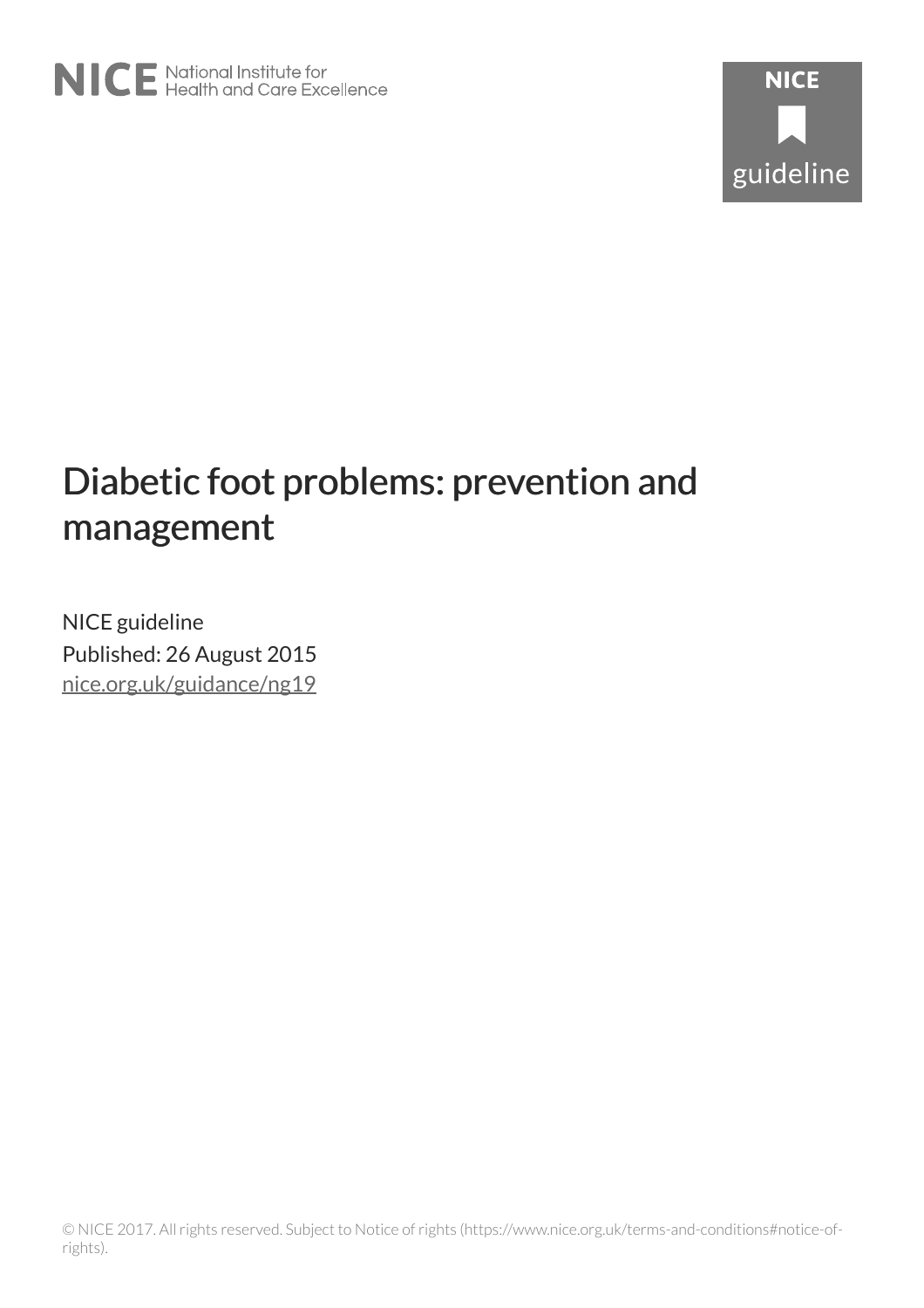# Your responsibility

The recommendations in this guideline represent the view of NICE, arrived at after careful consideration of the evidence available. When exercising their judgement, professionals and practitioners are expected to take this guideline fully into account, alongside the individual needs, preferences and values of their patients or the people using their service. It is not mandatory to apply the recommendations, and the guideline does not override the responsibility to make decisions appropriate to the circumstances of the individual, in consultation with them and their families and carers or guardian.

Local commissioners and providers of healthcare have a responsibility to enable the guideline to be applied when individual professionals and people using services wish to use it. They should do so in the context of local and national priorities for funding and developing services, and in light of their duties to have due regard to the need to eliminate unlawful discrimination, to advance equality of opportunity and to reduce health inequalities. Nothing in this guideline should be interpreted in a way that would be inconsistent with complying with those duties.

Commissioners and providers have a responsibility to promote an environmentally sustainable health and care system and should [assess and reduce the environmental impact of implementing](https://www.nice.org.uk/about/who-we-are/sustainability) [NICE recommendations](https://www.nice.org.uk/about/who-we-are/sustainability) wherever possible.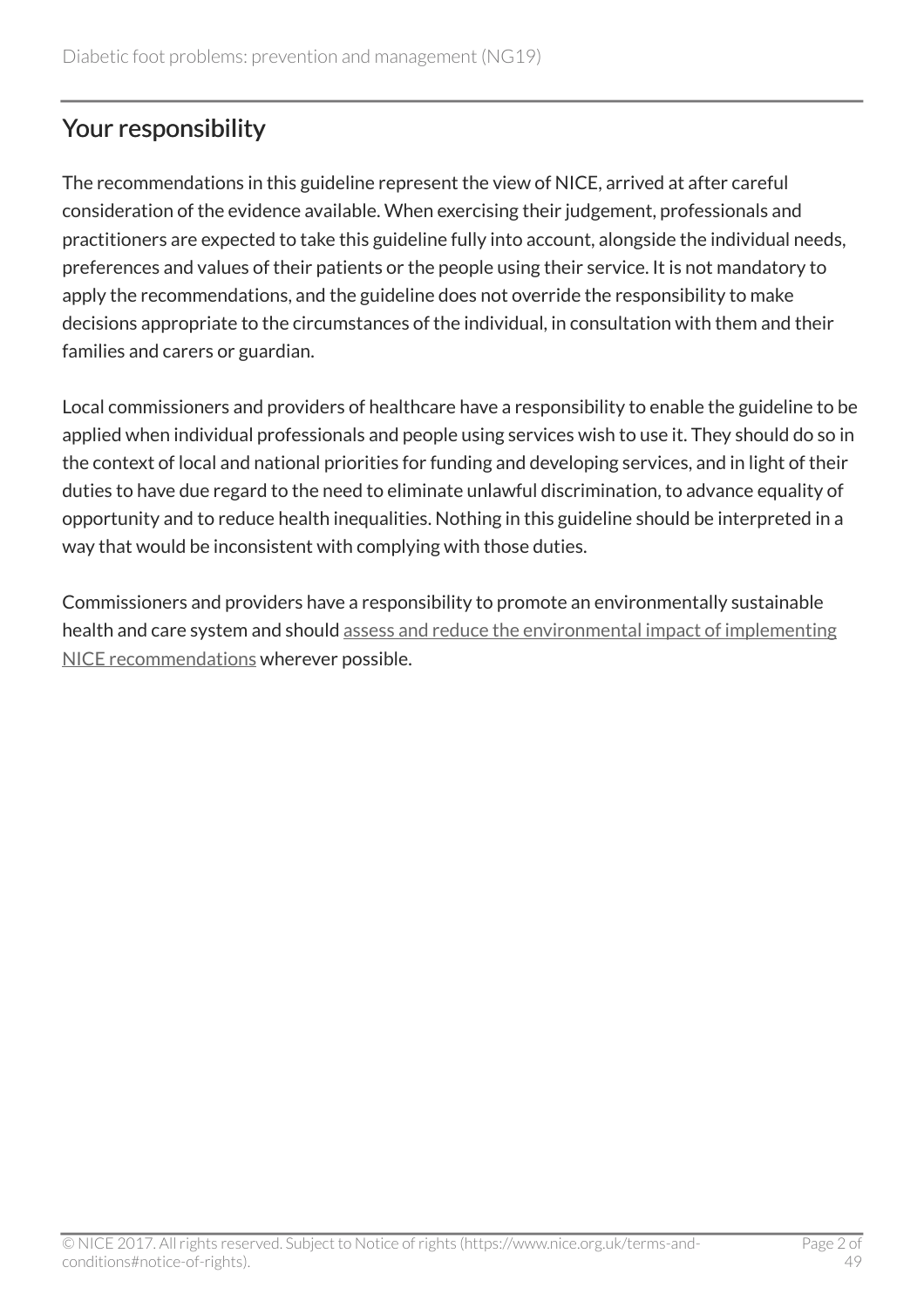# Contents

| Care within 24 hours of a person with diabetic foot problems being admitted to hospital, or the      |  |
|------------------------------------------------------------------------------------------------------|--|
|                                                                                                      |  |
|                                                                                                      |  |
|                                                                                                      |  |
|                                                                                                      |  |
|                                                                                                      |  |
|                                                                                                      |  |
| 1.1 Care within 24 hours of a person with diabetic foot problems being admitted to hospital, or the  |  |
|                                                                                                      |  |
|                                                                                                      |  |
|                                                                                                      |  |
|                                                                                                      |  |
|                                                                                                      |  |
|                                                                                                      |  |
|                                                                                                      |  |
|                                                                                                      |  |
| 2.2 Referral criteria for the foot protection service and the multidisciplinary foot care service 26 |  |
|                                                                                                      |  |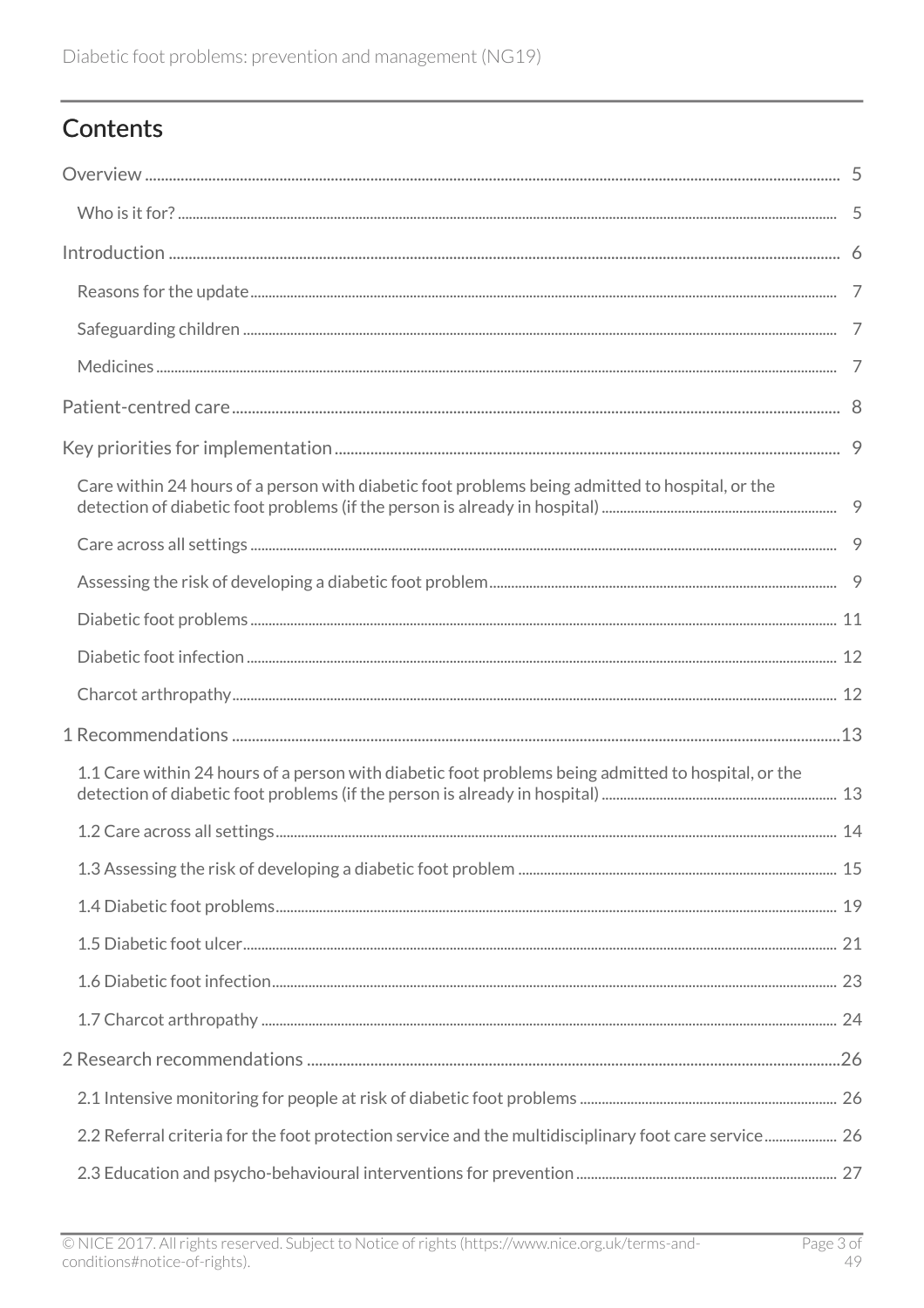| 4 The Guideline Development Group, Internal Clinical Guidelines team and NICE project team,                  |  |
|--------------------------------------------------------------------------------------------------------------|--|
|                                                                                                              |  |
|                                                                                                              |  |
|                                                                                                              |  |
|                                                                                                              |  |
|                                                                                                              |  |
| The challenge: competently undertaking routine assessments to determine the risk of diabetic foot            |  |
|                                                                                                              |  |
| The challenge: establishing a multidisciplinary foot care service, which consists of specialists with skills |  |
|                                                                                                              |  |
|                                                                                                              |  |
|                                                                                                              |  |
|                                                                                                              |  |
|                                                                                                              |  |
|                                                                                                              |  |
|                                                                                                              |  |
|                                                                                                              |  |
|                                                                                                              |  |
|                                                                                                              |  |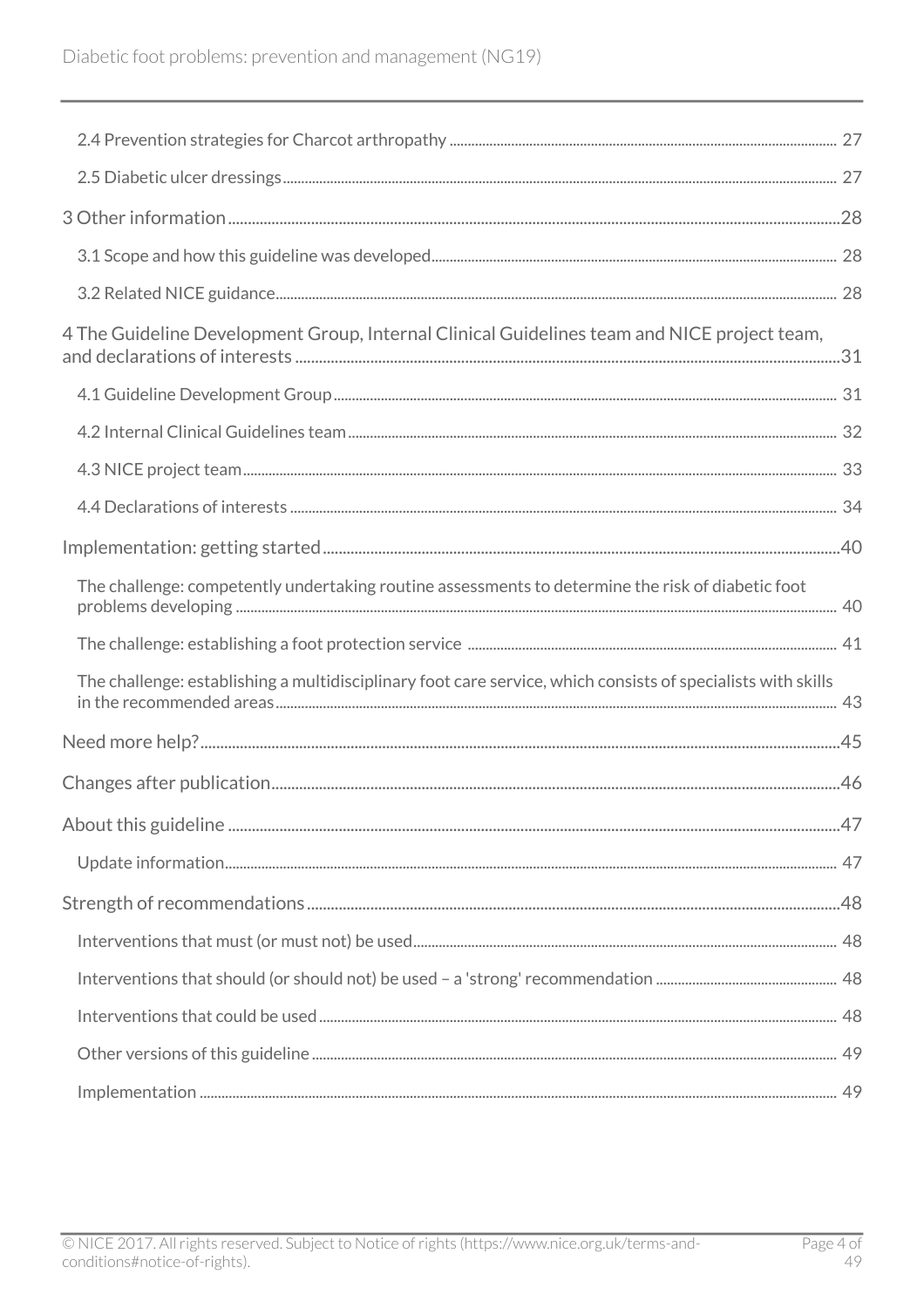This guideline replaces CG10 and CG119.

This guideline partially replaces CG15.

This guideline is the basis of QS6.

# <span id="page-4-0"></span>**Overview**

This guideline covers preventing and managing foot problems in children, young people and adults with diabetes. The guideline aims to reduce variation in practice.

In January 2016, recommendation 1.3.6 was updated to clarify the risk factors for and stratification of risk of developing a diabetic foot problem.

# <span id="page-4-1"></span>*Who is it for?*

- Healthcare professionals that care for people with diabetes
- Commissioners and providers of diabetes foot care services
- People with diabetes, and their families and carers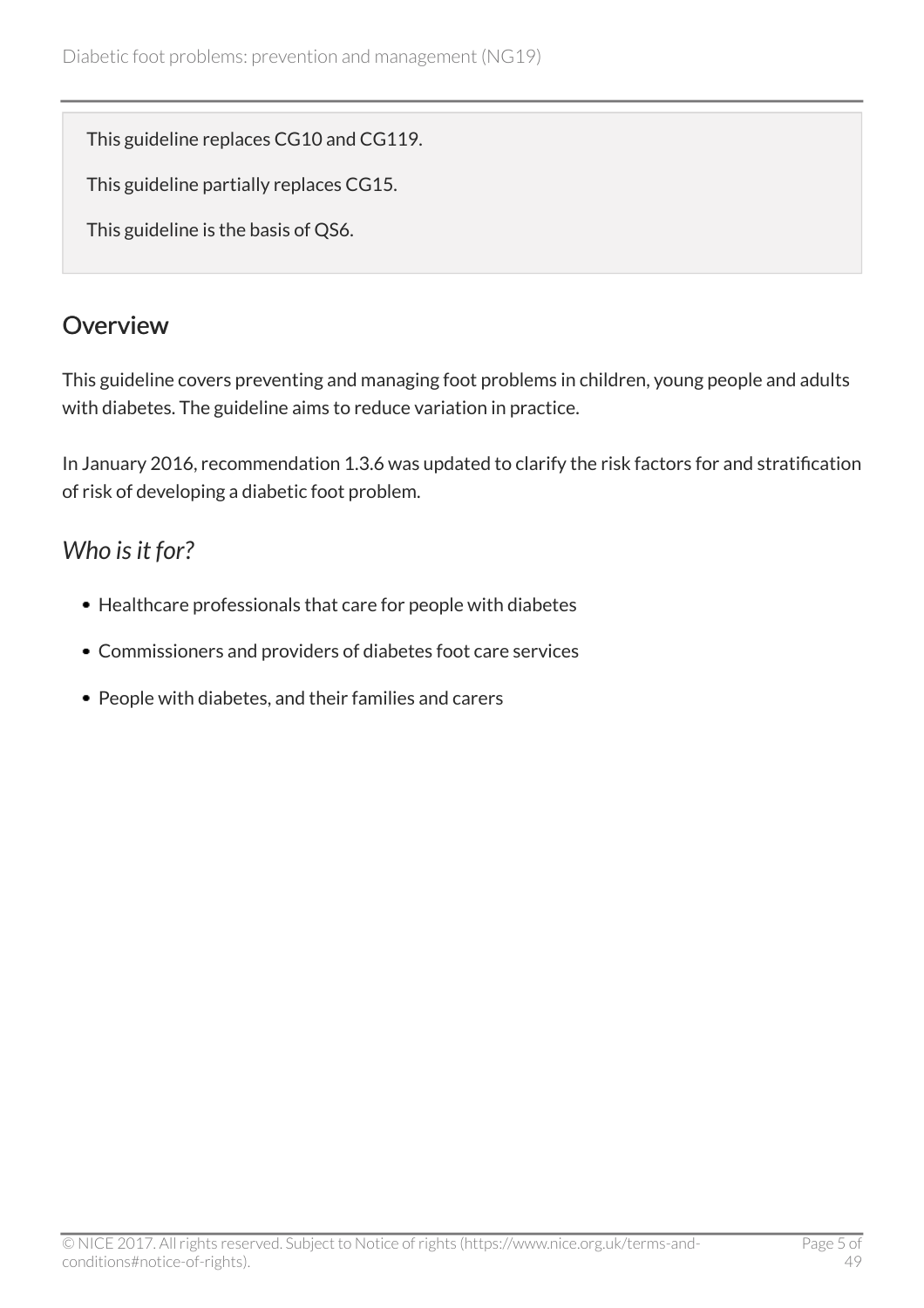### <span id="page-5-0"></span>**Introduction**

This guidance updates and replaces NICE guidelines CG10 (published January 2004) and CG119 (published March 2011), and the recommendations on foot care in NICE guideline CG15 (published July 2004).

Diabetes is 1 of the most common chronic diseases in the UK and its prevalence is increasing. In 2013, there were almost 2.9 million people in the UK diagnosed with diabetes. By 2025, it is estimated that more than 5 million people in the UK will have diabetes. In England, the number of people diagnosed with diabetes has increased by approximately 53% between 2006 and 2013, from 1.9 million to 2.9 million. The life expectancy of people with diabetes is shortened by up to 15 years, and 75% die of macrovascular complications.

The risk of foot problems in people with diabetes is increased, largely because of either diabetic neuropathy (nerve damage or degeneration) or peripheral arterial disease (poor blood supply due to diseased large- and medium-sized blood vessels in the legs), or both. Peripheral arterial disease affects 1 in 3 people with diabetes over the age of 50, and can also increase the risk of heart attack and stroke. For more information, see the NICE guideline on [lower limb peripheral arterial disease](http://www.nice.org.uk/guidance/cg147).

Foot complications are common in people with diabetes. It is estimated that 10% of people with diabetes will have a diabetic foot ulcer at some point in their lives. A foot ulcer can be defined as a localised injury to the skin and/or underlying tissue, below the ankle, in a person with diabetes.

Diabetes is the most common cause of non-traumatic limb amputation, with diabetic foot ulcers preceding more than 80% of amputations in people with diabetes. After a first amputation, people with diabetes are twice as likely to have a subsequent amputation as people without diabetes. Mortality rates after diabetic foot ulceration and amputation are high, with up to 70% of people dying within 5 years of having an amputation and around 50% dying within 5 years of developing a diabetic foot ulcer. This high mortality rate is believed to be associated with cardiovascular disease, and emphasises the importance of good diabetic and cardiovascular risk management. Although people of South Asian, African and African-Caribbean family origin are more at risk of diabetes, there is no evidence that the prevalence of diabetic foot ulceration and amputation is higher in these subgroups than in the general population of people with diabetes in the UK.

Foot problems in people with diabetes have a significant financial impact on the NHS through primary care, community care, outpatient costs, increased bed occupancy and prolonged stays in hospital. A report published in 2012 by NHS Diabetes estimated that around £650 million (or £1 in every £150 the NHS spends) is spent on foot ulcers or amputations each year.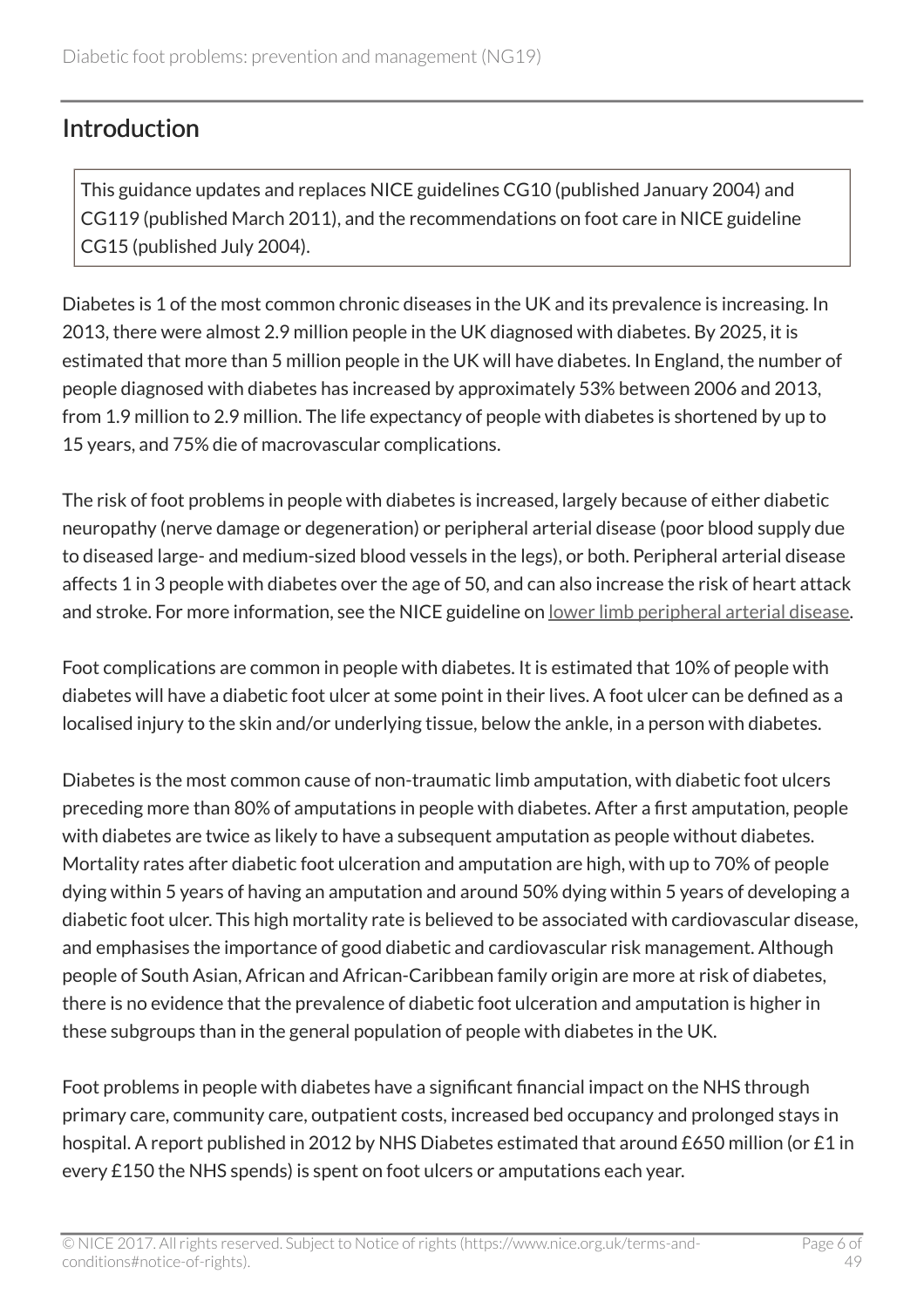### <span id="page-6-0"></span>*Reasons for the update*

Despite the publication of strategies on commissioning specialist services for preventing and managing diabetic foot problems, there is variation in practice in preventing and managing diabetic foot problems across different NHS settings, and amputation rates still vary up to fourfold in the UK.

This variation in practice results from a range of factors including the different levels of organisation of care for people with diabetes and diabetic foot problems. This variability depends on geography, individual trusts, individual specialties (such as the organisation and access of the diabetic foot care services) and availability of healthcare professionals with expertise in the management of diabetic foot problems.

The implementation of foot care screening programmes is still varied across the UK, and there is currently a lack of guidance on foot screening strategies aimed at children and young people with diabetes. There is a need for a comprehensive guideline on foot care for people with diabetes that addresses all NHS settings.

# <span id="page-6-1"></span>*Safeguarding children*

Remember that child maltreatment:

- is common
- can present anywhere
- may co-exist with other health problems, including diabetes.

See the NICE guideline on [child maltreatment](http://www.nice.org.uk/guidance/cg89) for clinical features that may be associated with maltreatment.

# <span id="page-6-2"></span>*Medicines*

The guideline will assume that prescribers will use a medicine's summary of product characteristics to inform decisions made with individual patients.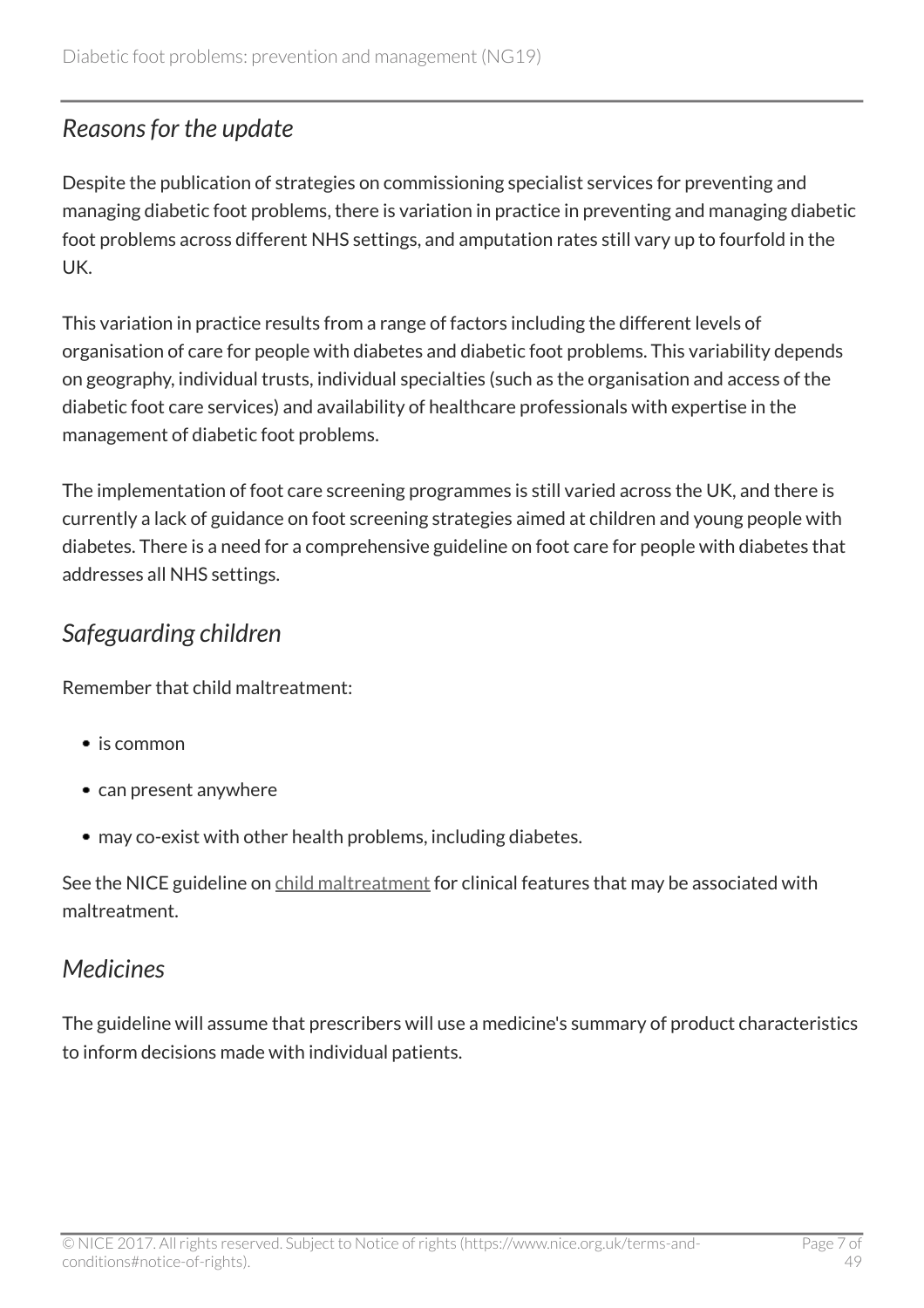# <span id="page-7-0"></span>Patient-centred care

This guideline offers best practice advice on the care of adults, young people and children with type 1 or type 2 diabetes with, or at risk of developing, diabetic foot problems.

Patients and healthcare professionals have rights and responsibilities as set out in the [NHS](https://www.gov.uk/government/publications/the-nhs-constitution-for-england) [Constitution for England](https://www.gov.uk/government/publications/the-nhs-constitution-for-england) – all NICE guidance is written to reflect these. Treatment and care should take into account individual needs and preferences. Patients should have the opportunity to make informed decisions about their care and treatment, in partnership with their healthcare professionals. If the patient is under 16, their family or carers should also be given information and support to help the child or young person to make decisions about their treatment. If it is clear that the child or young person fully understands the treatment and does not want their family or carers to be involved, they can give their own consent. Healthcare professionals should follow the [Department of Health's advice on consent.](https://www.gov.uk/government/publications/reference-guide-to-consent-for-examination-or-treatment-second-edition) If someone does not have capacity to make decisions, healthcare professionals should follow the [code of practice that accompanies the Mental Capacity](http://www.justice.gov.uk/protecting-the-vulnerable/mental-capacity-act) [Act](http://www.justice.gov.uk/protecting-the-vulnerable/mental-capacity-act) and the supplementary [code of practice on deprivation of liberty safeguards](http://webarchive.nationalarchives.gov.uk/20130107105354/http:/www.dh.gov.uk/en/Publicationsandstatistics/Publications/PublicationsPolicyAndGuidance/DH_085476).

NICE has produced guidance on the components of good patient experience in adult NHS services. All healthcare professionals should follow the recommendations in [patient experience in adult NHS](http://www.nice.org.uk/guidance/cg138) [services.](http://www.nice.org.uk/guidance/cg138)

If a young person is moving between paediatric and adult services, care should be planned and managed according to the best practice guidance described in the Department of Health's [Transition: getting it right for young people.](http://webarchive.nationalarchives.gov.uk/20130107105354/http:/www.dh.gov.uk/en/Publicationsandstatistics/Publications/PublicationsPolicyAndGuidance/DH_4132145)

Adult and paediatric healthcare teams should work jointly to provide assessment and services to young people. Diagnosis and management should be reviewed throughout the transition process, and there should be clarity about who is the lead clinician to ensure continuity of care.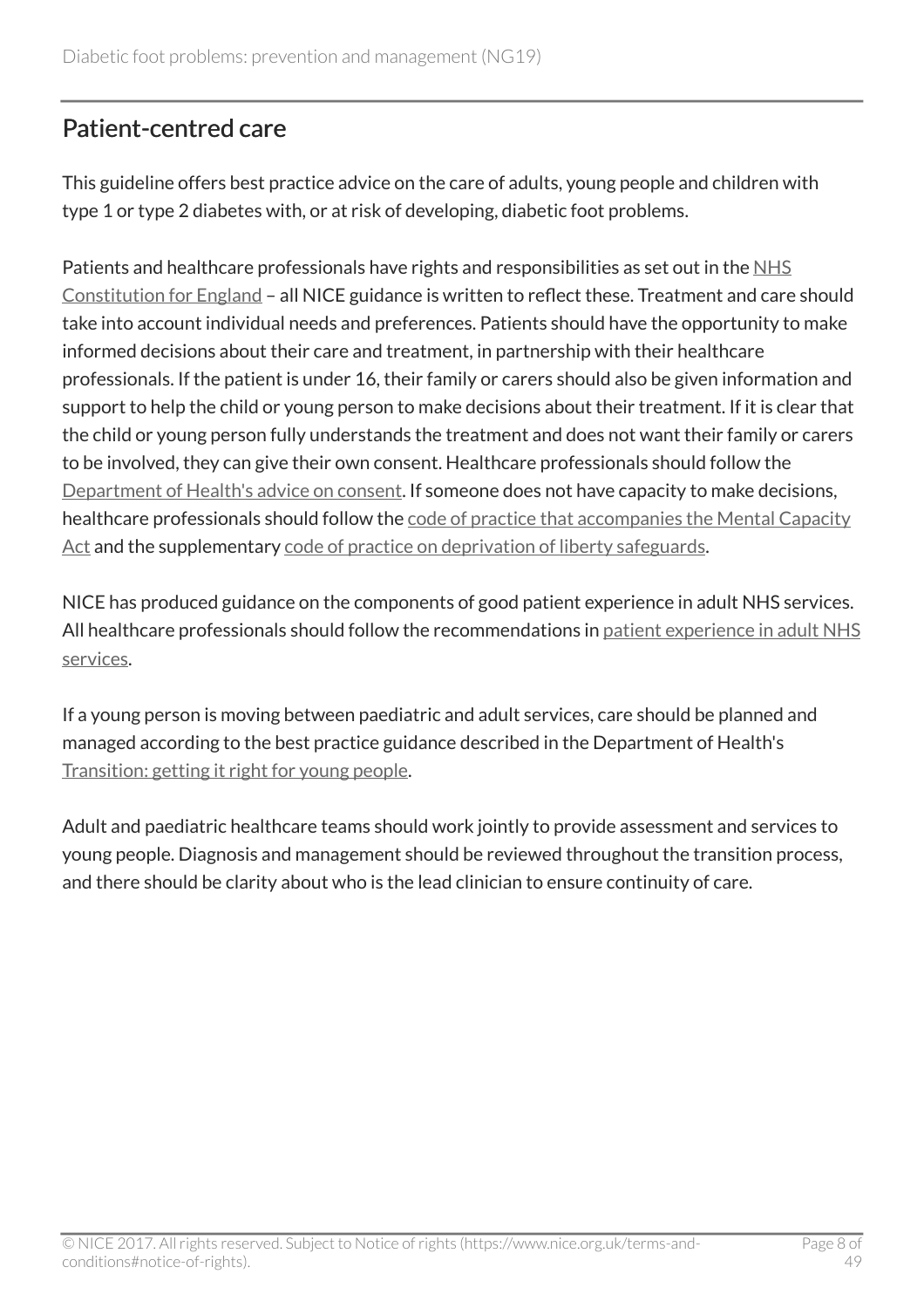# <span id="page-8-0"></span>Key priorities for implementation

The following recommendations have been identified as priorities for implementation. The full list of recommendations is in [section](http://live-publications.nice.org.uk/recommendations#recommendations) 1.

See [implementation: getting started](http://live-publications.nice.org.uk/implementation-getting-started#implementation-getting-started) for information about putting the recommendations on dermoscopy, managing suboptimal vitamin D levels, sentinel lymph node biopsy and completion lymphadenectomy into practice.

# <span id="page-8-1"></span>*Care within 24 hours of a person with diabetic foot problems being admitted to hospital, or the detection of diabetic foot problems (if the person is already in hospital)*

Each hospital should have a care pathway for people with diabetic foot problems who need inpatient care. [2011]

### <span id="page-8-2"></span>*Care across all settings*

- Commissioners and service providers should ensure that the following are in place:
	- A foot protection service for preventing diabetic foot problems, and for treating and managing diabetic foot problems in the community.
	- A multidisciplinary foot care service for managing diabetic foot problems in hospital and in the community that cannot be managed by the foot protection service. This may also be known as an interdisciplinary foot care service.
	- Robust protocols and clear local pathways for the continued and integrated care of people across all settings, including emergency care and general practice. The protocols should set out the relationship between the foot protection service and the multidisciplinary foot care service.
	- Regular reviews of treatment and patient outcomes, in line with the [National Diabetes](http://www.hscic.gov.uk/footcare) [Foot Care Audit](http://www.hscic.gov.uk/footcare).

### <span id="page-8-3"></span>*Assessing the risk of developing a diabetic foot problem*

For adults with diabetes, assess their risk of developing a diabetic foot problem at the following times: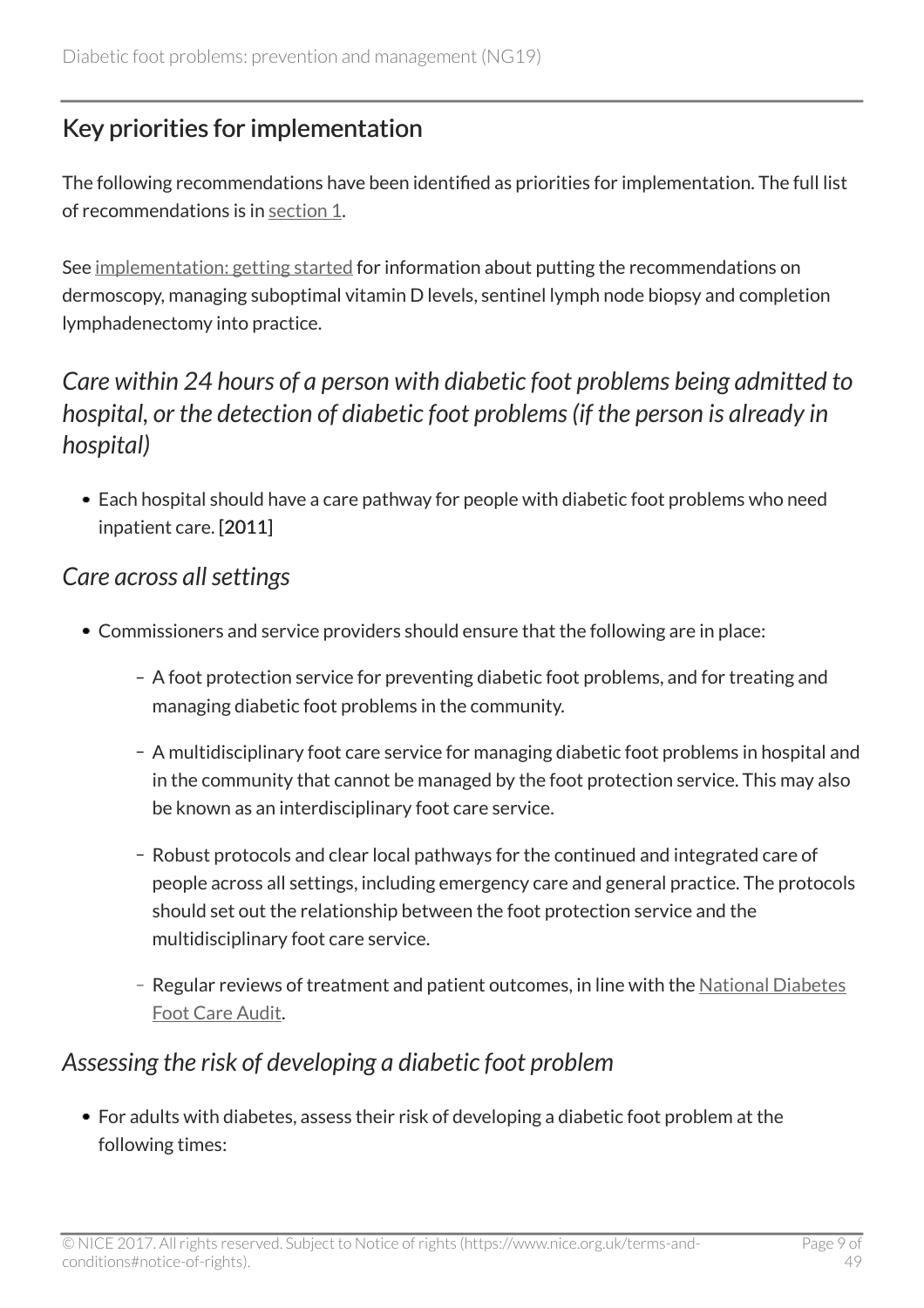- When diabetes is diagnosed, and at least annually thereafter (see [recommendation](http://live-publications.nice.org.uk/recommendations#assessing-the-risk-of-developing-a-diabetic-foot-problem-2) 1.3.11).
- If any foot problems arise.
- On any admission to hospital, and if there is any change in their status while they are in hospital.
- When examining the feet of a person with diabetes, remove their shoes, socks, bandages and dressings, and examine both feet for evidence of the following risk factors:
	- Neuropathy (use a 10 g monofilament as part of a foot sensory examination).
	- Limb ischaemia (see the NICE guideline on <u>lower limb peripheral arterial disease</u>).
	- Ulceration
	- Callus.
	- Infection and/or inflammation.
	- Deformity.
	- Gangrene.
	- Charcot arthropathy.
- Assess the person's current risk of developing a diabetic foot problem or needing an amputation using the following risk stratification:
	- Low risk:
		- $\diamond$  no risk factors present except callus alone.
	- Moderate risk:
		- $\diamond$  deformity or
		- $\diamond$  neuropathy or
		- $\diamond$  non-critical limb ischaemia.
	- High risk:
		- $\diamond$  previous ulceration or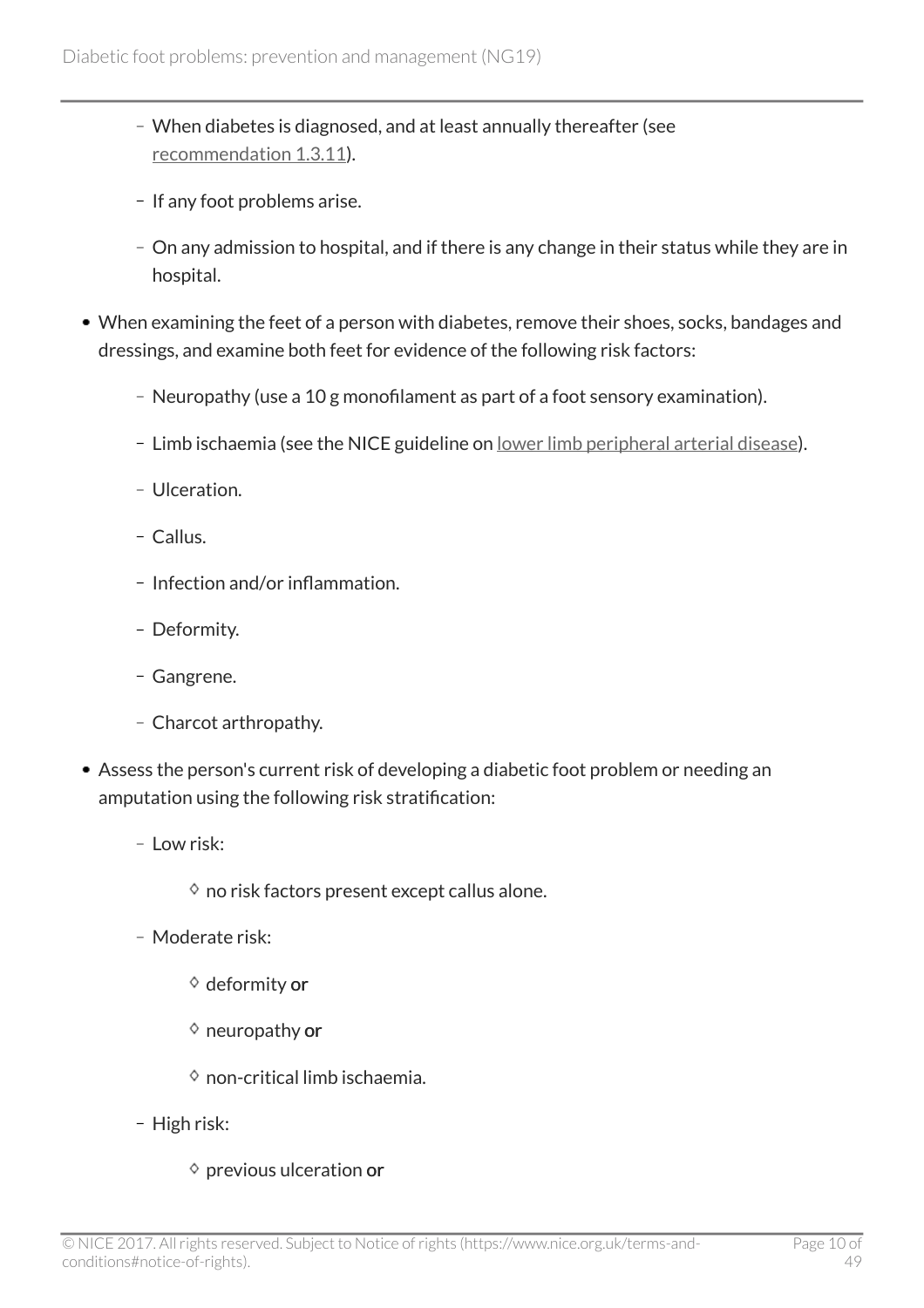- $\diamond$  previous amputation or
- $\diamond$  on renal replacement therapy or
- $\diamond$  neuropathy and non-critical limb ischaemia together or
- $\diamond$  neuropathy in combination with callus and/or deformity or
- $\Diamond$  non-critical limb ischaemia in combination with callus and/or deformity.
- Active diabetic foot problem:
	- $\Diamond$  ulceration or
	- $\diamond$  spreading infection or
	- $\diamond$  critical limb ischaemia or
	- $\diamond$  gangrene or
	- $\diamond$  suspicion of an acute Charcot arthropathy, or an unexplained hot, red, swollen foot with or without pain.

### <span id="page-10-0"></span>*Diabetic foot problems*

- If a person has a limb-threatening or life-threatening diabetic foot problem, refer them immediately to acute services and inform the multidisciplinary foot care service (according to local protocols and pathways; also see [recommendation](http://live-publications.nice.org.uk/recommendations#care-across-all-settings-2) 1.2.1), so they can be assessed and an individualised treatment plan put in place. Examples of limb-threatening and life-threatening diabetic foot problems include the following:
	- Ulceration with fever or any signs of sepsis.
	- Ulceration with limb ischaemia (see the NICE guideline on [lower limb peripheral arterial](http://www.nice.org.uk/guidance/cg147) [disease\)](http://www.nice.org.uk/guidance/cg147).
	- Clinical concern that there is a deep-seated soft tissue or bone infection (with or without ulceration).
	- Gangrene (with or without ulceration).
- For all other active diabetic foot problems, refer the person within 1 working day to the multidisciplinary foot care service or foot protection service (according to local protocols and pathways; also see [recommendation](http://live-publications.nice.org.uk/recommendations#care-across-all-settings-2) 1.2.1) for triage within 1 further working day.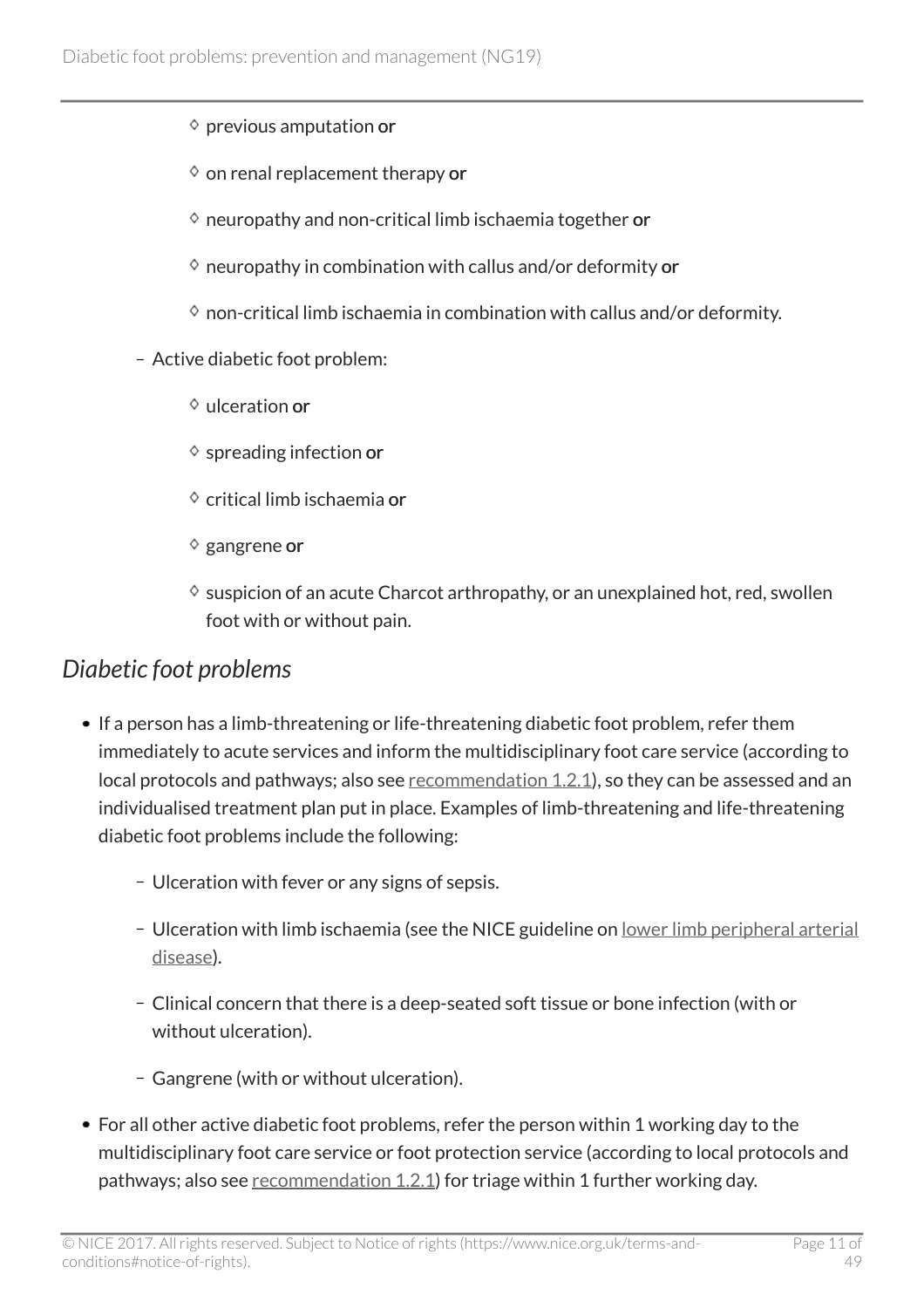# <span id="page-11-0"></span>*Diabetic foot infection*

All hospital, primary care and community settings should have antibiotic guidelines covering the care pathway for managing diabetic foot infections that take into account local patterns of resistance.

# <span id="page-11-1"></span>*Charcot arthropathy*

- Suspect acute Charcot arthropathy if there is redness, warmth, swelling or deformity (in particular, when the skin is intact), especially in the presence of peripheral neuropathy or renal failure. Think about acute Charcot arthropathy even when deformity is not present or pain is not reported.
- To confirm the diagnosis of acute Charcot arthropathy, refer the person within 1 working day to the multidisciplinary foot care service for triage within 1 further working day. Offer non-weight-bearing treatment until definitive treatment can be started by the multidisciplinary foot care service.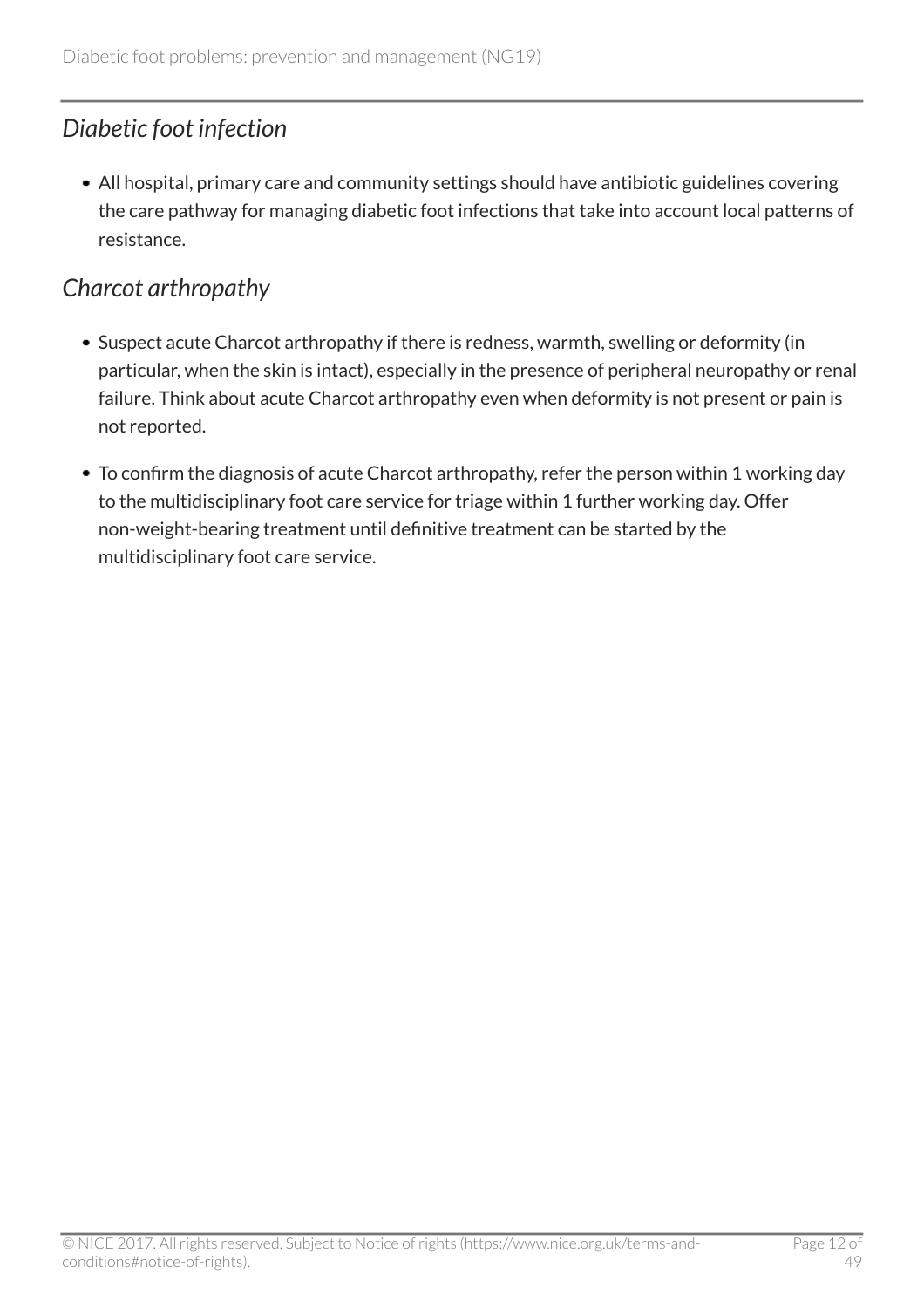### <span id="page-12-0"></span>1 Recommendations

The following guidance is based on the best available evidence. The [full guideline](http://www.nice.org.uk/guidance/NG19/Evidence) gives details of the methods and the evidence used to develop the guidance.

The wording used in the recommendations in this guideline (for example, words such as 'offer' and 'consider') denotes the certainty with which the recommendation is made (the strength of the recommendation). See [about this guideline](http://live-publications.nice.org.uk/changes-after-publication#changes-after-publication) for details.

Unless stated otherwise, the recommendations apply to children, young people and adults with diabetes.

# <span id="page-12-1"></span>*1.1 Care within 24 hours of a person with diabetic foot problems being admitted to hospital, or the detection of diabetic foot problems (if the person is already in hospital)*

The recommendations in this section were originally published in the NICE guideline on the inpatient management of diabetic foot problems (NICE guideline CG119), which has been replaced by this guideline.

- 1.1.1 Each hospital should have a care pathway for people with diabetic foot problems who need inpatient care. [2011]
- 1.1.2 A named consultant should be accountable for the overall care of the person, and for ensuring that healthcare professionals provide timely care. [2011]
- 1.1.3 Refer the person to the multidisciplinary foot care service within 24 hours of the initial examination of the person's feet. Transfer the responsibility of care to a consultant member of the multidisciplinary foot care service if a diabetic foot problem is the dominant clinical factor for inpatient care. [2011]
- 1.1.4 The named consultant and the healthcare professionals from the existing team should remain accountable for the care of the person unless their care is transferred to the multidisciplinary foot care service. [2011]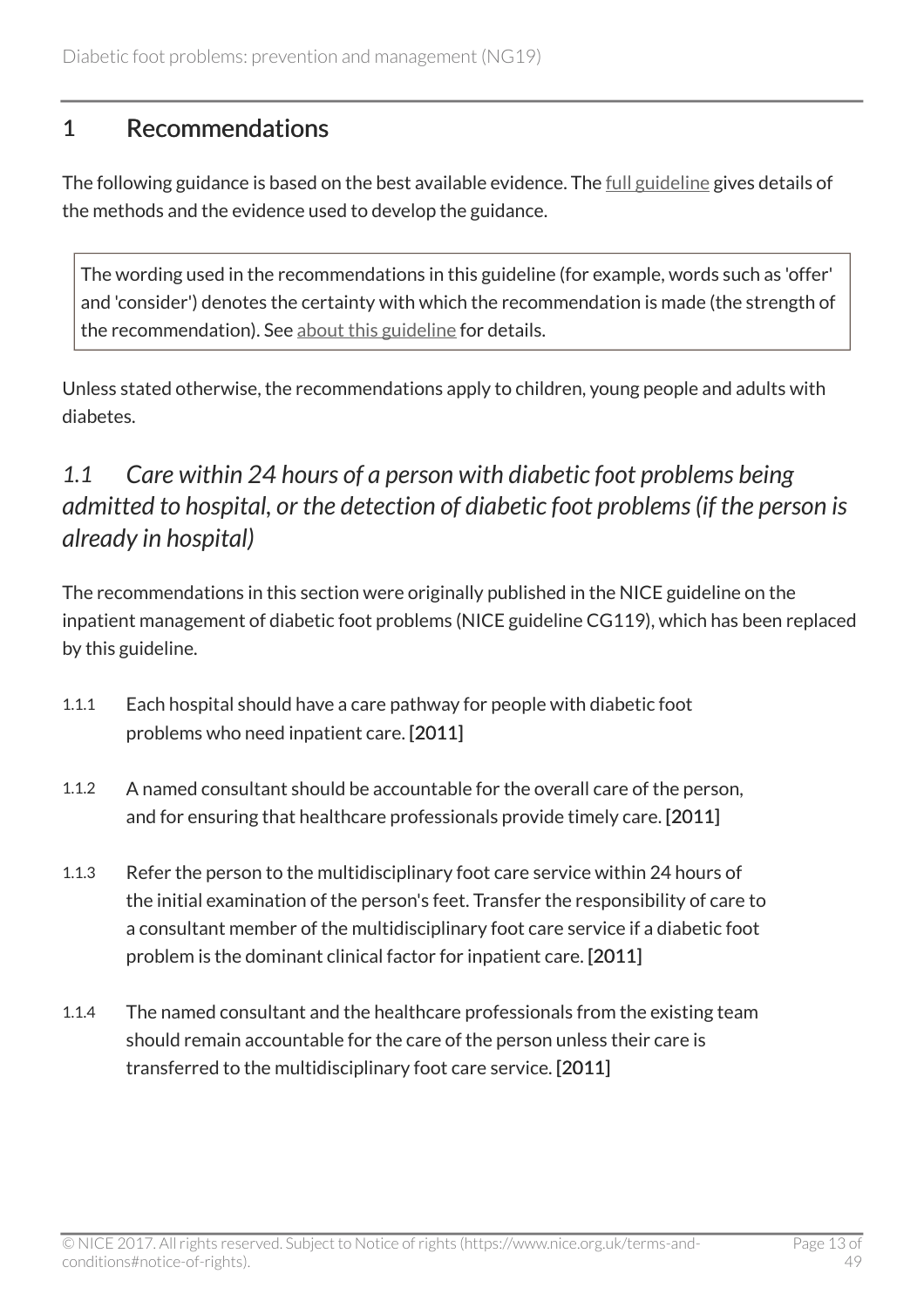### <span id="page-13-0"></span>*1.2 Care across all settings*

- 1.2.1 Commissioners and service providers should ensure that the following are in place:
	- A foot protection service for preventing diabetic foot problems, and for treating and managing diabetic foot problems in the community.
	- A multidisciplinary foot care service for managing diabetic foot problems in hospital and in the community that cannot be managed by the foot protection service. This may also be known as an interdisciplinary foot care service.
	- Robust protocols and clear local pathways for the continued and integrated care of people across all settings, including emergency care and general practice. The protocols should set out the relationship between the foot protection service and the multidisciplinary foot care service.
	- Regular reviews of treatment and patient outcomes, in line with the [National Diabetes](http://www.hscic.gov.uk/footcare) [Foot Care Audit.](http://www.hscic.gov.uk/footcare)
- 1.2.2 The foot protection service should be led by a podiatrist with specialist training in diabetic foot problems, and should have access to healthcare professionals with skills in the following areas:
	- Diabetology.
	- Biomechanics and orthoses
	- Wound care.
- 1.2.3 The multidisciplinary foot care service should be led by a named healthcare professional, and consist of specialists with skills in the following areas:
	- Diabetology.
	- Podiatry.
	- Diabetes specialist nursing.
	- Vascular surgery.
	- Microbiology.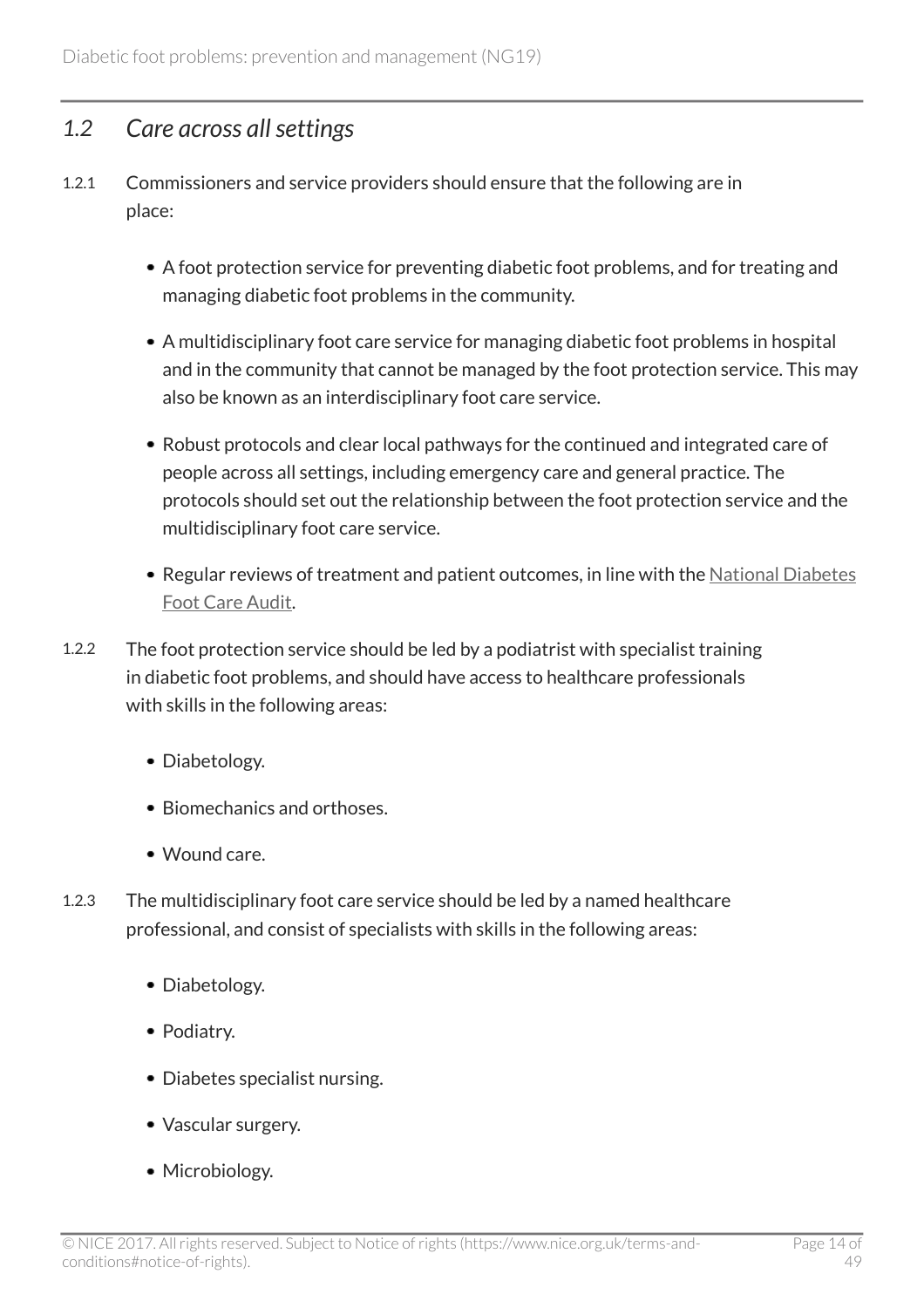- Orthopaedic surgery.
- Biomechanics and orthoses.
- Interventional radiology.
- Casting.
- Wound care.
- 1.2.4 The multidisciplinary foot care service should have access to rehabilitation services, plastic surgery, psychological services and nutritional services.
- 1.2.5 Healthcare professionals may need to discuss, agree and make special arrangements for disabled people and people who are housebound or living in care settings, to ensure equality of access to foot care assessments and treatments for people with diabetes.
- 1.2.6 Take into account any disabilities, including visual impairment, when planning and delivering care for people with diabetes.

### <span id="page-14-0"></span>*1.3 Assessing the risk of developing a diabetic foot problem*

### Frequency of assessments

- 1.3.1 For children with diabetes who are under 12 years, give them, and their family members or carers (as appropriate), basic foot care advice.
- 1.3.2 For young people with diabetes who are 12–17 years, the paediatric care team or the transitional care team should assess the young person's feet as part of their annual assessment, and provide information about foot care. If a diabetic foot problem is found or suspected, the paediatric care team or the transitional care team should refer the young person to an appropriate specialist.
- 1.3.3 For adults with diabetes, assess their risk of developing a diabetic foot problem at the following times:
	- When diabetes is diagnosed, and at least annually thereafter (see recommendation 1.3.11).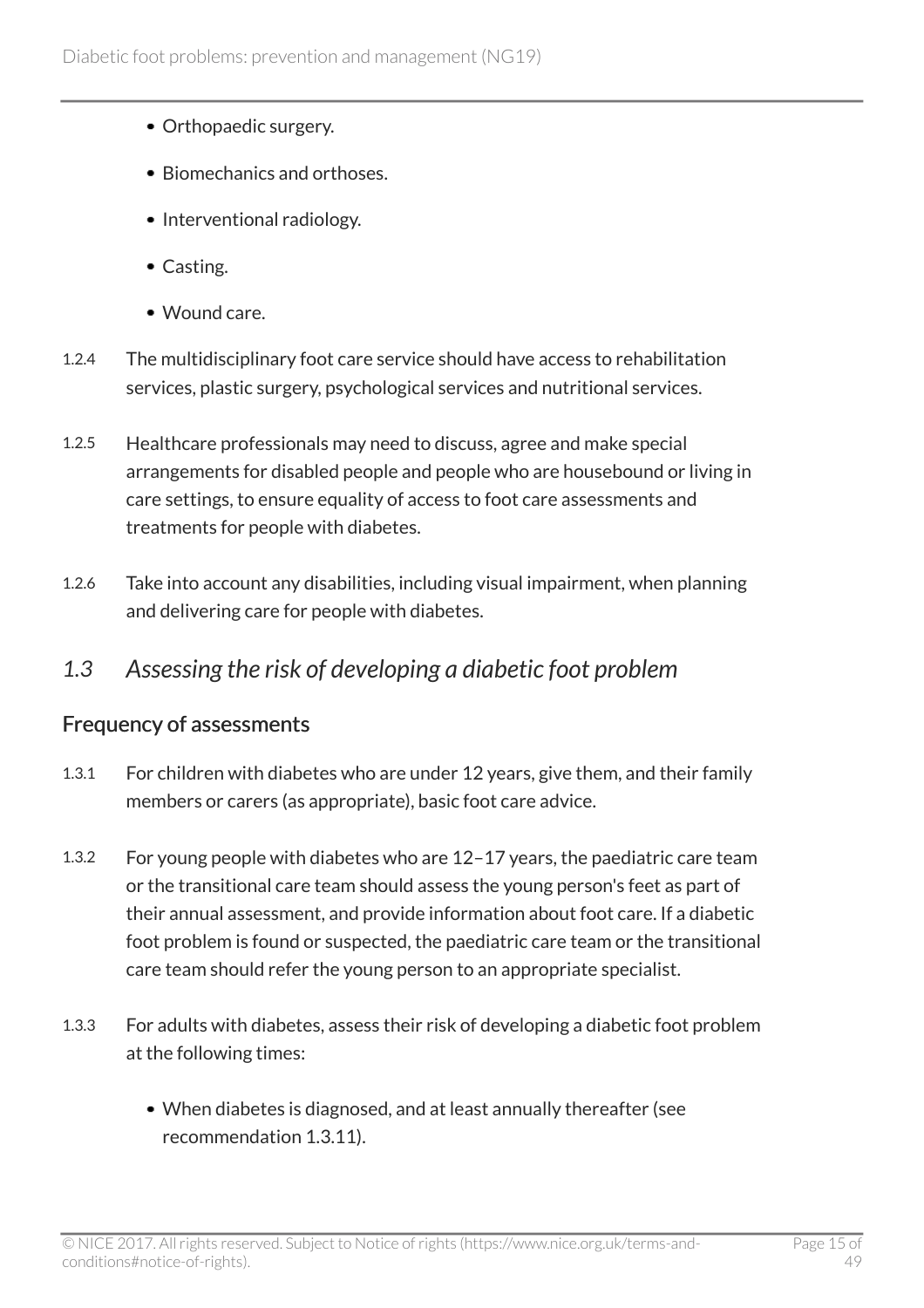- If any foot problems arise.
- On any admission to hospital, and if there is any change in their status while they are in hospital.

#### Assessing the risk of developing a diabetic foot problem

- 1.3.4 When examining the feet of a person with diabetes, remove their shoes, socks, bandages and dressings, and examine both feet for evidence of the following risk factors:
	- Neuropathy (use a 10 g monofilament as part of a foot sensory examination).
	- Limb ischaemia (see the NICE guideline on [lower limb peripheral arterial disease](http://www.nice.org.uk/guidance/cg147)).
	- Ulceration.
	- Callus.
	- Infection and/or inflammation.
	- Deformity.
	- Gangrene.
	- Charcot arthropathy.
- 1.3.5 Use ankle brachial pressure index in line with the NICE guideline on [lower limb](http://www.nice.org.uk/guidance/cg147) [peripheral arterial disease.](http://www.nice.org.uk/guidance/cg147) Interpret results carefully in people with diabetes because calcified arteries may falsely elevate results.
- 1.3.6 Assess the person's current risk of developing a diabetic foot problem or needing an amputation using the following risk stratification:
	- $\bullet$  Low risk:
		- no risk factors present except callus alone.
	- Moderate risk:
		- deformity or
		- neuropathy or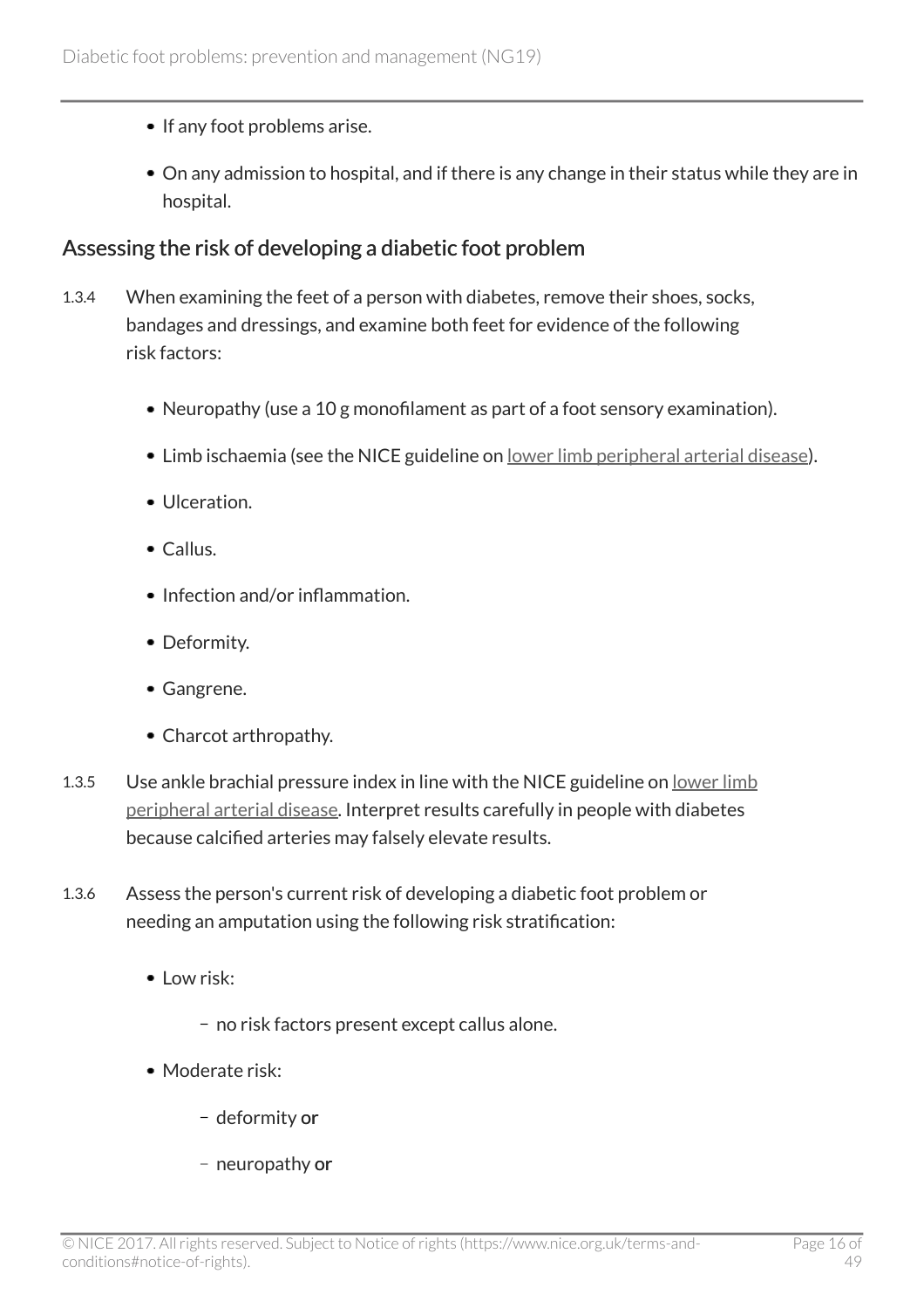- non-critical limb ischaemia.
- High risk:
	- previous ulceration or
	- previous amputation or
	- on renal replacement therapy or
	- neuropathy and non-critical limb ischaemia together or
	- neuropathy in combination with callus and/or deformity or
	- non-critical limb ischaemia in combination with callus and/or deformity.
- Active diabetic foot problem:
	- ulceration or
	- spreading infection or
	- critical limb ischaemia or
	- gangrene or
	- suspicion of an acute Charcot arthropathy, or an unexplained hot, red, swollen foot with or without pain.

### Managing the risk of developing a diabetic foot problem

- 1.3.7 For people who are at low risk of developing a diabetic foot problem, continue to carry out annual foot assessments, emphasise the importance of foot care, and advise them that they could progress to moderate or high risk.
- 1.3.8 Refer people who are at moderate or high risk of developing a diabetic foot problem to the foot protection service.
- 1.3.9 The foot protection service should assess newly referred people as follows:
	- Within 2–4 weeks for people who are at high risk of developing a diabetic foot problem.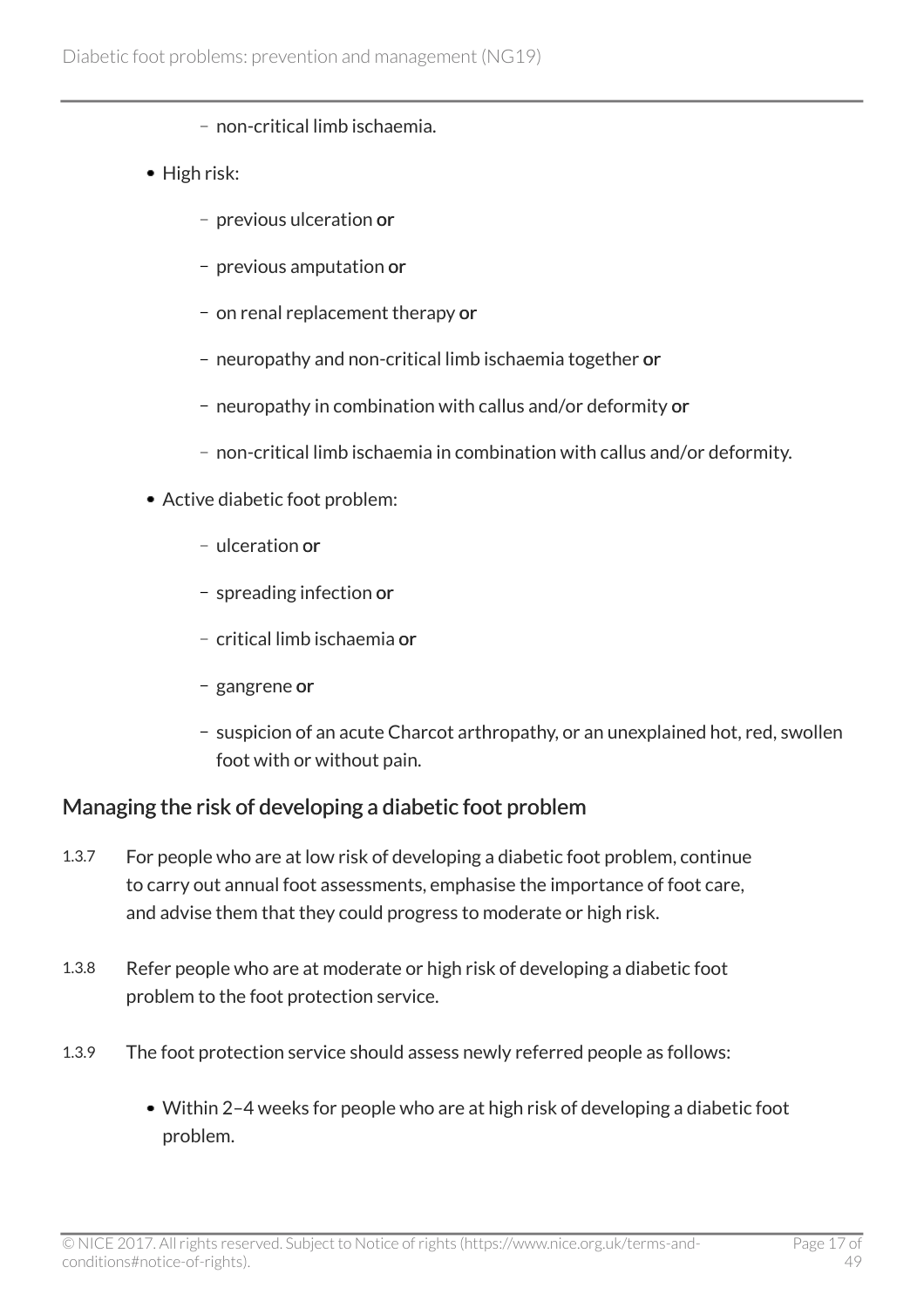- Within 6–8 weeks for people who are at moderate risk of developing a diabetic foot problem.
- 1.3.10 For people at moderate or high risk of developing a diabetic foot problem, the foot protection service should:
	- Assess the feet.
	- Give advice about, and provide, skin and nail care of the feet.
	- Assess the biomechanical status of the feet, including the need to provide specialist footwear and orthoses.
	- Assess the vascular status of the lower limbs.
	- Liaise with other healthcare professionals, for example, the person's GP, about the person's diabetes management and risk of cardiovascular disease.
- 1.3.11 Depending on the person's risk of developing a diabetic foot problem, carry out reassessments at the following intervals:
	- Annually for people who are at low risk.
	- Frequently (for example, every 3–6 months) for people who are at moderate risk.
	- More frequently (for example, every 1-2 months) for people who are at high risk, if there is no immediate concern.
	- Very frequently (for example, every 1–2 weeks) for people who are at high risk, if there is immediate concern.

Consider more frequent reassessments for people who are at moderate or high risk, and for people who are unable to check their own feet.

1.3.12 People in hospital who are at moderate or high risk of developing a diabetic foot problem should be given a pressure redistribution device to offload heel pressure. On discharge they should be referred or notified to the foot protection service.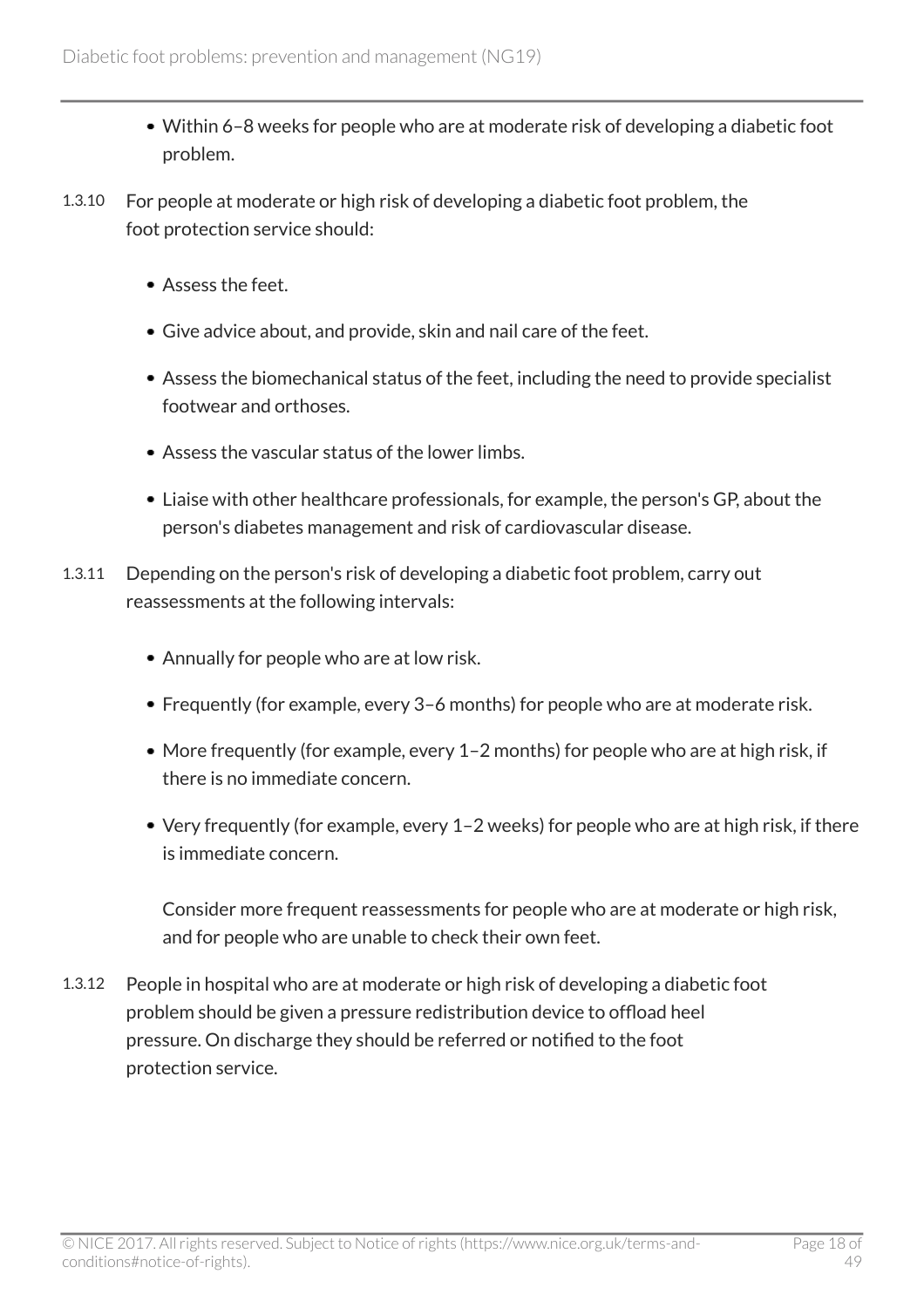### Patient information about the risk of developing a diabetic foot problem

- 1.3.13 Provide information and clear explanations to people with diabetes and/or their family members or carers (as appropriate) when diabetes is diagnosed, during assessments, and if problems arise. Information should be oral and written, and include the following:
	- Basic foot care advice and the importance of foot care.
	- Foot emergencies and who to contact.
	- Footwear advice.
	- The person's current individual risk of developing a foot problem.
	- Information about diabetes and the importance of blood glucose control (also see recommendation 1.3.14).
- 1.3.14 For guidance on education programmes and information about diabetes, see the [education and information](http://www.nice.org.uk/guidance/ng17/chapter/1-Recommendations#education-and-information-2) section in type 1 diabetes in adults: diagnosis and management (NICE guideline NG17), the [patient education](http://www.nice.org.uk/guidance/ng28/chapter/1-Recommendations#patient-education-2) section in type 2 diabetes in adults: management (NICE guideline NG28) and the sections [education and information for children and young people with type 1 diabetes](http://www.nice.org.uk/guidance/NG18/chapter/1-Recommendations#type-1-diabetes) and [education and information for children and young people with type 2](http://www.nice.org.uk/guidance/NG18/chapter/1-Recommendations#type-2-diabetes) [diabetes](http://www.nice.org.uk/guidance/NG18/chapter/1-Recommendations#type-2-diabetes) in diabetes (type 1 and type 2) in children and young people: diagnosis and management (NICE guideline NG18).

### <span id="page-18-0"></span>*1.4 Diabetic foot problems*

### Referral

- 1.4.1 If a person has a limb-threatening or life-threatening diabetic foot problem, refer them immediately to acute services and inform the multidisciplinary foot care service (according to local protocols and pathways; also see recommendation 1.2.1), so they can be assessed and an individualised treatment plan put in place. Examples of limb-threatening and life-threatening diabetic foot problems include the following:
	- Ulceration with fever or any signs of sepsis.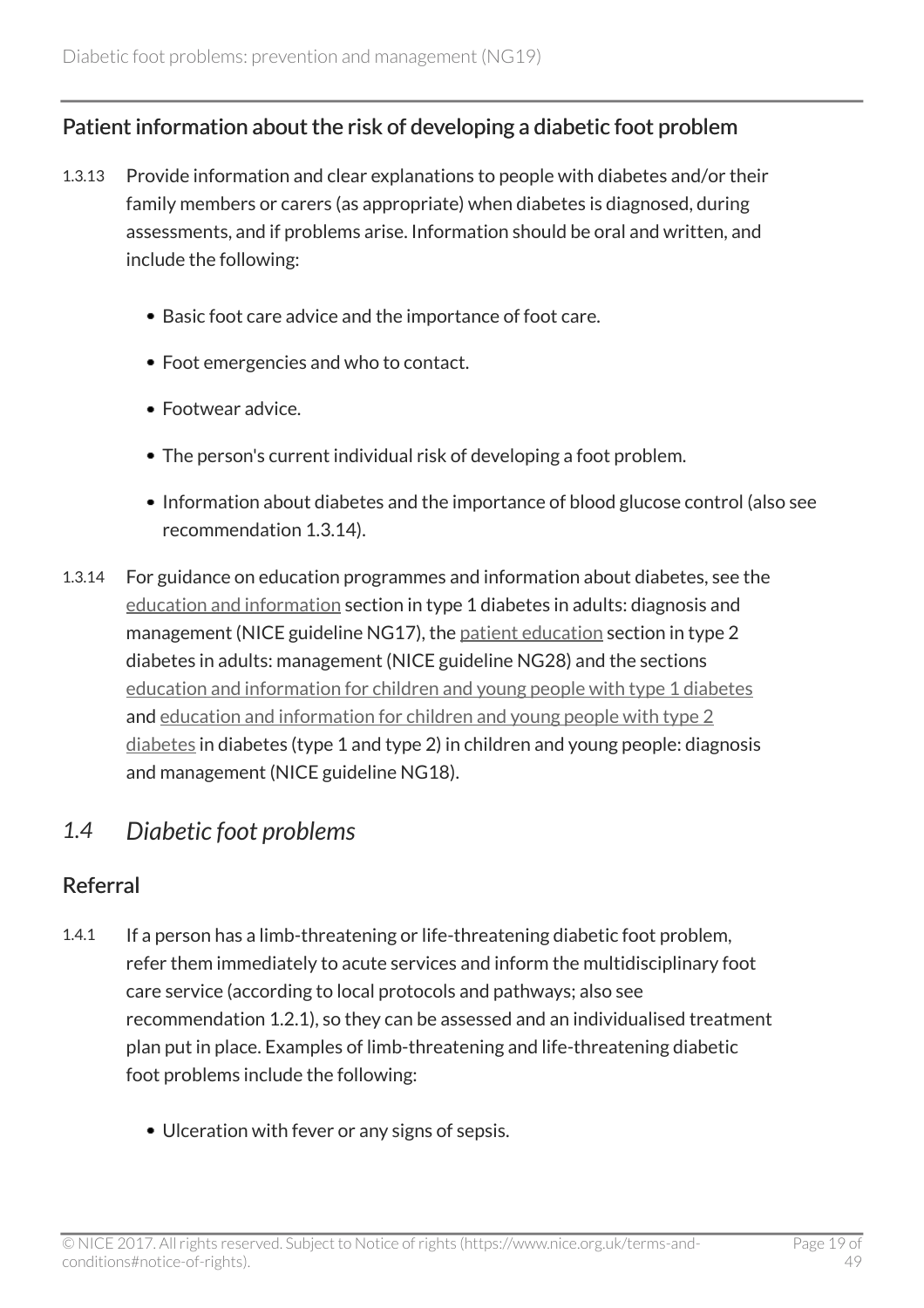- Ulceration with limb ischaemia (see the NICE guideline on [lower limb peripheral](http://www.nice.org.uk/guidance/cg147) [arterial disease\)](http://www.nice.org.uk/guidance/cg147).
- Clinical concern that there is a deep-seated soft tissue or bone infection (with or without ulceration).
- Gangrene (with or without ulceration).
- 1.4.2 For all other active diabetic foot problems, refer the person within 1 working day to the multidisciplinary foot care service or foot protection service (according to local protocols and pathways; also see recommendation 1.2.1) for triage within 1 further working day.

### Patient information about diabetic foot problems

- 1.4.3 Provide information and clear explanations as part of the individualised treatment plan for people with a diabetic foot problem. Information should be oral and written, and include the following:
	- A clear explanation of the person's foot problem.
	- Pictures of diabetic foot problems.
	- Care of the other foot and leg.
	- Foot emergencies and who to contact.
	- Footwear advice.
	- Wound care.
	- Information about diabetes and the importance of blood glucose control (also see recommendation 1.3.14).
- 1.4.4 If a person presents with a diabetic foot problem, take into account that they may have an undiagnosed, increased risk of cardiovascular disease that may need further investigation and treatment. For guidance on the primary prevention of cardiovascular disease, see the NICE guideline on [lipid](http://www.nice.org.uk/guidance/cg181) [modification.](http://www.nice.org.uk/guidance/cg181)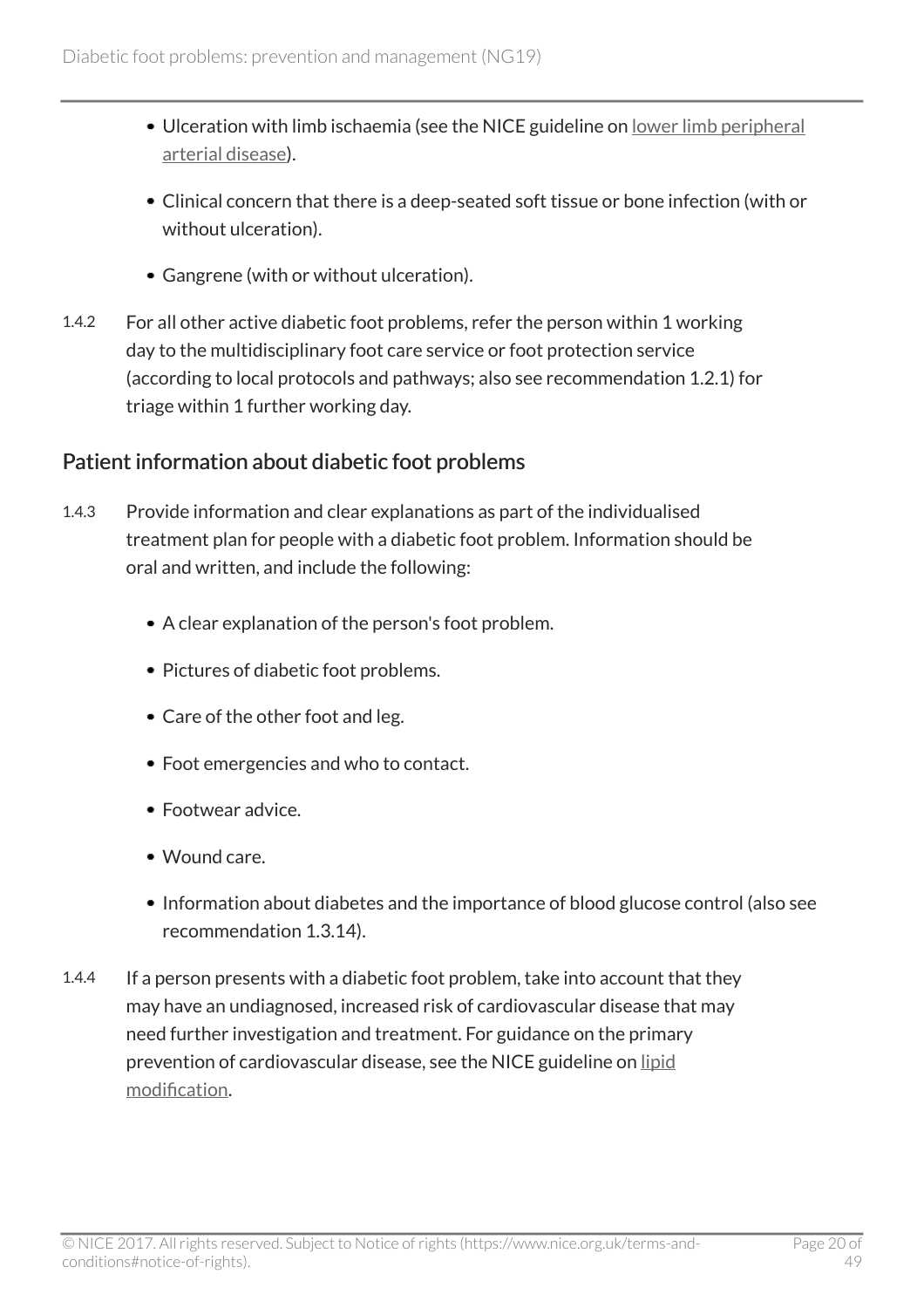### <span id="page-20-0"></span>*1.5 Diabetic foot ulcer*

### Investigation

- 1.5.1 If a person has a diabetic foot ulcer, assess and document the size, depth and position of the ulcer.
- 1.5.2 Use a standardised system to document the severity of the foot ulcer, such as the SINBAD (Site, Ischaemia, Neuropathy, Bacterial Infection, Area and Depth) or the University of Texas classification system.
- 1.5.3 Do not use the Wagner classification system to assess the severity of a diabetic foot ulcer.

#### **Treatment**

- 1.5.4 Offer 1 or more of the following as standard care for treating diabetic foot ulcers:
	- Offloading.
	- Control of foot infection.
	- Control of ischaemia.
	- Wound debridement.
	- Wound dressings.
- 1.5.5 Offer non-removable casting to offload plantar neuropathic, non-ischaemic, uninfected forefoot and midfoot diabetic ulcers. Offer an alternative offloading device until casting can be provided.
- 1.5.6 In line with the NICE guideline on [pressure ulcers,](http://www.nice.org.uk/guidance/cg179) use pressure-redistributing devices and strategies to minimise the risk of pressure ulcers developing.
- 1.5.7 When treating diabetic foot ulcers, debridement in hospital should only be done by healthcare professionals from the multidisciplinary foot care service, using the technique that best matches their specialist expertise and clinical experience, the site of the diabetic foot ulcer and the person's preference.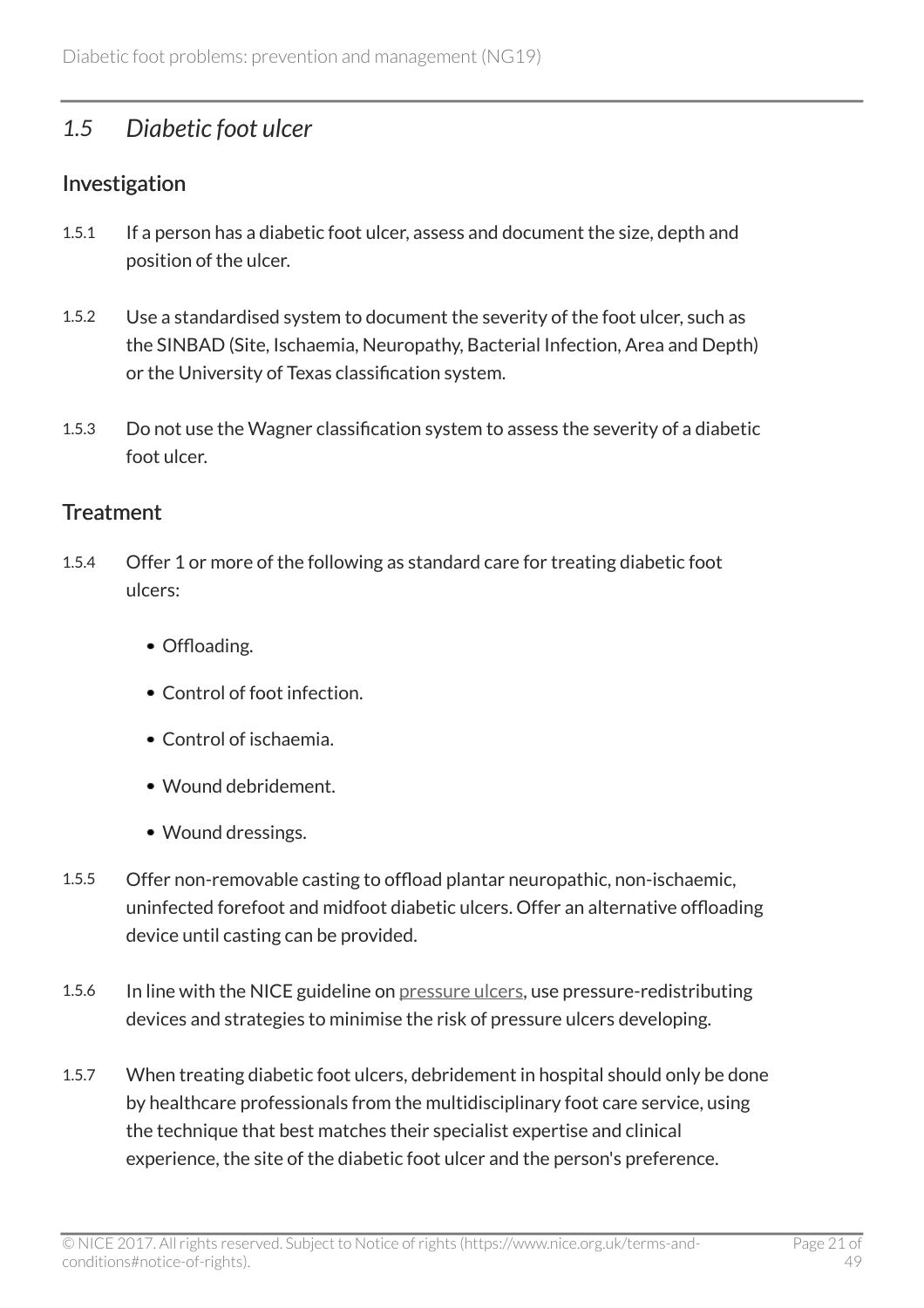- 1.5.8 When treating diabetic foot ulcers, debridement in the community should only be done by healthcare professionals with the relevant training and skills, continuing the care described in the person's treatment plan.
- 1.5.9 Consider negative pressure wound therapy after surgical debridement for diabetic foot ulcers, on the advice of the multidisciplinary foot care service.
- 1.5.10 When deciding about wound dressings and offloading when treating diabetic foot ulcers, take into account the clinical assessment of the wound and the person's preference, and use devices and dressings with the lowest acquisition cost appropriate to the clinical circumstances.
- 1.5.11 Consider dermal or skin substitutes as an adjunct to standard care when treating diabetic foot ulcers, only when healing has not progressed and on the advice of the multidisciplinary foot care service.
- 1.5.12 Do not offer the following to treat diabetic foot ulcers, unless as part of a clinical trial:
	- Electrical stimulation therapy, autologous platelet-rich plasma gel, regenerative wound matrices and dalteparin.
	- Growth factors (granulocyte colony-stimulating factor [G-CSF], platelet-derived growth factor [PDGF], epidermal growth factor [EGF] and transforming growth factor beta [TGF-β]).
	- Hyperbaric oxygen therapy.
- 1.5.13 When deciding the frequency of follow-up as part of the treatment plan, take into account the overall health of the person with diabetes, how healing has progressed, and any deterioration.
- 1.5.14 Ensure that the frequency of monitoring set out in the person's individualised treatment plan is maintained whether the person with diabetes is being treated in hospital or in the community.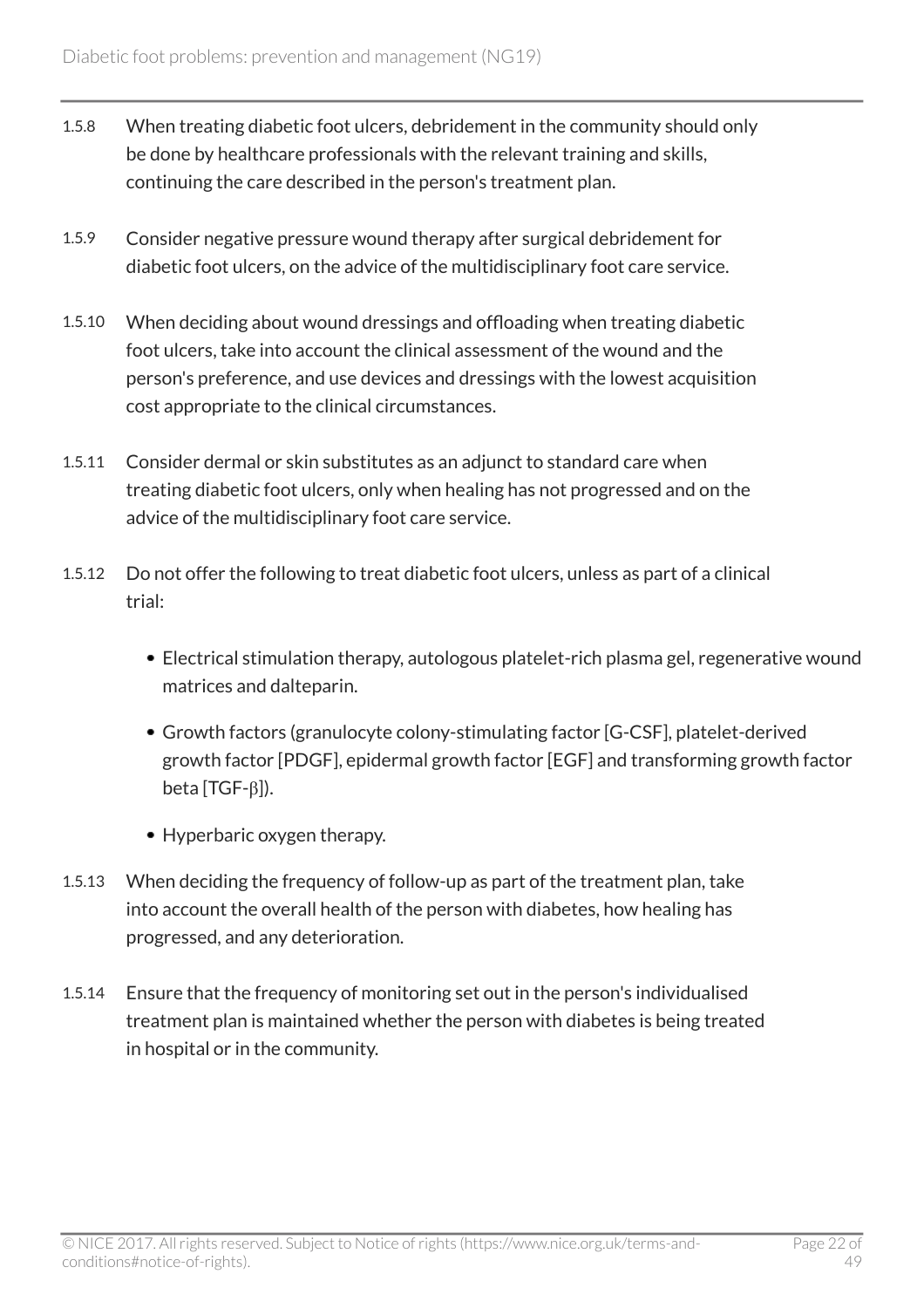### <span id="page-22-0"></span>*1.6 Diabetic foot infection*

### Investigation

- 1.6.1 If a diabetic foot infection is suspected and a wound is present, send a soft tissue or bone sample from the base of the debrided wound for microbiological examination. If this cannot be obtained, take a deep swab because it may provide useful information on the choice of antibiotic treatment.
- 1.6.2 Consider an X-ray of the person's affected foot (or feet) to determine the extent of the diabetic foot problem.
- 1.6.3 Think about osteomyelitis if the person with diabetes has a local infection, a deep foot wound or a chronic foot wound.
- 1.6.4 Be aware that osteomyelitis may be present in a person with diabetes despite normal inflammatory markers, X-rays or probe-to-bone testing.
- 1.6.5 If osteomyelitis is suspected in a person with diabetes but is not confirmed by initial X-ray, consider an MRI to confirm the diagnosis.

### **Treatment**

- 1.6.6 All hospital, primary care and community settings should have antibiotic guidelines covering the care pathway for managing diabetic foot infections that take into account local patterns of resistance.
- 1.6.7 Do not offer antibiotics to prevent diabetic foot infections.
- 1.6.8 Start antibiotic treatment for suspected diabetic foot infection as soon as possible. Take cultures and samples before, or as close as possible to, the start of antibiotic treatment.
- 1.6.9 Choose the antibiotic treatment based on the severity of the diabetic foot infection, the care setting, and the person's preferences, clinical situation and medical history and, if more than 1 regimen is appropriate, select the regimen with the lowest acquisition cost.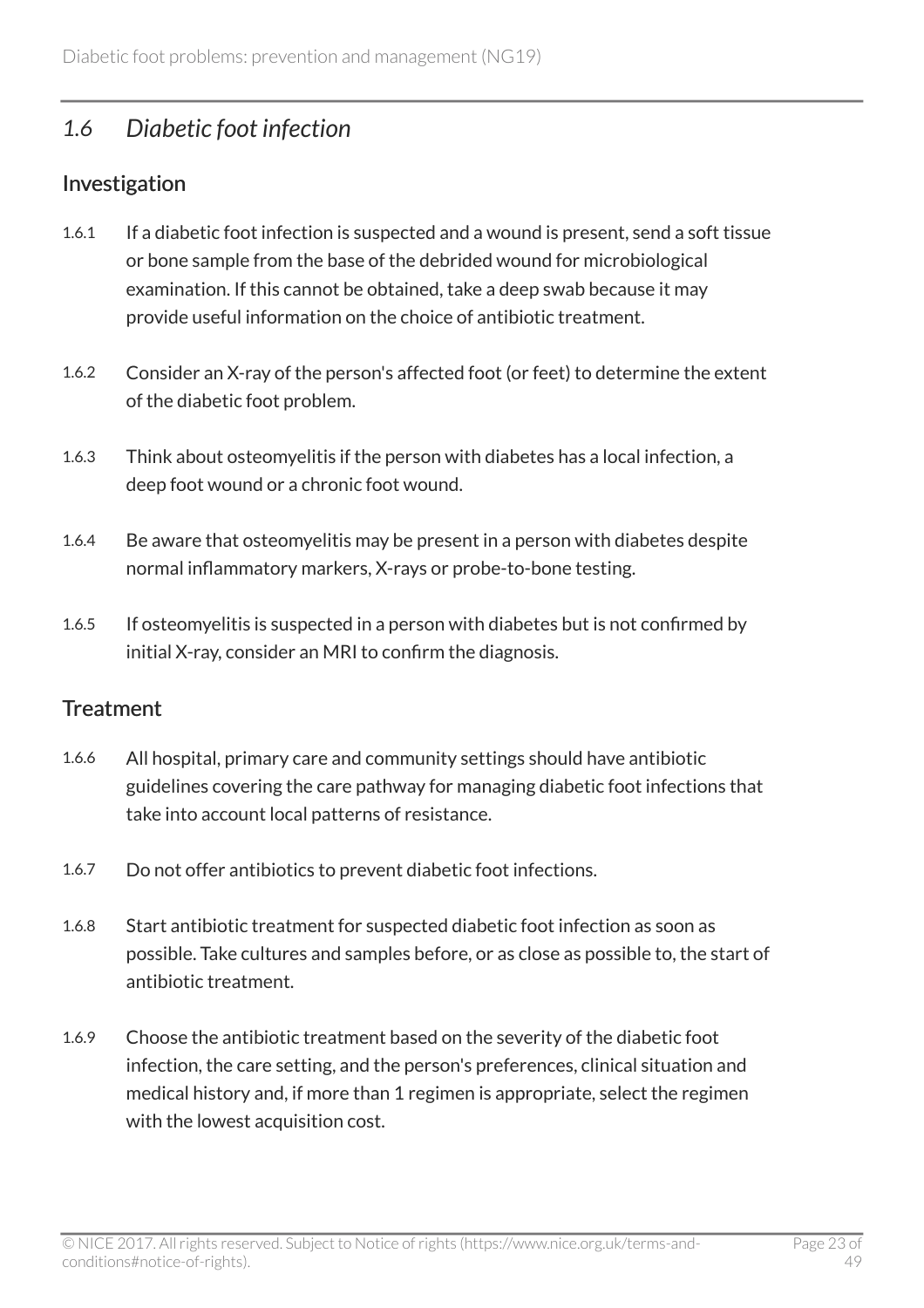- 1.6.10 Decide the targeted antibiotic regimen for diabetic foot infections based on the clinical response to antibiotics and the results of the microbiological examination.
- 1.6.11 Do not offer tigecycline to treat diabetic foot infections unless other antibiotics are not suitable.
- 1.6.12 For mild diabetic foot infections, initially offer oral antibiotics with activity against gram-positive organisms.
- 1.6.13 Do not use prolonged antibiotic treatment (more than 14 days) for the treatment of mild soft tissue diabetic foot infections.
- 1.6.14 For moderate and severe diabetic foot infections, initially offer antibiotics with activity against gram-positive and gram-negative organisms, including anaerobic bacteria, as follows:
	- Moderate infections: base the route of administration on the clinical situation and the choice of antibiotic.
	- Severe infections: start with intravenous antibiotics and then reassess, based on the clinical situation.
- 1.6.15 Offer prolonged antibiotic treatment (usually 6 weeks) to people with diabetes and osteomyelitis, according to local protocols.

### <span id="page-23-0"></span>*1.7 Charcot arthropathy*

### Investigation

- 1.7.1 Be aware that if a person with diabetes fractures their foot or ankle, it may progress to Charcot arthropathy.
- 1.7.2 Suspect acute Charcot arthropathy if there is redness, warmth, swelling or deformity (in particular, when the skin is intact), especially in the presence of peripheral neuropathy or renal failure. Think about acute Charcot arthropathy even when deformity is not present or pain is not reported.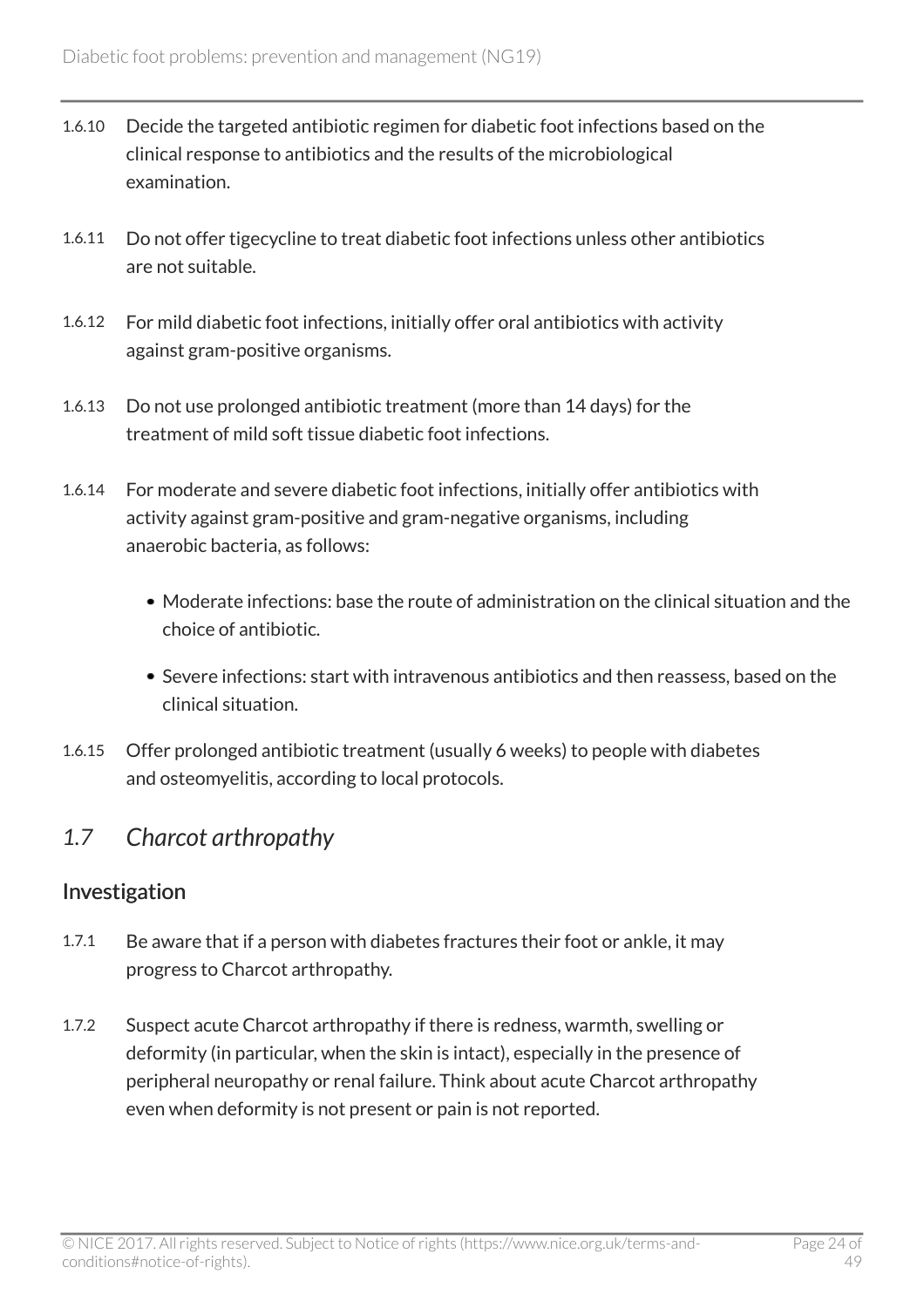- 1.7.3 To confirm the diagnosis of acute Charcot arthropathy, refer the person within 1 working day to the multidisciplinary foot care service for triage within 1 further working day. Offer non-weight-bearing treatment until definitive treatment can be started by the multidisciplinary foot care service.
- 1.7.4 If acute Charcot arthropathy is suspected, arrange a weight-bearing X-ray of the affected foot and ankle. Consider an MRI if the X-ray is normal but Charcot arthropathy is still suspected.

### **Treatment**

- 1.7.5 If the multidisciplinary foot care service suspects acute Charcot arthropathy, offer treatment with a non-removable offloading device. If a non-removable device is not advisable because of the clinical, or the person's, circumstances, consider treatment with a removable offloading device.
- 1.7.6 Do not offer bisphosphonates to treat acute Charcot arthropathy, unless as part of a clinical trial.
- 1.7.7 Monitor the treatment of acute Charcot arthropathy using clinical assessment. This should include measuring foot–skin temperature difference and taking serial X-rays until the acute Charcot arthropathy resolves. Acute Charcot arthropathy is likely to resolve when there is a sustained temperature difference of less than 2 degrees between both feet and when X-ray changes show no further progression.
- 1.7.8 People who have a foot deformity that may be the result of a previous Charcot arthropathy are at high risk of ulceration and should be cared for by the foot protection service.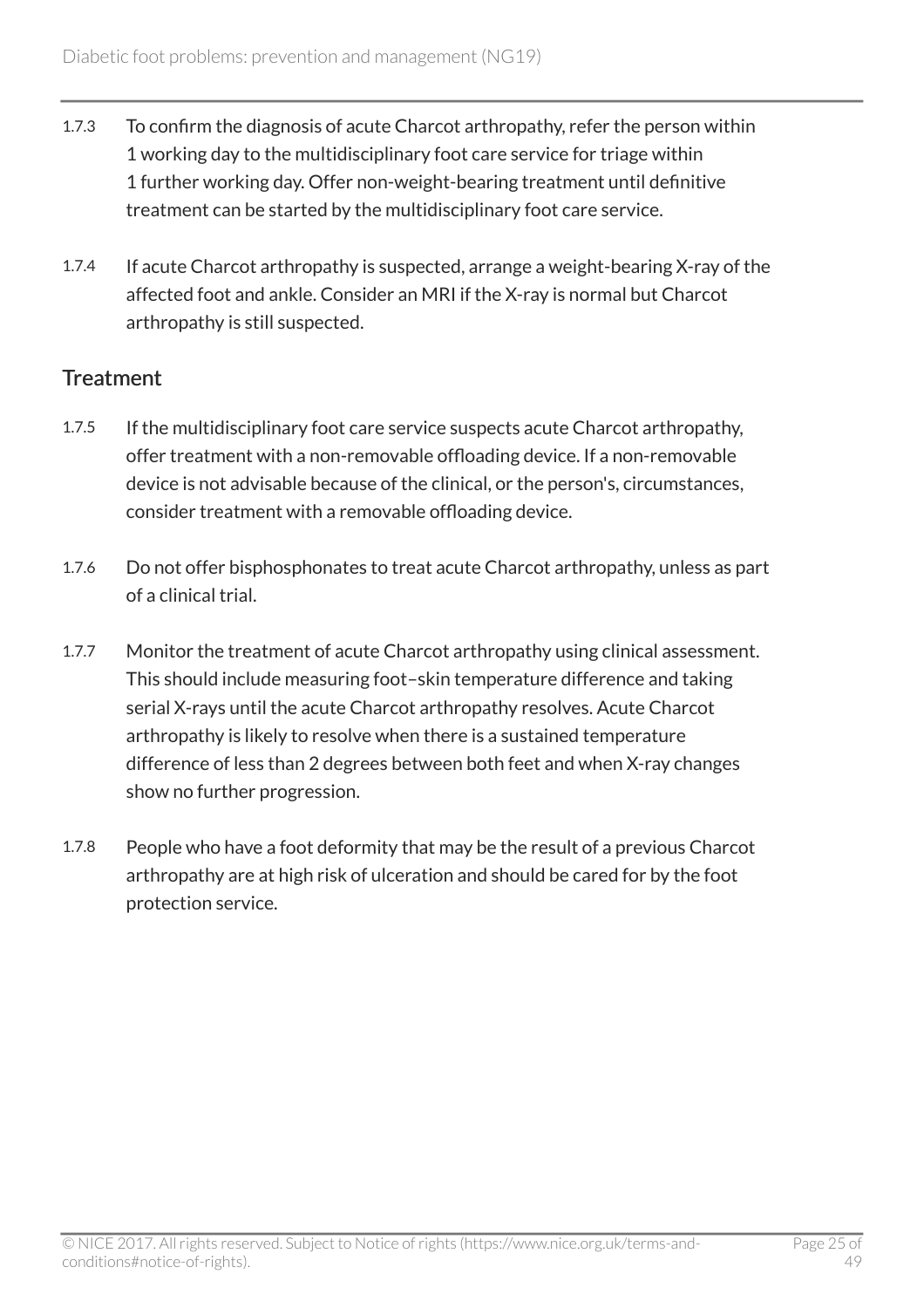# <span id="page-25-0"></span>2 Research recommendations

The Guideline Development Group has made the following recommendations for research, based on its review of evidence, to improve NICE guidance and patient care in the future. The Guideline Development Group's full set of research recommendations is detailed in the full guideline.

### <span id="page-25-1"></span>*2.1 Intensive monitoring for people at risk of diabetic foot problems*

Does intensive monitoring of people at risk of diabetic foot disease reduce the morbidity associated with developing the disease and is such monitoring cost effective?

### Why this is important

The evidence surrounding different monitoring frequencies for those at risk of diabetic foot problems was limited. It is proposed that a randomised controlled trial or cohort study is undertaken to explore this question. The proposed study would monitor and evaluate the rates of foot ulcer or infection resulting from diabetes, rates and extent of amputation (major or minor), health-related quality of life, adverse events and hospital admission rates and length of stay as a result of different monitoring frequencies.

# <span id="page-25-2"></span>*2.2 Referral criteria for the foot protection service and the multidisciplinary foot care service*

When and with what criteria should people with diabetes be referred to the foot protection service or the multidisciplinary foot care service?

### Why this is important

The evidence surrounding different referral criteria for those at risk of, or who have developed diabetic foot problems was limited. It is proposed that a prospective cohort study is undertaken to explore this question. The proposed study would monitor and evaluate the rates (and recurrent rates) of foot ulceration, infection and gangrene resulting from diabetes, resource use and costs (including referral rates), rates of hospital admission for foot problems resulting from diabetes, length of hospital stay, and the health-related quality of life as a result of different referral criteria to these teams.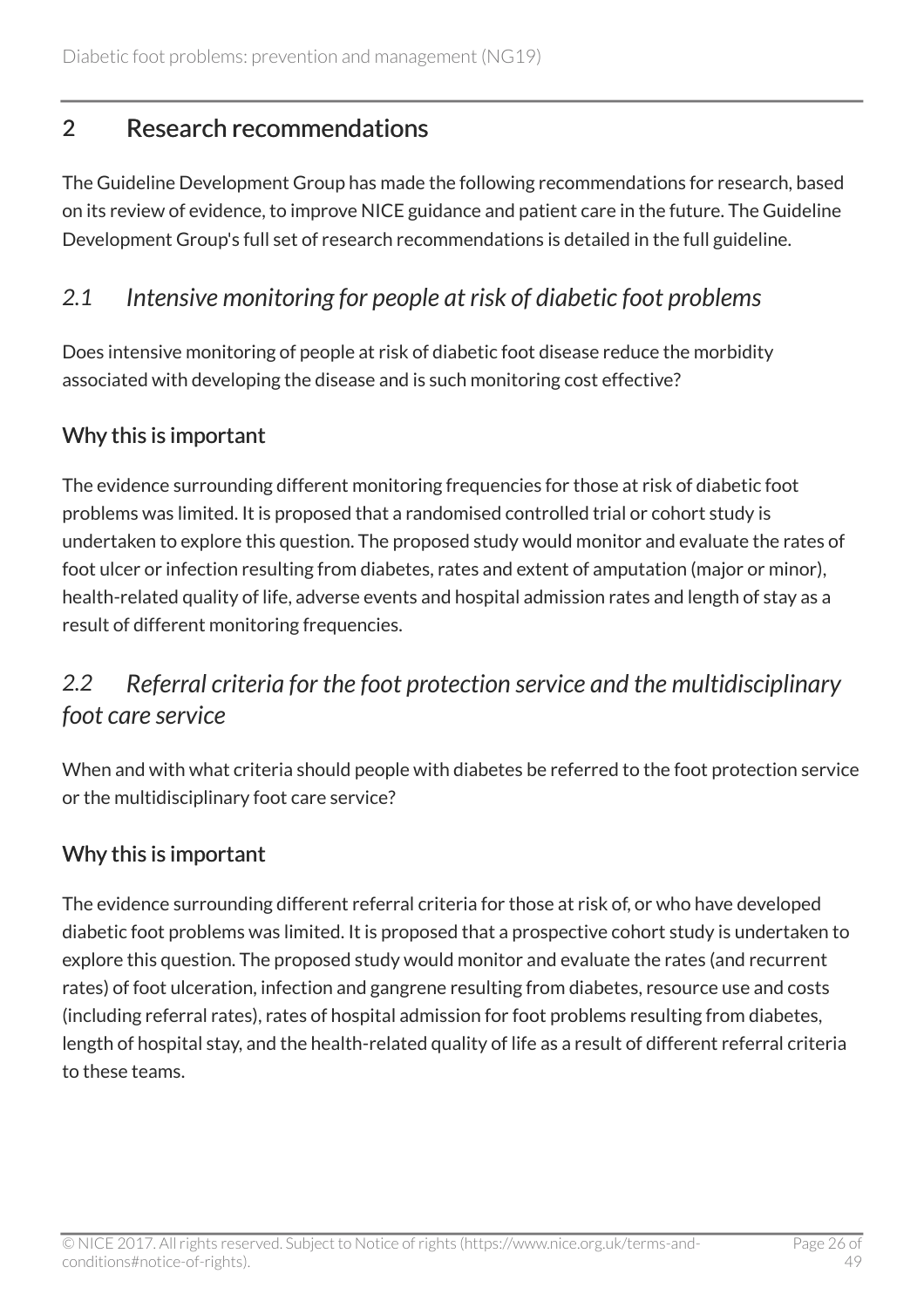# <span id="page-26-0"></span>*2.3 Education and psycho-behavioural interventions for prevention*

What is the role of educational models and psycho-behavioural interventions in prevention of diabetic foot complications?

### Why this is important

The evidence surrounding the role of educational measures for those at risk of diabetic foot problems was limited and inconclusive. It is proposed that new interventions are developed that target psychological and behavioural factors. The proposed study would monitor and evaluate the rates (and recurrent rates) of foot ulceration, infection and gangrene resulting from diabetes, rates and extent of amputation, rates of hospital admission for foot problems resulting from diabetes, length of hospital stay, and resource use and cost as a result of applying these interventions.

# <span id="page-26-1"></span>*2.4 Prevention strategies for Charcot arthropathy*

What strategies may be useful in the prevention of Charcot arthropathy?

### Why this is important

The evidence surrounding Charcot arthropathy was limited and of low quality. It is proposed that a prospective cohort study is undertaken to explore this question. The proposed study would monitor and evaluate the rates of Charcot arthropathy resulting from diabetes, rates and extent of amputation (major or minor), rates and extent of deformity, health-related quality of life, and hospital admission rates following strategies for the prevention of Charcot arthropathy or its sequelae.

### <span id="page-26-2"></span>*2.5 Diabetic ulcer dressings*

What is the clinical effectiveness of different dressing types in treating diabetic foot problems?

### Why this is important

The evidence surrounding different dressing types for diabetic foot ulcer was often limited or inconclusive. It is proposed that more randomised controlled trials are undertaken to explore this question, but alternative methodologies may also be considered in the case of treating a complex wound. The proposed study would monitor and evaluate the cure rates of foot ulcer resulting from diabetes, rates and extent of amputation (major or minor), health-related quality of life, adverse events and hospital admission rates and length of stay.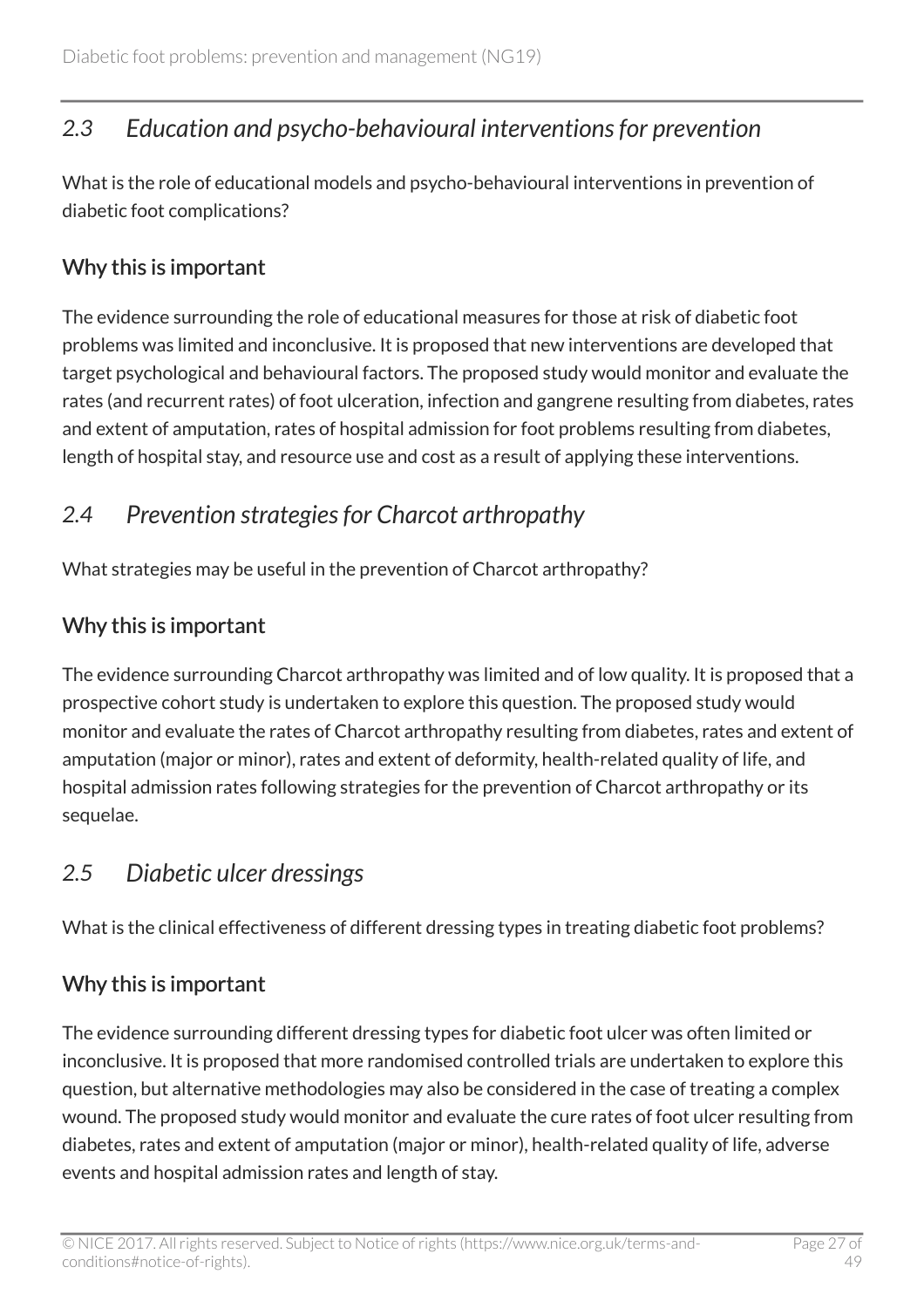# <span id="page-27-0"></span>3 Other information

### <span id="page-27-1"></span>*3.1 Scope and how this guideline was developed*

NICE guidelines are developed in accordance with a [scope](http://www.nice.org.uk/Guidance/ng19/documents) that defines what the guideline will and will not cover.

#### How this guideline was developed

NICE commissioned the Internal Clinical Guidelines team to develop this guideline. The team established a Guideline Development Group (see [section](http://live-publications.nice.org.uk/the-guideline-development-group-internal-clinical-guidelines-team-and-nice-project-team-and#the-guideline-development-group-internal-clinical-guidelines-team-and-nice-project-team-and) 4), which reviewed the evidence and developed the recommendations.

The methods and processes for developing NICE clinical guidelines are described in the [guidelines manual.](http://www.nice.org.uk/article/PMG6/chapter/1%20Introduction)

# <span id="page-27-2"></span>*3.2 Related NICE guidance*

Details are correct at the time of publication of the guideline (August 2015). Further information is available on the [NICE website.](http://www.nice.org.uk/)

### Published

### *General*

- [Drug allergy](http://www.nice.org.uk/guidance/cg183) (2014) NICE guideline CG183
- [Patient experience in adult NHS services](http://www.nice.org.uk/guidance/cg138) (2012) NICE guideline CG138
- [Medicines adherence](http://www.nice.org.uk/guidance/cg76) (2009) NICE guideline CG76

### *Condition-specific*

- [Type 2 diabetes in adults: management](http://www.nice.org.uk/guidance/ng28) (2015) NICE guideline NG28
- [Type 1 diabetes in adults: diagnosis and management](http://www.nice.org.uk/guidance/ng17) (2015) NICE guideline NG17
- [Diabetes \(type 1 and type 2\) in children and young people: diagnosis and management](http://www.nice.org.uk/guidance/ng18) (2015) NICE guideline NG18
- [Antimicrobial stewardship](http://www.nice.org.uk/guidance/ng15) (2015) NICE guideline NG15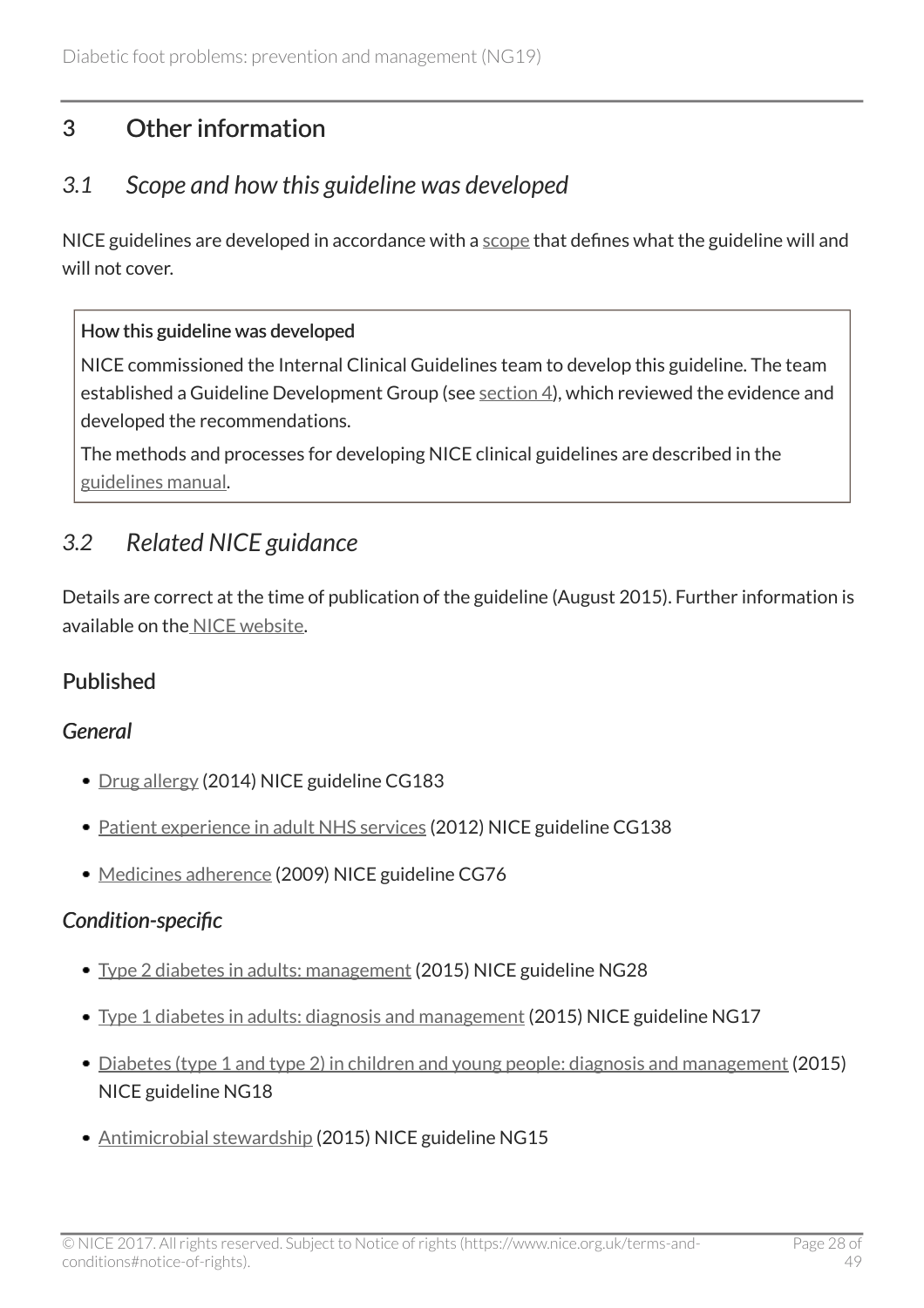- [Maintaining a healthy weight and preventing excess weight gain among adults and children](http://www.nice.org.uk/guidance/ng7) (2015) NICE guideline NG7
- [Diabetes in pregnancy](http://www.nice.org.uk/guidance/ng3) (2015) NICE guideline NG3
- [Obesity: identification, assessment and management of overweight and obesity in children,](http://www.nice.org.uk/guidance/cg189) [young people and adults](http://www.nice.org.uk/guidance/cg189) (2014) NICE guideline CG189
- [Exercise referral schemes to promote physical activity](http://www.nice.org.uk/guidance/ph54) (2014) NICE guideline PH54
- [Lipid modification](http://www.nice.org.uk/guidance/cg181) (2014) NICE guideline CG181
- [Pressure ulcers](http://www.nice.org.uk/guidance/cg179) (2014) NICE guideline CG179
- [VibraTip for testing vibration perception to detect diabetic peripheral neuropathy](http://www.nice.org.uk/guidance/mtg22) (2014) NICE medical technology guidance 22
- Neuropathic pain pharmacological management (2013) NICE guideline CG173
- [Tobacco: harm reduction approaches to smoking](http://www.nice.org.uk/guidance/ph45) (2013) NICE guideline PH45
- [Physical activity: brief advice for adults in primary care](http://www.nice.org.uk/guidance/ph44) (2013) NICE guideline PH44
- [Lower limb peripheral arterial disease](http://www.nice.org.uk/guidance/cg147) (2012) NICE guideline CG147
- [Walking and cycling](http://www.nice.org.uk/guidance/ph41) (2012) NICE guideline PH41
- [Preventing type 2 diabetes: risk identification and interventions for individuals at high risk](http://www.nice.org.uk/guidance/ph38) (2012) NICE guideline PH38
- [Preventing type 2 diabetes: population and community-level interventions](http://www.nice.org.uk/guidance/ph35) (2011) NICE guideline PH35
- [Hypertension](http://www.nice.org.uk/guidance/cg127) (2011) NICE guideline CG127
- [Venous thromboembolism: reducing the risk](http://www.nice.org.uk/guidance/cg92) (2010) NICE guideline CG92
- [Depression in adults with a chronic physical health problem](http://www.nice.org.uk/guidance/cg91) (2009) NICE guideline CG91
- [Depression in adults](http://www.nice.org.uk/guidance/cg90) (2009) NICE guideline CG90
- [Obesity: guidance on the prevention of overweight and obesity in adults and children](http://www.nice.org.uk/guidance/cg43) (2006) NICE guideline CG43
- [Brief interventions and referral for smoking cessation](http://www.nice.org.uk/guidance/ph1) (2006) NICE guideline PH1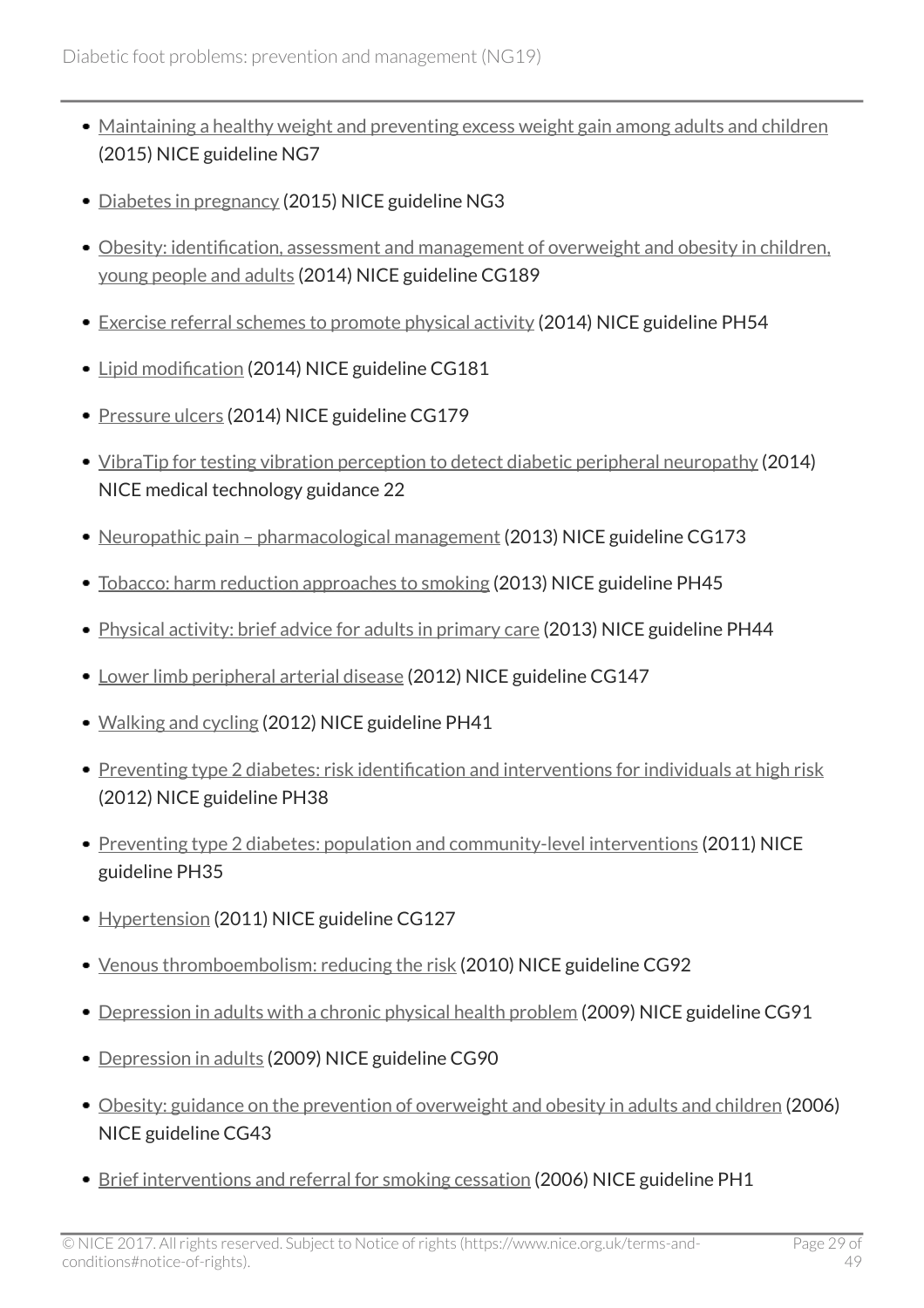[Guidance on the use of patient-education models for diabetes](http://www.nice.org.uk/guidance/ta60) (2003) NICE technology appraisal guidance 60

#### Under development

NICE is developing the following guidance:

• [Sepsis: the recognition, diagnosis and management of severe sepsis.](https://www.nice.org.uk/guidance/indevelopment/gid-cgwave0686) NICE guideline (publication expected July 2016)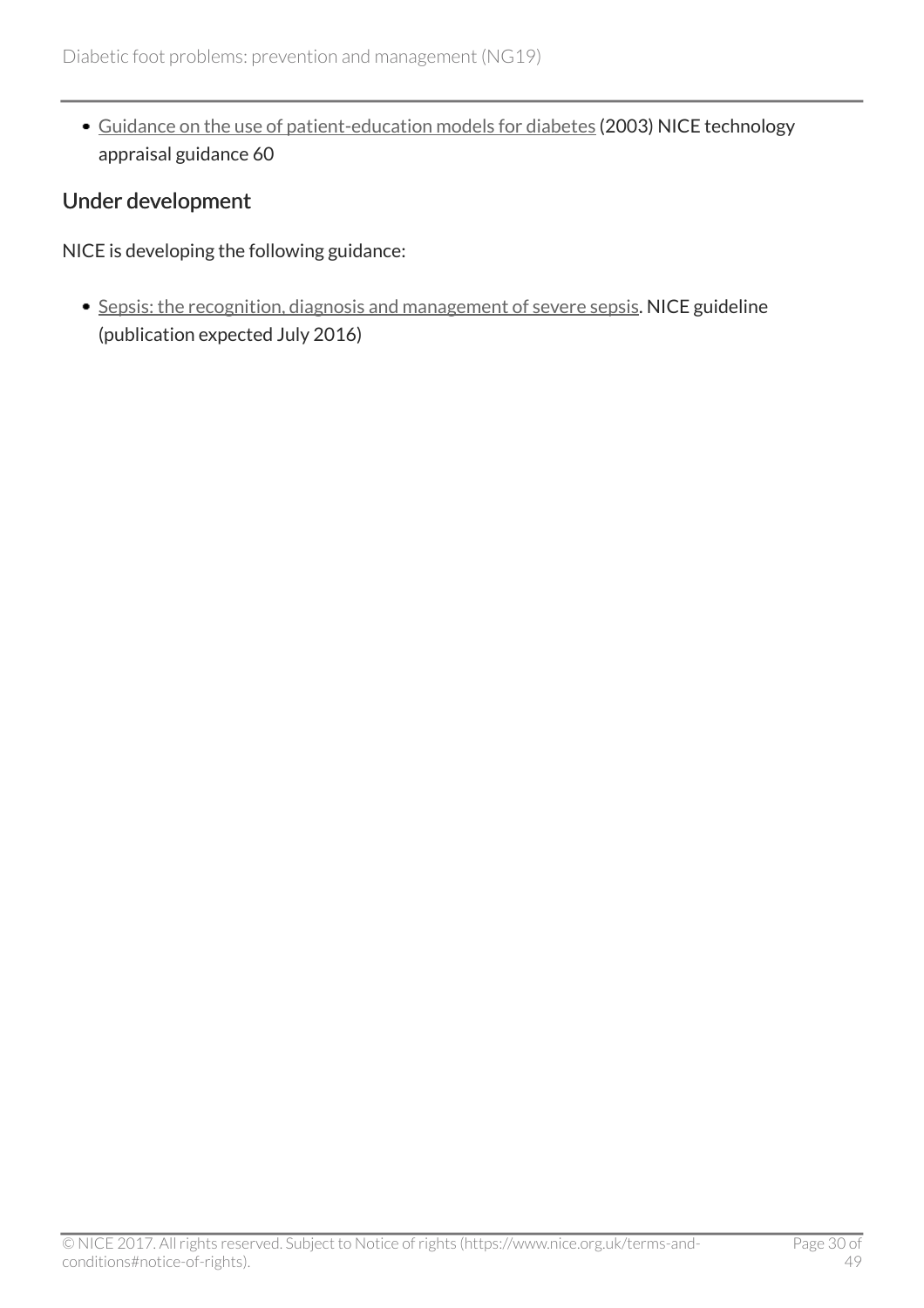# <span id="page-30-0"></span>4 The Guideline Development Group, Internal Clinical Guidelines team and NICE project team, and declarations of interests

### <span id="page-30-1"></span>*4.1 Guideline Development Group*

The Guideline Development Group members listed are those for the 2015 update. For the composition of the previous Guideline Development Group, see the [full guideline](http://www.nice.org.uk/guidance/NG19/Evidence).

#### Damien Longson (Chair)

Consultant Liaison Psychiatrist, Manchester Mental Health and Social Care Trust

#### Chizo Agwu

Consultant Paediatrician/Clinical Director, Sandwell & Birmingham NHS Trust/ Honorary Senior Clinical Lecturer, University of Birmingham

#### Susan Benbow

Diabetologist, Consultant Physician in Diabetes and Endocrinology, Aintree University Hospital NHS Foundation Trust

#### Rachel Berrington

Diabetes Nurse Specialist, Senior Diabetes Specialist Nurse – foot lead University Hospitals of Leicester

Issak Bhojani GP, Blackburn with Darwen

Sue Brown Patient and carer member

Sheila Burston Patient and carer member

#### Trevor Cleveland (co-opted expert member; from October 2013)

Interventional and Consultant Vascular Radiologist, Sheffield Teaching Hospitals

#### Nicholas Foster

Consultant Medical Microbiologist, Leeds Teaching Hospitals NHS Trust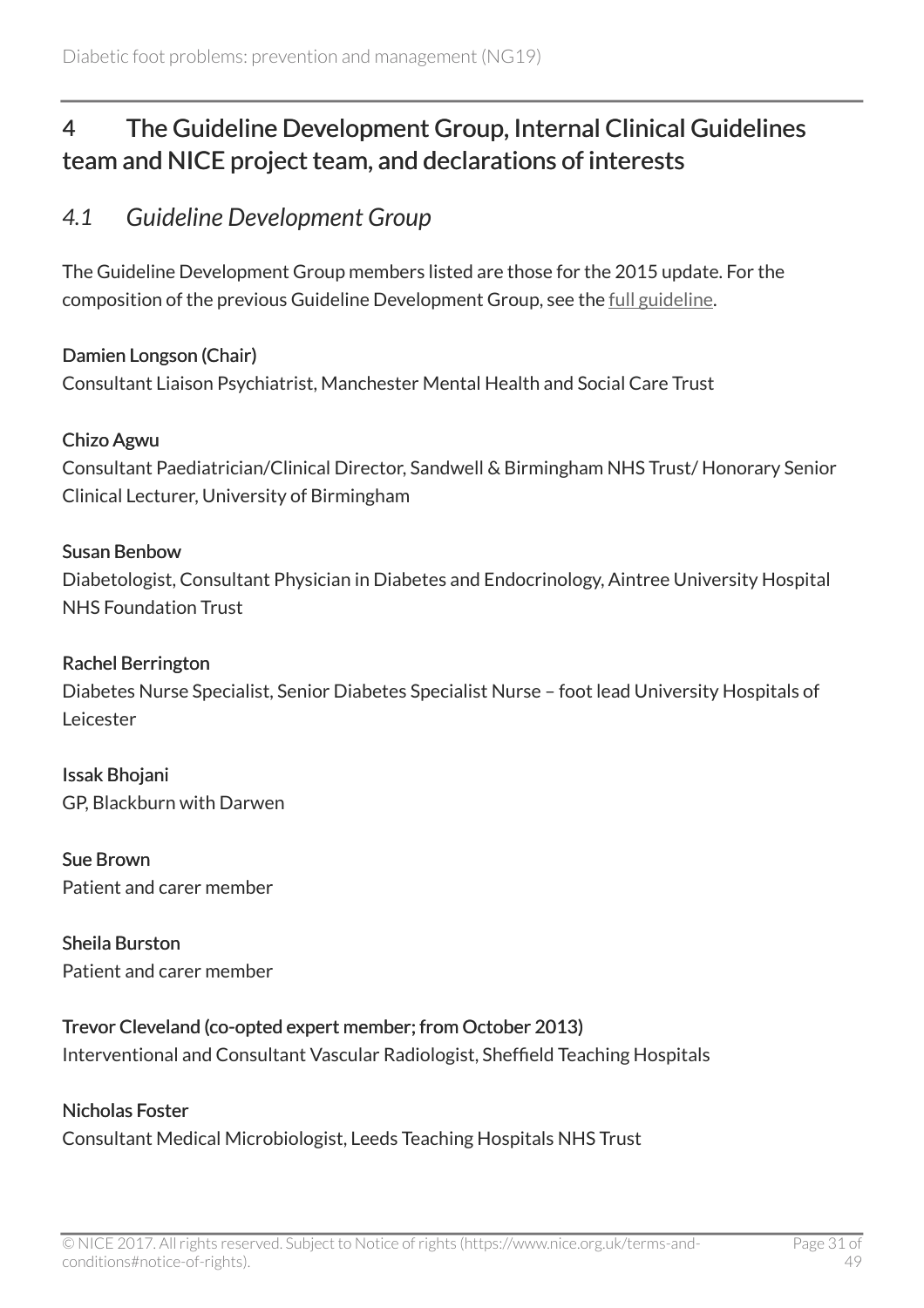#### Catherine Gooday

Principal Podiatrist, Norfolk and Norwich University Hospitals NHS Foundation Trust

#### Stephen Hutchins (co-opted expert member; from November 2013)

Orthotist, Senior Clinical Lecturer in Orthotics, Directorate, Prosthetics and Orthotics, University of Salford

#### Rachael Hutchinson

Orthopaedic Surgeon, Orthopaedic Consultant (foot and ankle paediatrics), Norfolk and Norwich University Hospitals NHS Foundation Trust

#### Laurie King

Clinical Lead Podiatrist, Diabetic Foot Oxfordshire, Oxford Health NHS Foundation Trust and Seconded to Oxford University Hospitals NHS Trust

#### Fania Pagnamenta (co-opted expert member)

Nurse Consultant (tissue viability), Newcastle-upon-Tyne Hospitals NHS Foundation Trust

#### Gerry Rayman

Diabetologist, Consultant Physician and Head of Service, The Diabetes and Endocrine Centre and Diabetes Foot Clinic and Research Unit, Ipswich Hospital NHS Trust

#### Stella Vig

Vascular Surgeon, Vascular and General Surgical Consultant, Croydon University Hospital

### <span id="page-31-0"></span>*4.2 Internal Clinical Guidelines team*

#### Stephen Duffield (from April 2014)

Technical Analyst

Susan Ellerby Clinical Adviser

#### Nicole Elliott (until June 2014) Associate Director

#### Vicky Gillis (from November 2013 to June 2014) Technical Analyst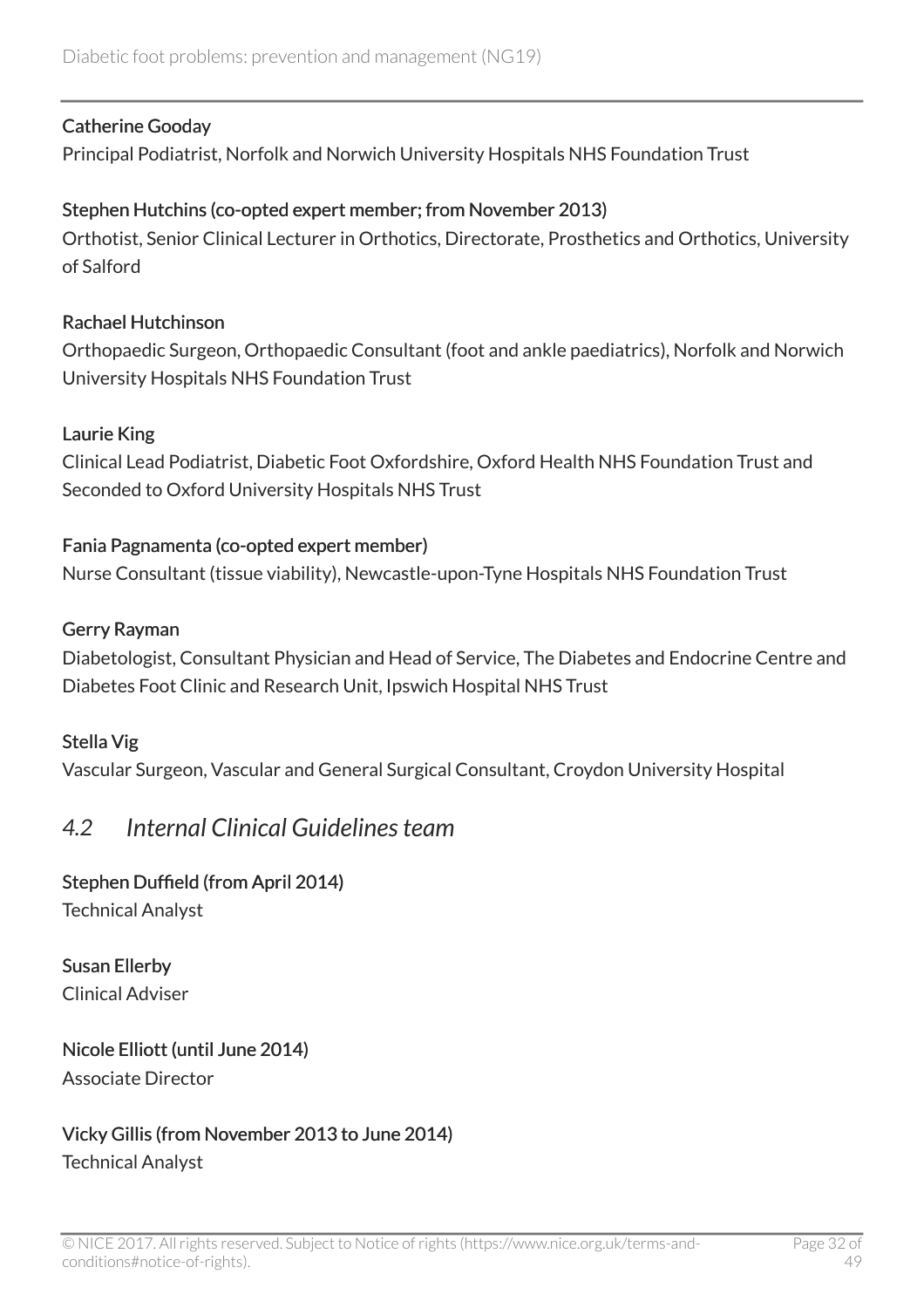Craig Grime (from March 2013 to November 2013) Technical Analyst

Chris Gibbons Health Economist

Michael Heath (until October 2014) Programme Manager

Hugh McGuire (from April 2014) Technical Adviser

Stephanie Mills Project Manager

Gabriel Rogers Technical Adviser

Susan Spiers (from June 2014) Associate Director

Toni Tan (until April 2014) Technical Adviser

### <span id="page-32-0"></span>*4.3 NICE project team*

Christine Carson Guideline Lead

Phil Alderson Clinical Adviser

Claire Ruiz (until August 2013) Guideline Commissioning Manager

### Oliver Bailey (from August 2013 to February 2015)

Guideline Commissioning Manager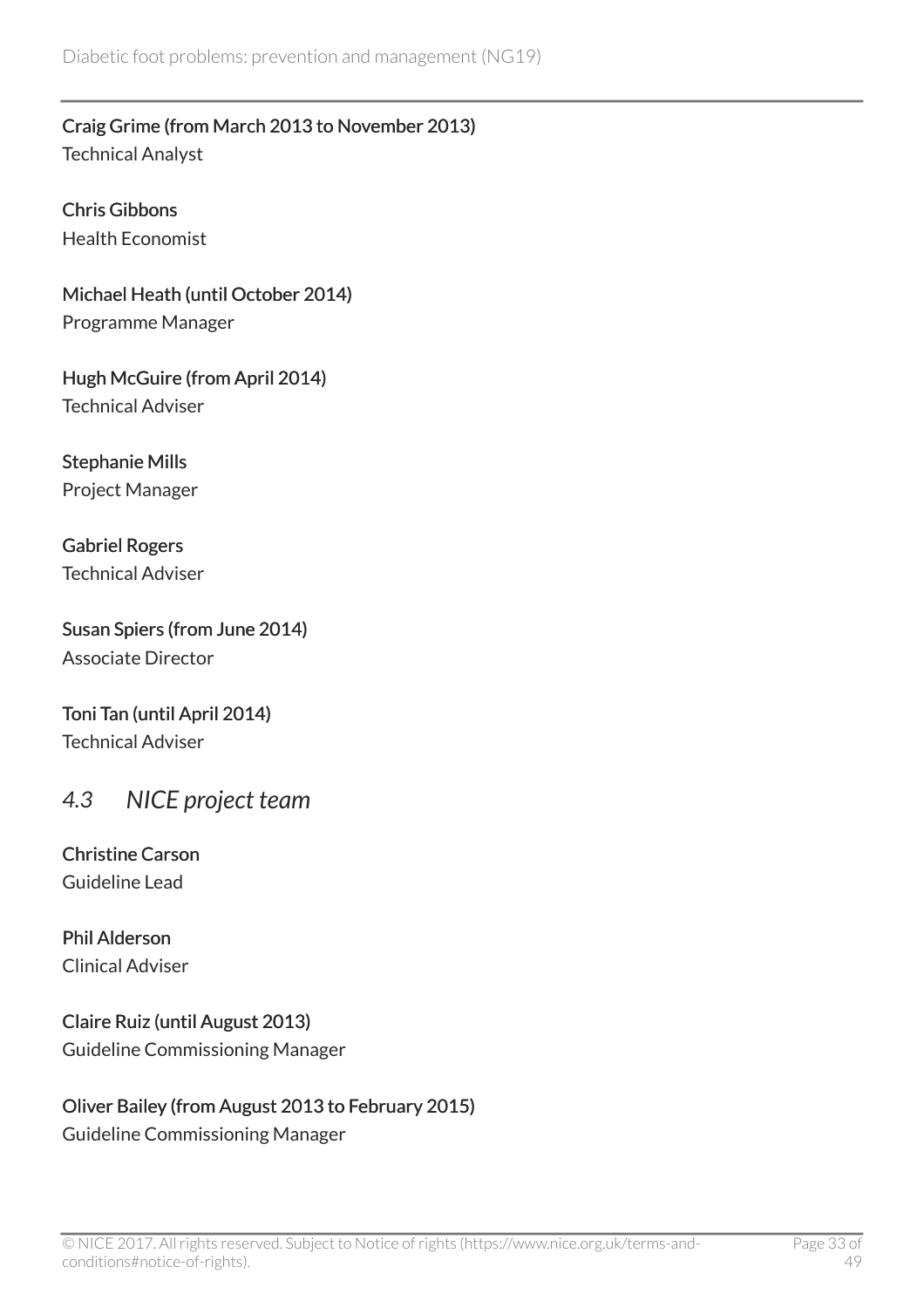Sarah Stephenson (from February 2015) Guideline Commissioning Manager

Laura Donegani (until March 2013) Guideline Coordinator

Anthony Gildea (March 2013 to November 2014) Guideline Coordinator

Besma Nash (from November 2013 to April 2015) Guideline Coordinator

James Povah (from April 2015 to June 2015) Guideline Coordinator

Trudie Willingham (from June 2015) Guideline Coordinator

Nichole Taske Technical Lead

Bhash Naidoo Technical Adviser, Health Economics

Jasdeep Hayre (until June 2014) Technical Analyst, Health Economics

Sarah Palombella Senior Medical Editor

### <span id="page-33-0"></span>*4.4 Declarations of interests*

The following members of the Guideline Development Group made declarations of interests. All other members of the Group stated that they had no interests to declare.

| Member<br>Interest declared | Type of<br>interest | Decision taken |
|-----------------------------|---------------------|----------------|
|-----------------------------|---------------------|----------------|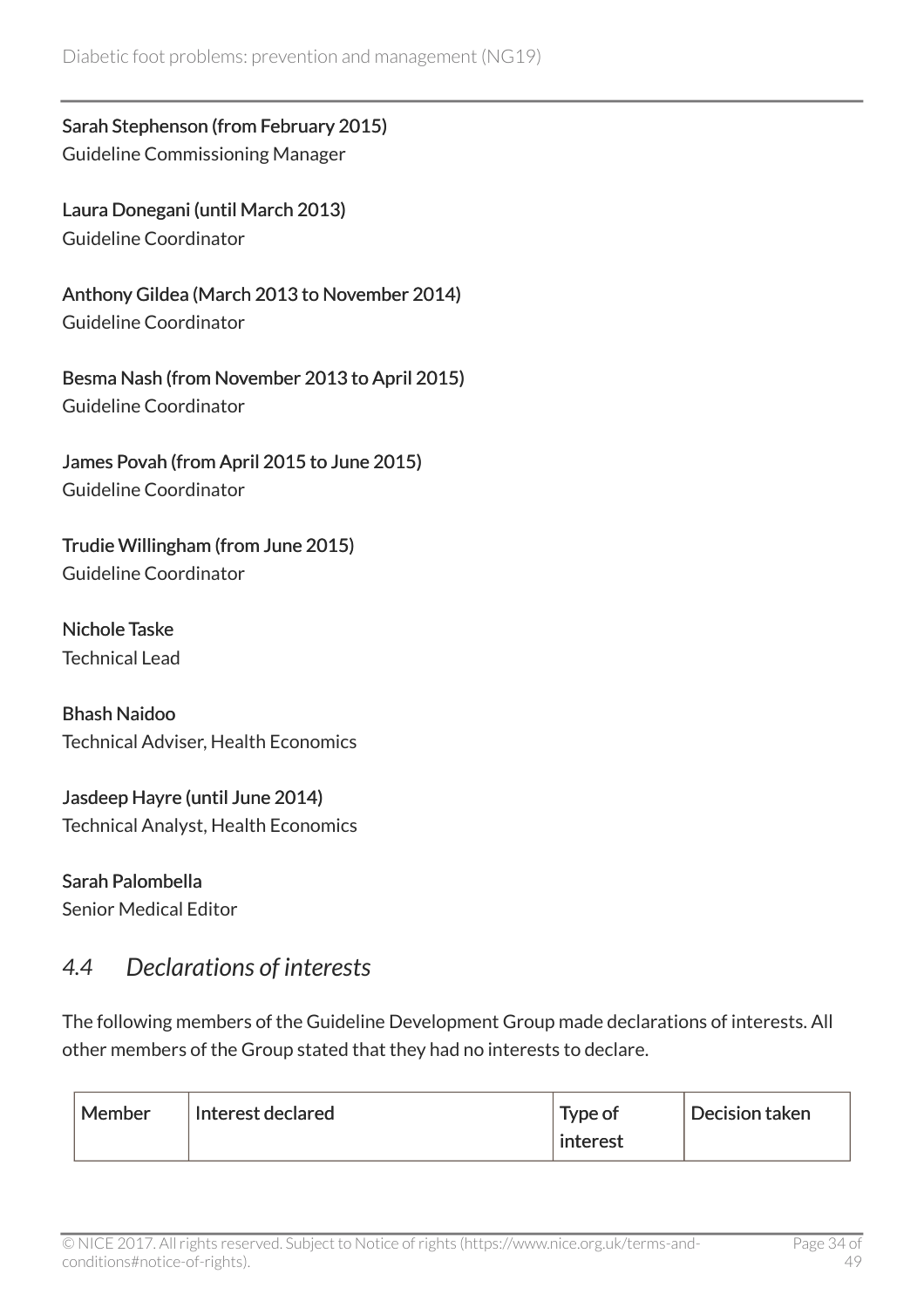| Chizo Agwu | Chair of the Association of Children's<br><b>Diabetes Clinicians</b>                                                                                                           | Specific,<br>non-personal<br>pecuniary                        | Declare and<br>participate |
|------------|--------------------------------------------------------------------------------------------------------------------------------------------------------------------------------|---------------------------------------------------------------|----------------------------|
| Chizo Agwu | Received an educational grant from Ferring<br>Pharmaceuticals to cover travel and<br>accommodation to attend the European<br>Society of Paediatric Endocrinology<br>conference | interest<br>Non-specific<br>personal<br>pecuniary<br>interest | Declare and<br>participate |
| Chizo Agwu | On the committee organising the annual<br><b>Association of Children's Diabetes</b><br>Clinicians conference in February 2015                                                  | Specific<br>non-personal<br>pecuniary<br>interest             | Declare and<br>participate |
| Chizo Agwu | Member of the Royal College of Paediatrics<br>and Children's Health                                                                                                            | Specific<br>personal<br>non-pecuniary<br>interest             | Declare and<br>participate |
| Chizo Agwu | Member of the European Society of<br>Paediatric Endocrinology                                                                                                                  | Specific<br>personal<br>non-pecuniary<br>interest             | Declare and<br>participate |
| Chizo Agwu | Member of the British Society for<br>Paediatric Endocrinology and Diabetes                                                                                                     | Specific<br>personal<br>non-pecuniary<br>interest             | Declare and<br>participate |
| Chizo Agwu | Member of the International Society for<br><b>Pediatric and Adolescent Diabetes</b>                                                                                            | Specific<br>personal<br>non-pecuniary<br>interest             | Declare and<br>participate |
| Chizo Agwu | On the editorial board of the journal,<br>Diabetes Digest                                                                                                                      | Specific<br>personal<br>non-pecuniary<br>interest             | Declare and<br>participate |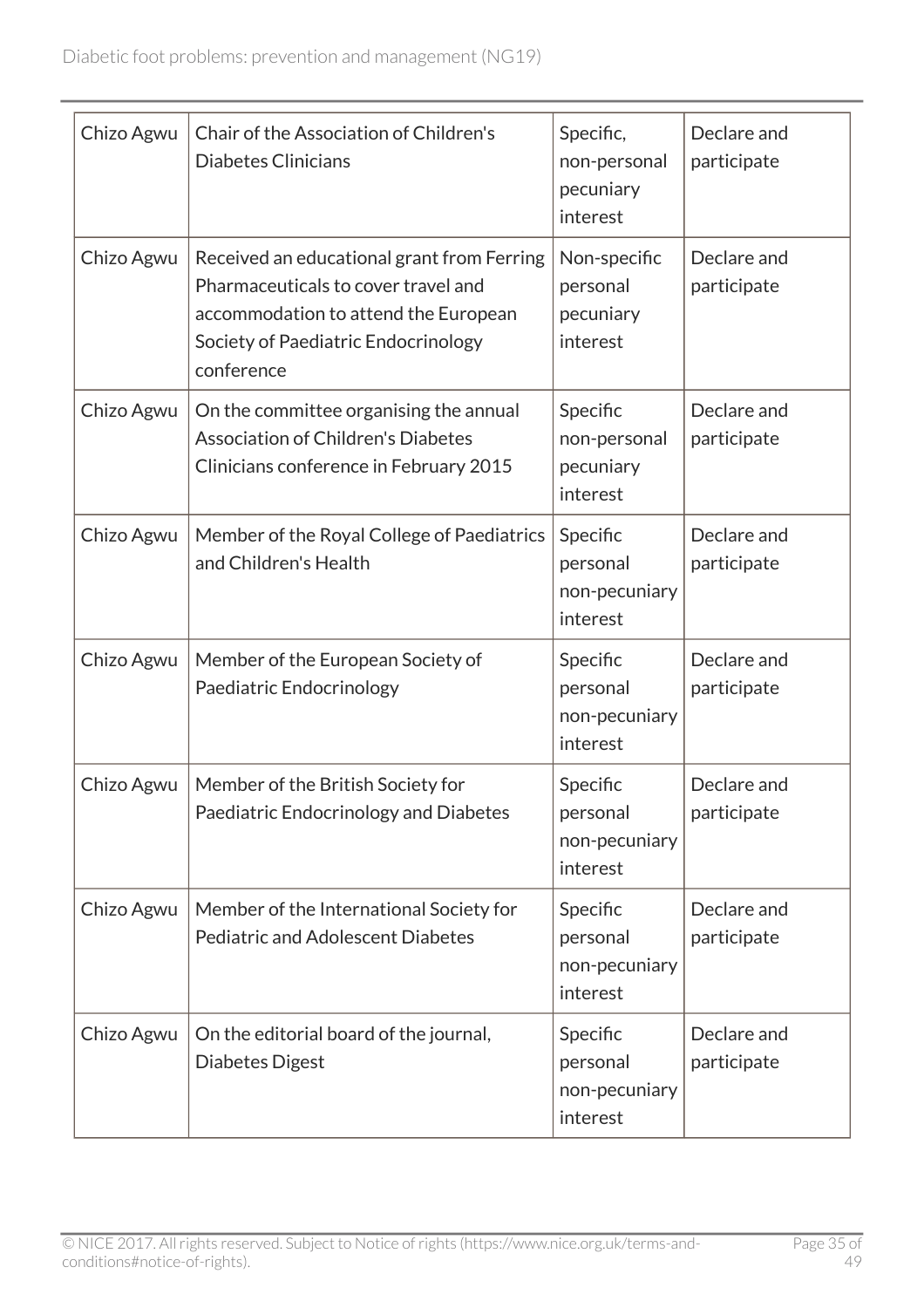| Susan<br>Benbow         | Partner is employed by WL Gore, which<br>manufactures a variety of health-related<br>products including stents in the US and also<br>produces GORE-tex footwear                                                                                       | Non-specific<br>personal<br>family interest            | Declare and<br>participate                                                     |
|-------------------------|-------------------------------------------------------------------------------------------------------------------------------------------------------------------------------------------------------------------------------------------------------|--------------------------------------------------------|--------------------------------------------------------------------------------|
| Susan<br>Benbow         | Chaired a conference for the Royal College<br>of Physicians in November 2014 on<br>'Diabetes in the elderly'                                                                                                                                          | Personal<br>non-pecuniary<br>interest                  | Declare and<br>participate                                                     |
| Rachel<br>Berrington    | Paid by Lilly to give quarterly talks on<br>diabetic peripheral neuropathy                                                                                                                                                                            | Specific<br>personal<br>pecuniary<br>interest          | Declare and<br>withdraw from<br>discussions that<br>may relate to the<br>topic |
| Rachel<br>Berrington    | Involved in research for the University of<br>Nottingham on 'Evaluation of lightweight<br>fibreglass heel casts in the management of<br>ulcers of the heel in diabetes'                                                                               | Personal<br>non-pecuniary<br>interest                  | Declare and<br>participate                                                     |
| Rachel<br>Berrington    | Chair of local Casting Consensus Group.<br>The aim of the group is to standardise how<br>casting is performed, with competencies<br>attached                                                                                                          | Personal<br>non-pecuniary<br>interest                  | Declare and<br>participate                                                     |
| <b>Issak</b><br>Bhojani | Presented a talk to local GPs on fasting<br>(Ramadan) and hypoglycaemia. The<br>educational session was sponsored by<br>Merck and Co.                                                                                                                 | Non-specific<br>personal<br>pecuniary<br>interest      | Declare and<br>participate                                                     |
| <b>Issak</b><br>Bhojani | GP surgery is being paid to take part in a<br>randomised controlled trial 'QSAC: Oral<br>Steroids for Acute Cough'. The trial is being<br>funded through the National School for<br>Primary Care Research (National Institute<br>for Health Research) | Non-specific,<br>non-personal<br>pecuniary<br>interest | Declare and<br>participate                                                     |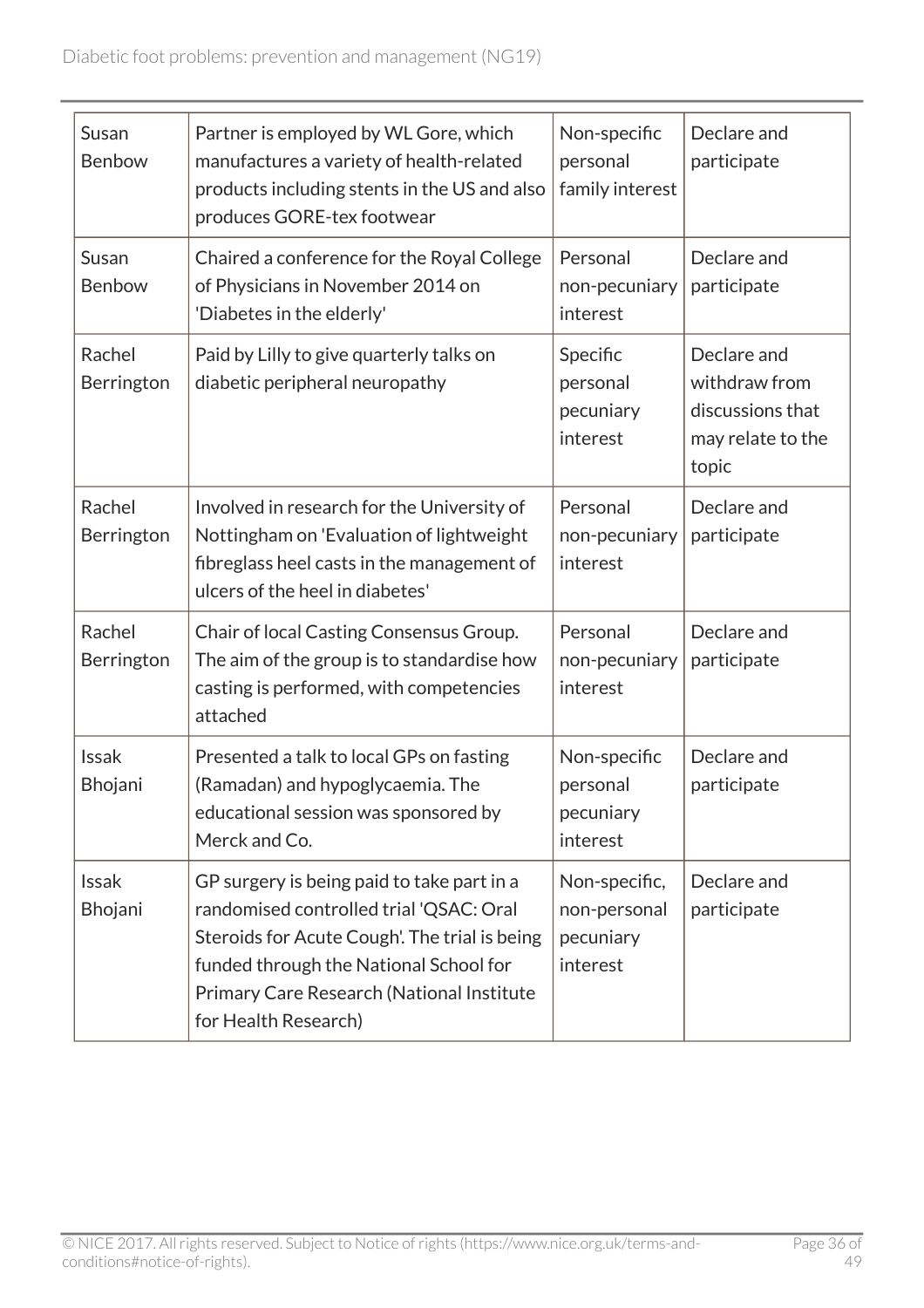| Catherine<br>Gooday | Manages a foot clinic currently involved in<br>the following research trials for which the<br>clinic is being reimbursed:<br>• Evaluation of lightweight fibreglass heel<br>casts in the management of heel ulcers in<br>diabetes. Sponsored by Nottingham<br>University. CRN adopted trial | Non-personal<br>pecuniary<br>interest | Declare and<br>participate |
|---------------------|---------------------------------------------------------------------------------------------------------------------------------------------------------------------------------------------------------------------------------------------------------------------------------------------|---------------------------------------|----------------------------|
|                     | • Comparing sampling methods in diabetic<br>foot infections (CODIFI). Sponsored by<br>University Leeds. CRN adopted trial                                                                                                                                                                   |                                       |                            |
|                     | • Assessment of the efficacy and safety of a<br>new wound dressing in the local treatment<br>of diabetic foot ulcers (EXPLORER). CRN<br>adopted trial                                                                                                                                       |                                       |                            |
|                     | Proposed future involvement in studies                                                                                                                                                                                                                                                      |                                       |                            |
|                     | • LeucoPatch Study. Sponsor Nottingham<br>University                                                                                                                                                                                                                                        |                                       |                            |
|                     | • Molnlycke Dressing Study.                                                                                                                                                                                                                                                                 |                                       |                            |
|                     | • Authorship on - Putting feet first:<br>national minimum skills framework. The<br>national minimum skills framework for<br>commissioning of foot care services for<br>people with diabetes. Revised 2011                                                                                   |                                       |                            |
|                     | • Member of Diabetes UK - Putting Feet<br><b>First Implementation Group</b>                                                                                                                                                                                                                 |                                       |                            |
| Catherine<br>Gooday | Member of a Casting Consensus Group                                                                                                                                                                                                                                                         | Personal<br>non-pecuniary<br>interest | Declare and<br>participate |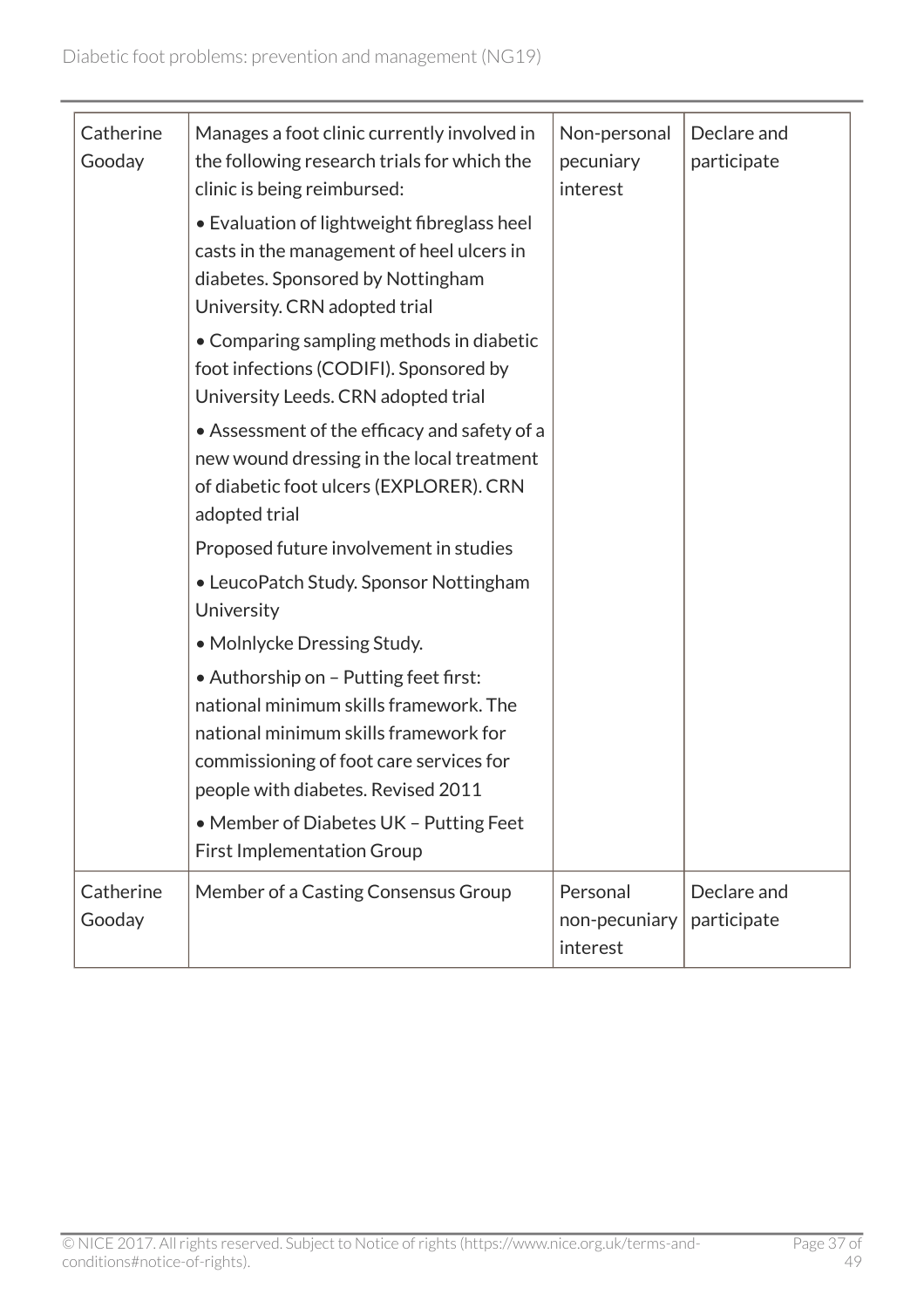| Stephen<br><b>Hutchings</b> | Co-author of a published article:<br>Chapman JD, Preece S, Braunstein B,<br>Höhne A, Nester CJ, Brueggemann P,<br>Hutchins S (2013) Effect of rocker shoe<br>design features on forefoot plantar<br>pressures in people with and without<br>diabetes. Clin Biomech (Bristol, Avon)<br>28(6): 679-85<br>This was an output of an EU-funded<br>project: Special Shoe Movement (SSHOES)<br>EC (Framework) project award, University<br>of Salford. Principal investigator: C Nester<br>(50%). Co-investigators: A Williams (15%),<br>D Howard (20%), S Hutchins (15%) | Personal<br>non-pecuniary<br>interest | Declare and<br>participate                                                                                               |
|-----------------------------|--------------------------------------------------------------------------------------------------------------------------------------------------------------------------------------------------------------------------------------------------------------------------------------------------------------------------------------------------------------------------------------------------------------------------------------------------------------------------------------------------------------------------------------------------------------------|---------------------------------------|--------------------------------------------------------------------------------------------------------------------------|
| Laurie King                 | Research interest in the Ektona, a 3D<br>camera                                                                                                                                                                                                                                                                                                                                                                                                                                                                                                                    | Personal<br>non-pecuniary<br>interest | Declare and<br>participate                                                                                               |
| Fania<br>Pagnamenta         | Reimbursement for study leave and travel<br>by URGO Medical to attend Wound UK<br>conference in November 2012                                                                                                                                                                                                                                                                                                                                                                                                                                                      | Personal<br>pecuniary<br>interest     | Declare and<br>participate on a<br>co-opted expert<br>basis (not able to<br>participate in<br>making<br>recommendations) |
| Fania<br>Pagnamenta         | Reimbursement by Direct Healthcare for<br>travel and accommodation to attend a<br>study day on pressure ulcer and measuring<br>improvement                                                                                                                                                                                                                                                                                                                                                                                                                         | Personal<br>pecuniary<br>interest     | Declare and<br>participate on a<br>co-opted expert<br>basis (not able to<br>participate in<br>making<br>recommendations) |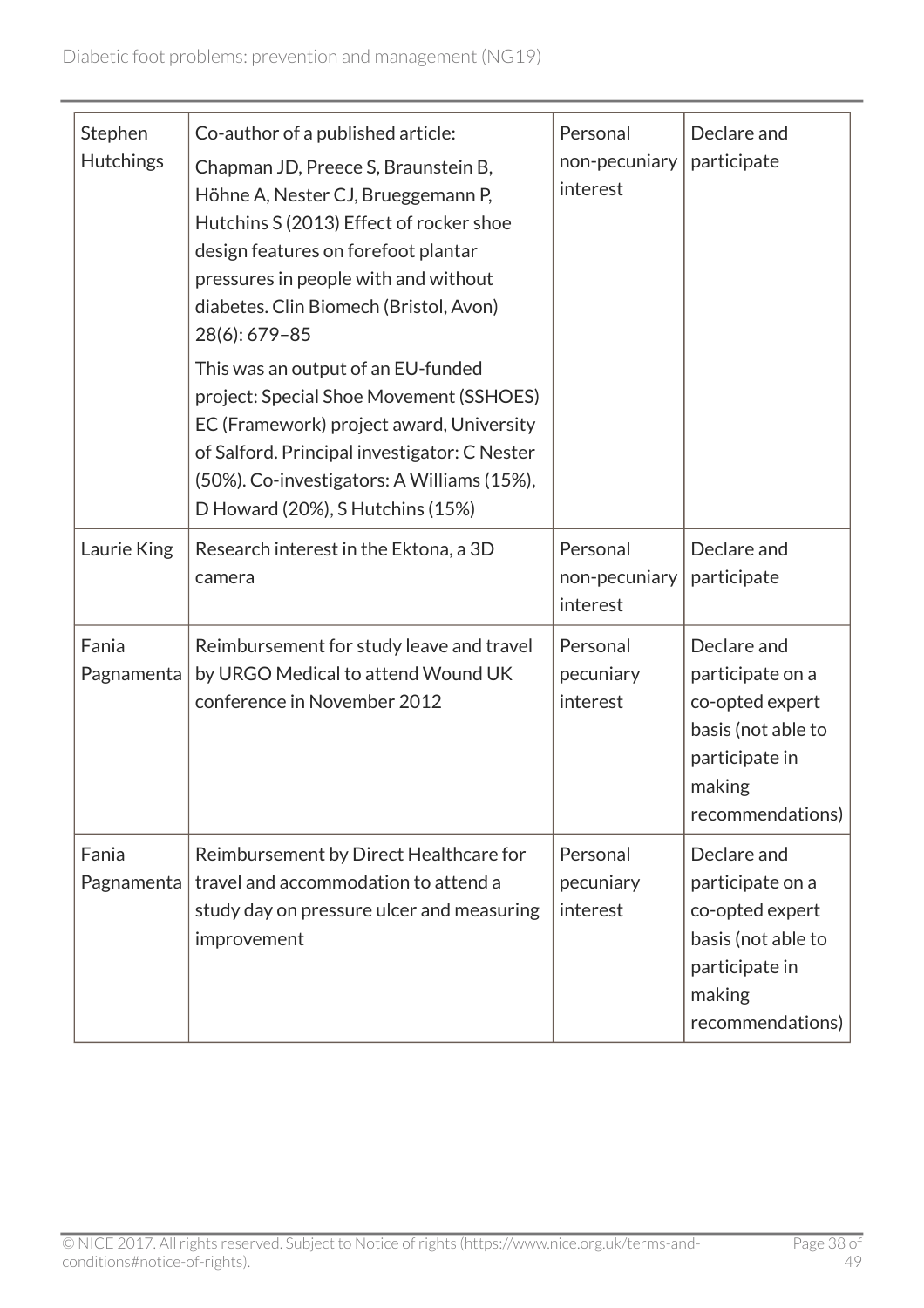| Fania<br>Pagnamenta | Fully sponsored by ArjoHuntleigh to attend<br>the European Pressure Ulcer Advisory<br>Panel Conference in August 2013                                                                                                                                                                                                                                                   | Personal<br>pecuniary<br>interest     | Declare and<br>participate on a<br>co-opted expert<br>basis (not able to<br>participate in<br>making<br>recommendations) |
|---------------------|-------------------------------------------------------------------------------------------------------------------------------------------------------------------------------------------------------------------------------------------------------------------------------------------------------------------------------------------------------------------------|---------------------------------------|--------------------------------------------------------------------------------------------------------------------------|
| Gerry<br>Rayman     | Receives reimbursement from Owen<br>Mumford who manufacture the neuropen,<br>a monofilament and neurotip device<br>designed by Gerry Rayman about 10 years<br>ago                                                                                                                                                                                                       | Personal<br>pecuniary<br>interest     | Declare and<br>withdraw from<br>related<br>discussions                                                                   |
| Gerry<br>Rayman     | Principal investigator on research<br>conducted by his department. Research<br>grants have been received from Eli Lilly,<br>Boehringer Ingelheim, Novo Nordisk,<br>Sanofi, Abbott Diabetes Care, Medtronic<br>Diabetes Care and Pfizer. These trials are<br>related to insulin testing, blood glucose<br>meter testing, glucose sensor testing and<br>educational tools | Non-personal<br>pecuniary<br>interest | Declare and<br>participate                                                                                               |
| Gerry<br>Rayman     | National Lead on the inpatient diabetes<br>audit                                                                                                                                                                                                                                                                                                                        | Personal<br>non-pecuniary<br>interest | Declare and<br>participate                                                                                               |
| Gerry<br>Rayman     | Works as clinical adviser on the 'Putting<br>feet first' campaign with Diabetes UK                                                                                                                                                                                                                                                                                      | Personal<br>non-pecuniary<br>interest | Declare and<br>participate                                                                                               |
| Gerry<br>Rayman     | Developed the Ipswich Touch Test for<br>detecting sensory loss in the feet                                                                                                                                                                                                                                                                                              | Personal<br>non-pecuniary<br>interest | Declare and<br>participate                                                                                               |
| Gerry<br>Rayman     | Developed the LDI flare technique                                                                                                                                                                                                                                                                                                                                       | Personal<br>non-pecuniary<br>interest | Declare and<br>participate                                                                                               |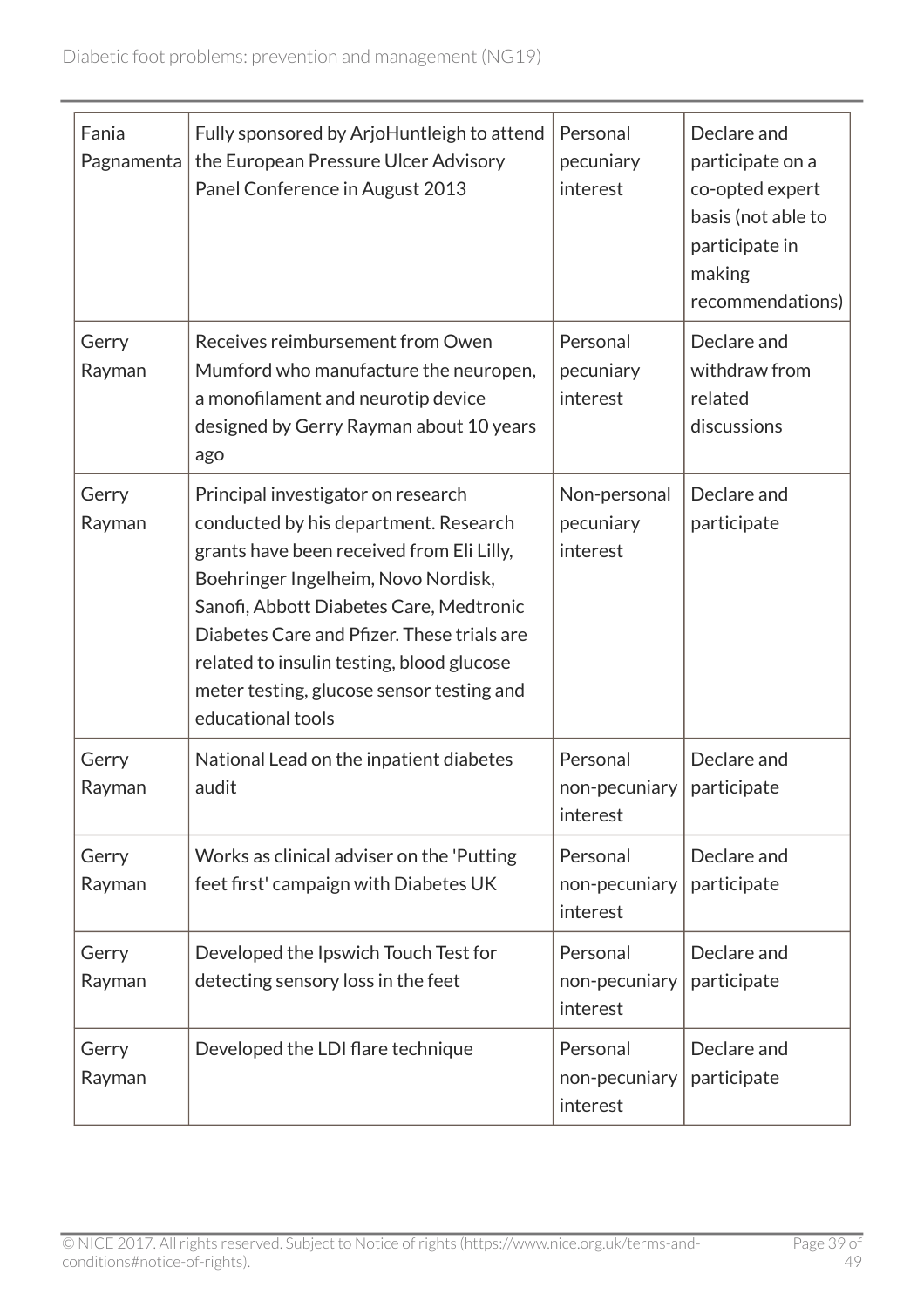# <span id="page-39-0"></span>Implementation: getting started

This section highlights 3 areas of the diabetic foot problems guideline that could have a big impact on practice and be challenging to implement, along with the reasons why change is happening in these areas (given in the box at the start of each area). We identified these with the help of stakeholders and GDG members (see [section 9.4 of the manual\)](https://www.nice.org.uk/article/pmg20/chapter/9-Developing-and-wording-recommendations-and-writing-the-guideline#highlighting-recommendations-for-implementation-support).

# <span id="page-39-1"></span>*The challenge: competently undertaking routine assessments to determine the risk of diabetic foot problems developing*

See [recommendations](http://live-publications.nice.org.uk/recommendations#assessing-the-risk-of-developing-a-diabetic-foot-problem-2) 1.3.3−1.3.7.

Ensuring that all assessments and, where necessary, referrals to foot care services, are undertaken by skilled and trained healthcare professionals will reduce the risk of complications associated with diabetic foot problems (such as ulceration, infection, amputation and death) and their associated costs.

### Ensuring that staff are competent in carrying out routine foot assessment for people with diabetes

It is important that healthcare professionals responsible for undertaking routine assessments to determine a person's risk of diabetic foot problems have the skills and knowledge to meet the requirements for examining people's feet and take the recommended actions described (see [recommendation](http://www.nice.org.uk/guidance/NG19/chapter/1-Recommendations#assessing-the-risk-of-developing-a-diabetic-foot-problem-2) 1.3.4). This may be particularly challenging for healthcare professionals working in general practice who are responsible for caring for people with a wide variety of conditions and who therefore may not have expertise in this area.

*To do this, managers of services responsible for carrying out routine annual foot assessments could:*

- Increase staff awareness of locally available diabetic foot problems services, by making links to:
	- Foot protection service.
	- Multidisciplinary foot care service.
	- Other practices carrying out routine annual foot assessments.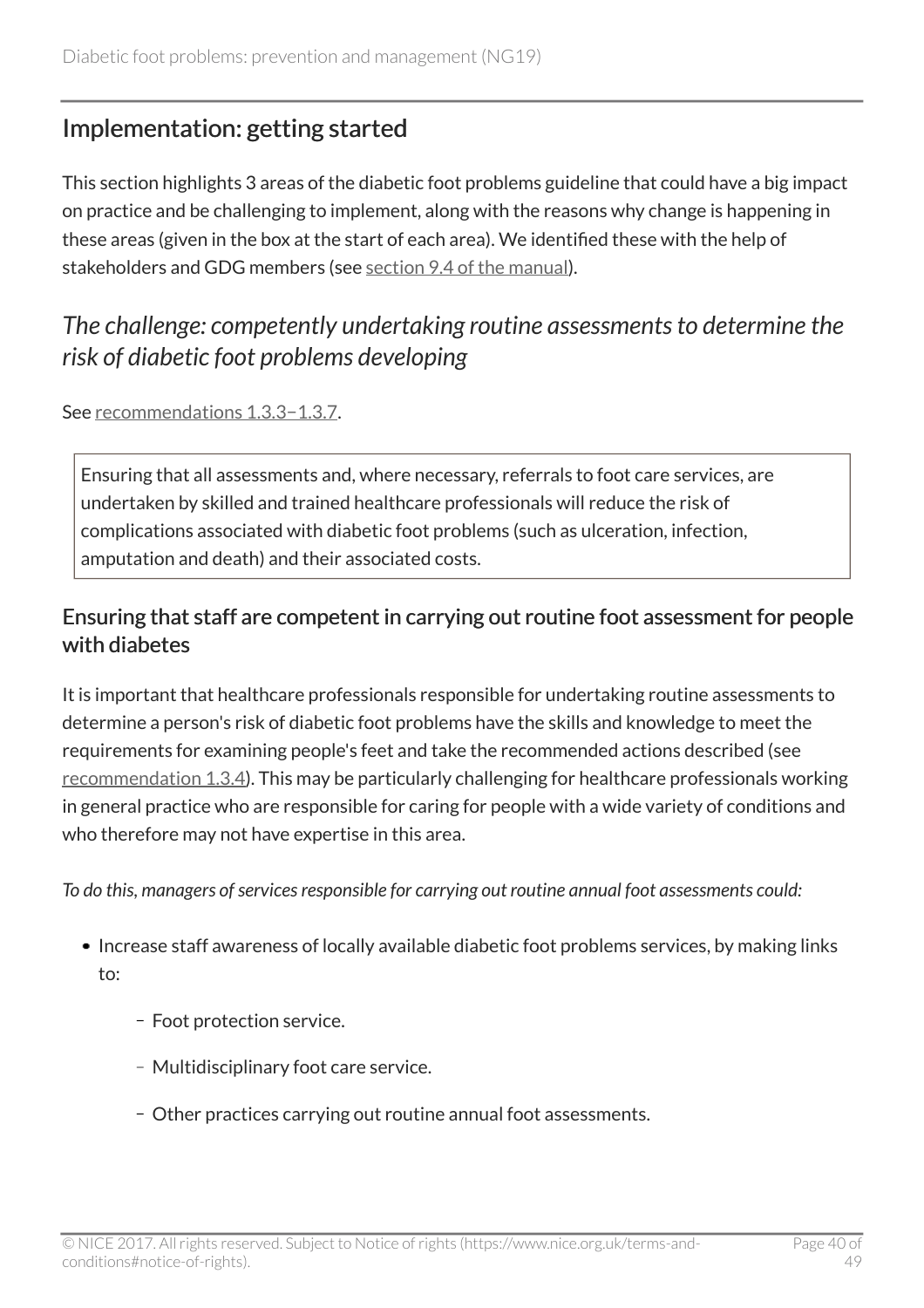Support staff to develop and maintain the necessary skills. This could include regular training events with the local diabetic foot problems service.

*To do this, commissioners could:*

- Review their incentive systems for annual diabetic reviews to support staff to carry out foot assessments in line with the recommendations, and to take appropriate actions with the results.
- Establish an 'integrated interdisciplinary foot care service' for people with diabetes, incorporating the foot protection service and multidisciplinary foot care service, in order to support the skills of those carrying out routine assessments.
- Use service specifications to ensure that assessments are standardised across all the integrated services.

# <span id="page-40-0"></span>*The challenge: establishing a foot protection service*

See recommendations [1.2.1, 1.2.2, 1.3.8–1.3.12, 1.4.2, 1.7.8](http://live-publications.nice.org.uk/recommendations#recommendations).

Improved patient outcomes (such as reduced rates of foot ulceration, infection, gangrene, hospital admissions, amputation and length of hospital stay) and significant cost savings are likely to be achieved in the long term across all care settings where there is access to a foot protection service or multidisciplinary foot care service.

### Ensuring healthcare professionals have the appropriate skills and competencies to deliver the foot protection service:

It may be challenging to ensure that staff in the foot protection service have the necessary skills and competencies because:

- Staff working in some foot protection services may need extra training if the remit of their current foot protection service differs from what is recommended in this guideline.
- Complex, active foot problems are managed by the multidisciplinary foot care service, therefore staff in the foot protection service may find it challenging to maintain their skills and competency in assessing and triaging more complex cases.
- It could be difficult to recruit and retain skilled podiatrists to lead this service at this level.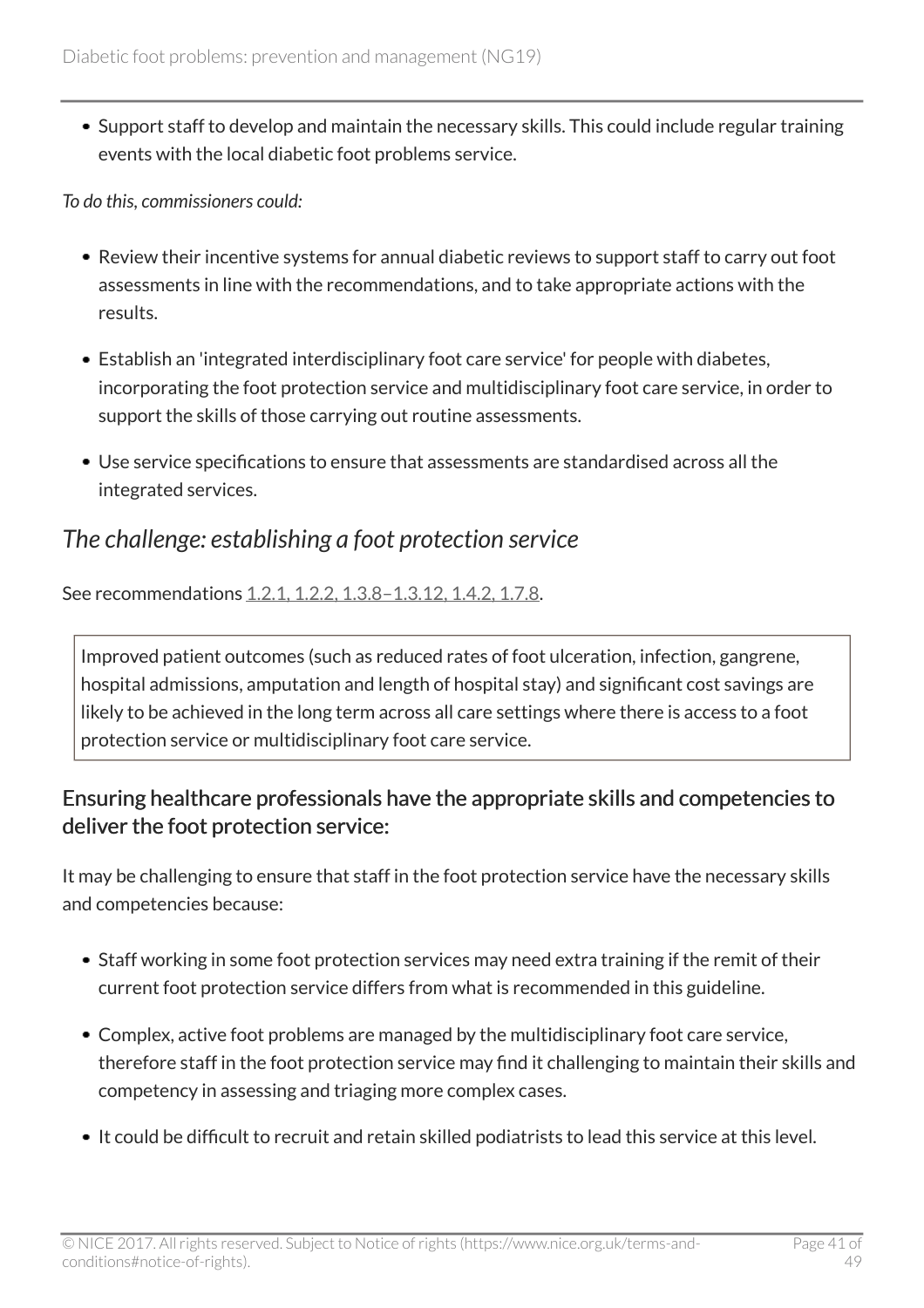*To do this, lead podiatrists and managers of foot protection services could:*

- Invest in long-term development of podiatrists with the relevant skills and competencies by:
	- providing learning placements and opportunities to undergraduate and postgraduate podiatrists
	- liaising with the multidisciplinary foot care service to establish a programme of secondments and rotational placements for qualified podiatrists between services.

#### *What could commissioners do to help?*

Support members of the multidisciplinary foot care service to be flexible, and provide access to their skills for the foot protection service. This would promote shared learning and training, and increase service capacity.

### Ensuring timely access to the service for eligible patients

Achieving the recommended timeframes for triaging, assessing and reassessing people with diabetes may be a change to current practice for some areas (see recommendations  $1.3.9, 1.3.11$ and  $(1.4.2)$  $(1.4.2)$  and may increase demand on capacity.

#### *To do this, lead podiatrists and managers of the footprotection services could:*

- Review people under the care of the (diabetic) foot protection service and ensure that they meet the criteria identified within this guideline. See the QIPP example [podiatry education to](https://www.nice.org.uk/savingsandproductivityandlocalpracticeresource?ci=http%3a%2f%2farms.evidence.nhs.uk%2fresources%2fQIPP%2f959489%2fattachment%3fniceorg%3dtrue) [empower patients to self-care.](https://www.nice.org.uk/savingsandproductivityandlocalpracticeresource?ci=http%3a%2f%2farms.evidence.nhs.uk%2fresources%2fQIPP%2f959489%2fattachment%3fniceorg%3dtrue)
- Use the NICE [costing report and template](http://www.nice.org.uk/guidance/ng19/costing) to develop a business case for local commissioners to secure support for development or enhancement of a foot protection service with capacity to meet demand.

#### *What can commissioners do to help?*

- Be flexible with resources when establishing a foot protection service to maximise patient access to healthcare professionals with skills in diabetology, biomechanics, orthoses and wound care when clinically required.
- Ensure that service specifications about which patients should be cared for within this service meet those recommended in this guideline.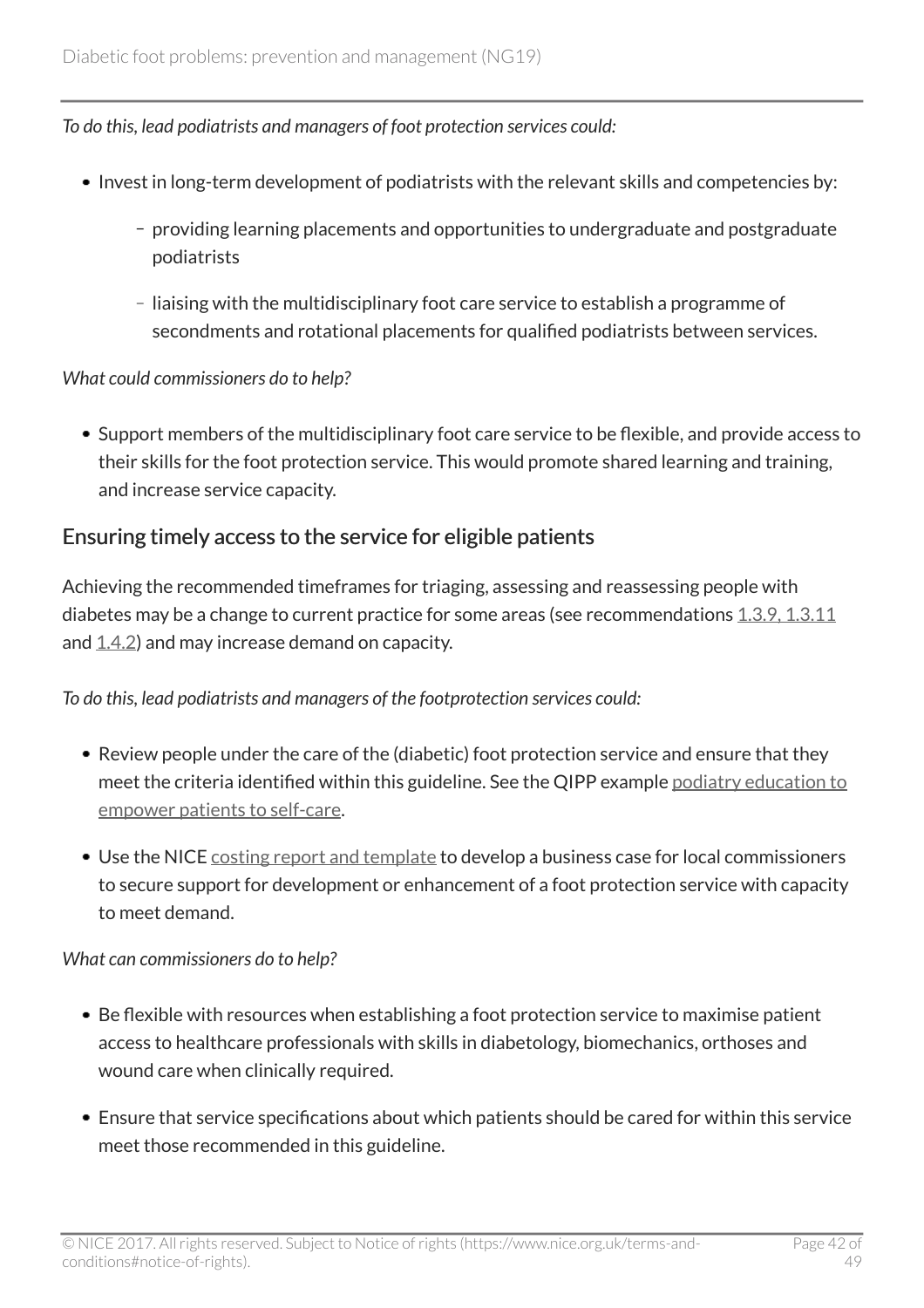Consider creating an integrated interdisciplinary foot care service that starts at the point of diagnosis of diabetes and continues indefinitely. This will streamline the service and allow for rapid referrals, fewer delays and better communication. Service specifications could be used to develop robust protocols and local pathways clearly defining the relationships between services.

# <span id="page-42-0"></span>*The challenge: establishing a multidisciplinary foot care service, which consists of specialists with skills in the recommended areas*

See recommendations [1.1.3, 1.2.1, 1.2.3, 1.4.1, 1.4.2.](http://live-publications.nice.org.uk/recommendations#recommendations)

The presence of multidisciplinary care with a well-designed team reduces rates of amputation and the length of hospital stay.

A culture of sharing of information, skills and abilities will be created by integrating the multidisciplinary foot care service with other services responsible for caring for people at risk of, or with, diabetic foot problems. This could lead to people with diabetes becoming better informed, having faster access to treatment, and fewer mistakes being made.

### Ensuring that people with diabetic foot problems have access to the multidisciplinary foot care service

There are variations in availability and access to this service across the country. Centralisation of vascular services may mean that some hospitals do not have on-site access to vascular specialists.

*To do this hospital managers and the named healthcare professional could:*

- Work creatively to provide a flexible approach that focuses on core membership and achieving access to services when clinically needed, for example, through a network or vascular hub. One idea could be a weekly multidisciplinary foot care service meeting where members of the surgical and radiological teams are present.
- Use the [NICE costing report and template](http://www.nice.org.uk/guidance/ng19/costing) to develop a business case for trust senior management and local commissioners to secure support for establishing or developing the multidisciplinary foot care service. This should include recognition that likely savings will be to the wider health economy.

*To do this, commissioners could:*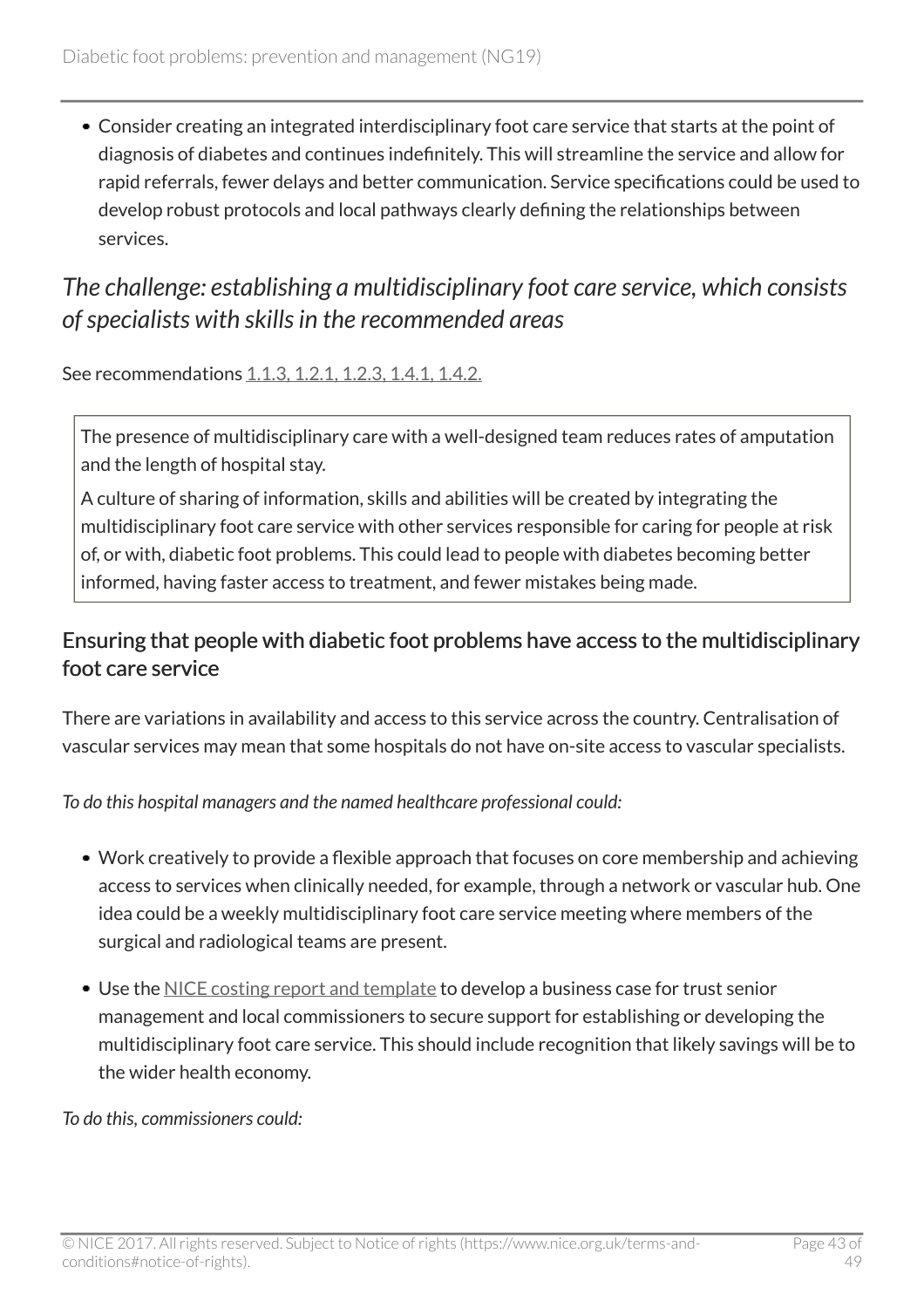- Support the development of a multidisciplinary foot care service through commissioning arrangements. Ensuring access to high-quality vascular services and support from those services will be an important part of this.
- Use service specification to support integration of the multidisciplinary foot care service with the foot protection team and services responsible for the routine annual assessment of the risk of diabetic foot problems.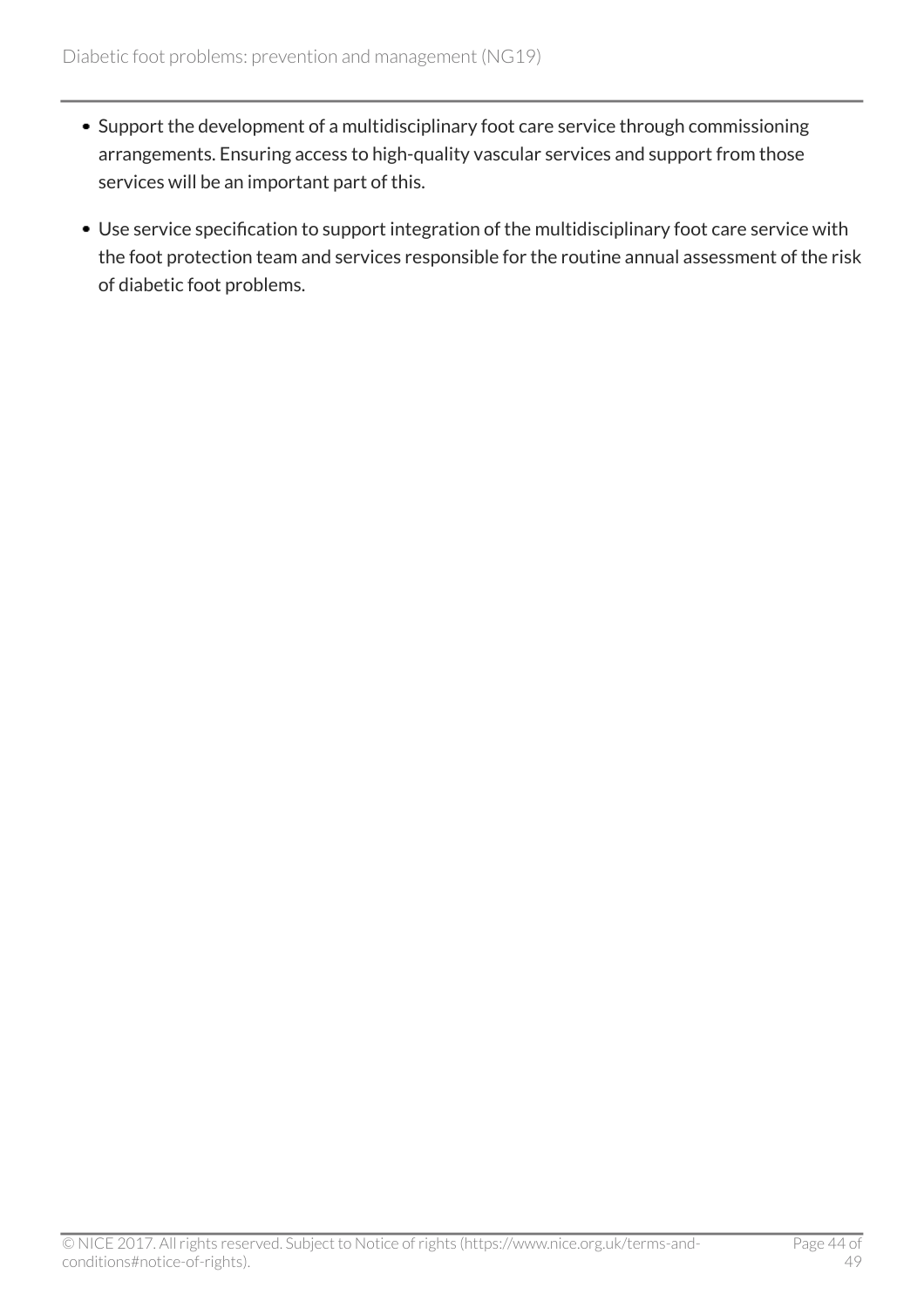# <span id="page-44-0"></span>Need more help?

[Further resources](http://www.nice.org.uk/guidance/ng19/resources) are available from NICE to support implementation of this guideline.

- [The National Diabetes Audit](http://www.diabetes.org.uk/Professionals/Service-improvement/National-Diabetes-Audit/) is a major national clinical audit that measures the effectiveness of diabetes healthcare against NICE Clinical Guidelines and NICE Quality Standards in England and Wales. Within the overarching audit there are sub audits. The following are particularly relevant to diabetic foot problems:
	- The [National Diabetes Core Audit](http://www.hscic.gov.uk/nda) collates data about foot examinations.
	- The [National Diabetes Foot Care Audit](http://www.hscic.gov.uk/footcare) allows all diabetes foot care services to measure their performance against NICE Clinical Guidelines and peer units, and to monitor adverse outcomes for people with diabetes who develop diabetic foot disease.
- A Clinical Knowledge Summary for [assessing and managing diabetic foot problems in type 2](http://cks.nice.org.uk/diabetes-type-2) [diabetes](http://cks.nice.org.uk/diabetes-type-2) (Scenario: Managing foot problems) is currently being updated.
- NICE produces indicators annually for use in the Quality and Outcomes Framework for the UK. The [process for this and the NICE menu](http://www.nice.org.uk/standards-and-indicators/qofindicators) are available.
- NICE [uptake data](http://www.nice.org.uk/uptake) about guideline recommendations and quality standard measures are available on the NICE website.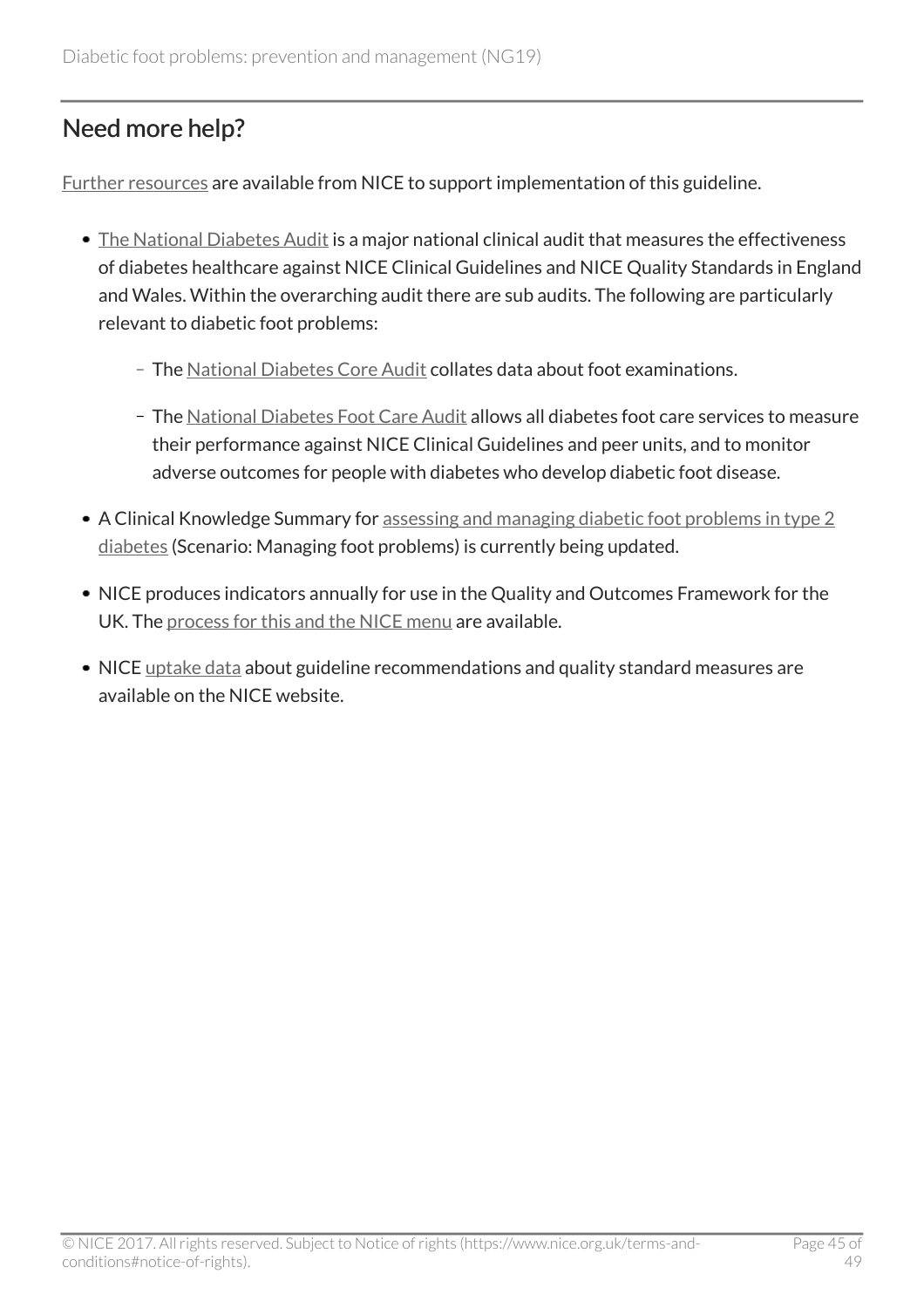# <span id="page-45-0"></span>Changes after publication

January 2016: Recommendation 1.3.6 has been updated to clarify the risk factors for and stratification of risk of developing a diabetic foot problem.

December 2015: Recommendation 1.3.14 and related NICE guidance section amended to refer to updated NICE guideline on [type 2 diabetes in adults.](http://www.nice.org.uk/guidance/ng28)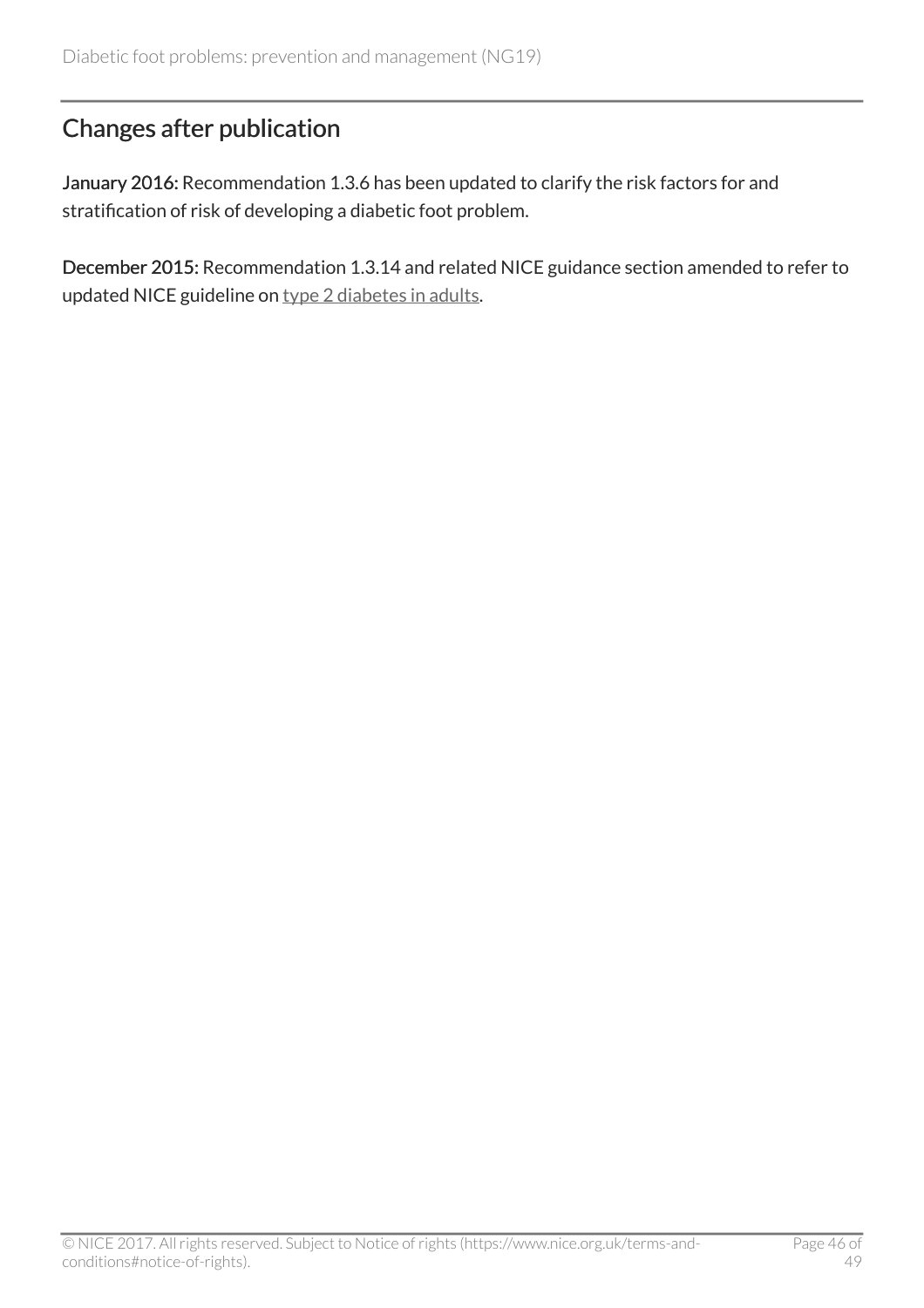# <span id="page-46-0"></span>About this guideline

NICE clinical guidelines are recommendations about the treatment and care of people with specific diseases and conditions.

NICE guidelines are developed in accordance with a [scope](http://www.nice.org.uk/Guidance/ng19/documents) that defines what the guideline will and will not cover.

This guideline was developed by the NICE Internal Clinical Guidelines Programme. The Internal Clinical Guidelines Programme worked with a Guideline Development Group, comprising healthcare professionals (including consultants, GPs and nurses), patients and carers, and technical staff, which reviewed the evidence and drafted the recommendations. The recommendations were finalised after public consultation.

The methods and processes for developing NICE clinical guidelines are described in the [guidelines](http://www.nice.org.uk/article/PMG6/chapter/1%20Introduction) [manual](http://www.nice.org.uk/article/PMG6/chapter/1%20Introduction).

NICE produces guidance, standards and information on commissioning and providing high-quality healthcare, social care, and public health services. We have agreements to provide certain NICE services to Wales, Scotland and Northern Ireland. Decisions on how NICE guidance and other products apply in those countries are made by ministers in the Welsh government, Scottish government, and Northern Ireland Executive. NICE guidance or other products may include references to organisations or people responsible for commissioning or providing care that may be relevant only to England.

# <span id="page-46-1"></span>*Update information*

This guidance updates and replaces NICE guidelines CG10 (published January 2004) and CG119 (published March 2011), and the recommendations on foot care in NICE guideline CG15 (published July 2004).

Recommendations marked [2011] indicates that the evidence has not been reviewed since 2011.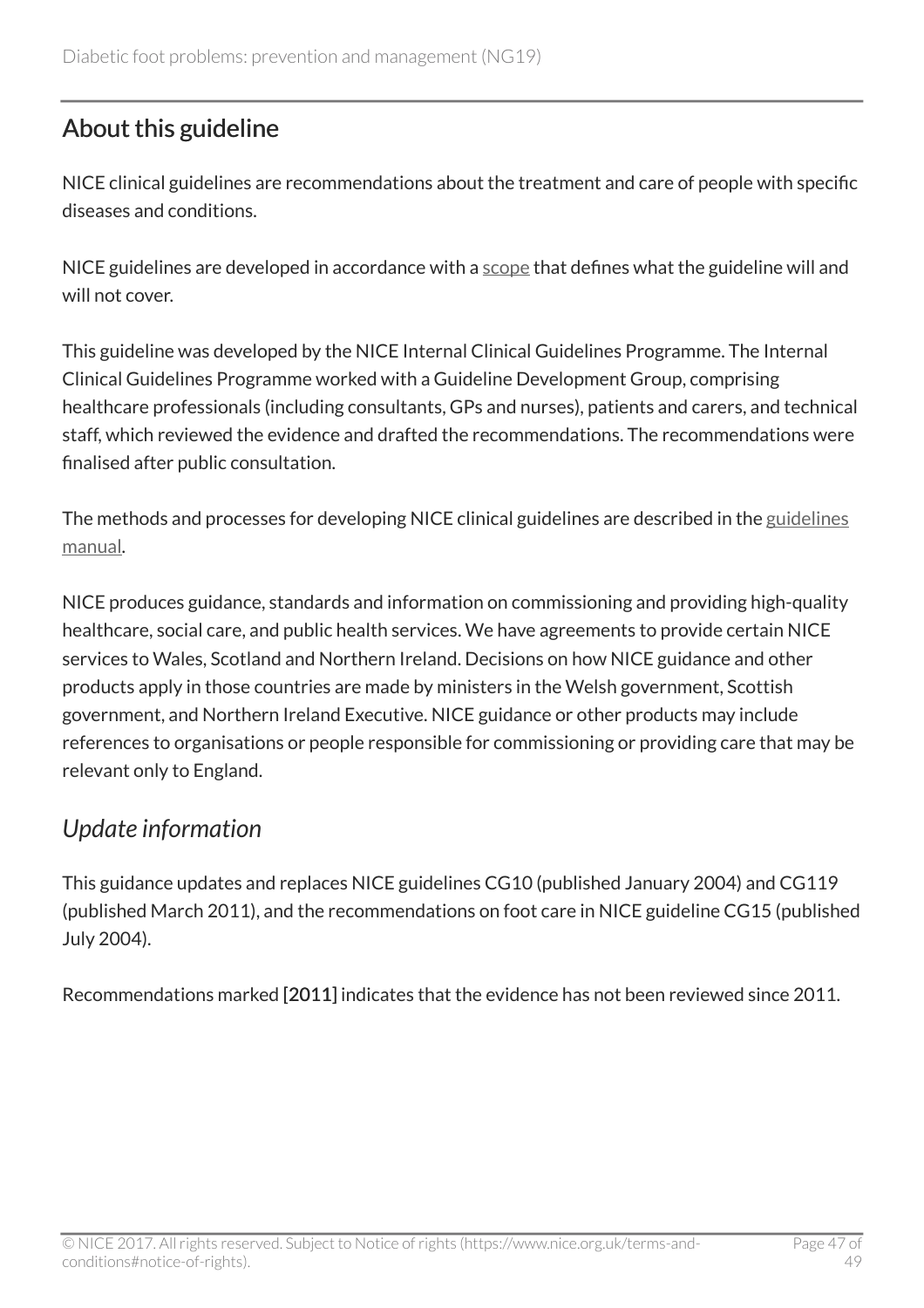# <span id="page-47-0"></span>Strength of recommendations

Some recommendations can be made with more certainty than others. The Guideline Development Group makes a recommendation based on the trade-off between the benefits and harms of an intervention, taking into account the quality of the underpinning evidence. For some interventions, the Guideline Development Group is confident that, given the information it has looked at, most patients would choose the intervention. The wording used in the recommendations in this guideline denotes the certainty with which the recommendation is made (the strength of the recommendation).

For all recommendations, NICE expects that there is discussion with the patient about the risks and benefits of the interventions, and their values and preferences. This discussion aims to help them to reach a fully informed decision (see also [patient-centred care](http://live-publications.nice.org.uk/patientcentred-care#patientcentred-care)).

### <span id="page-47-1"></span>*Interventions that must (or must not) be used*

We usually use 'must' or 'must not' only if there is a legal duty to apply the recommendation. Occasionally we use 'must' (or 'must not') if the consequences of not following the recommendation could be extremely serious or potentially life threatening.

# <span id="page-47-2"></span>*Interventions that should (or should not) be used – a 'strong' recommendation*

We use 'offer' (and similar words such as 'refer' or 'advise') when we are confident that, for the vast majority of patients, an intervention will do more good than harm, and be cost effective. We use similar forms of words (for example, 'Do not offer…') when we are confident that an intervention will not be of benefit for most patients.

### <span id="page-47-3"></span>*Interventions that could be used*

We use 'consider' when we are confident that an intervention will do more good than harm for most patients, and be cost effective, but other options may be similarly cost effective. The choice of intervention, and whether or not to have the intervention at all, is more likely to depend on the patient's values and preferences than for a strong recommendation, and so the healthcare professional should spend more time considering and discussing the options with the patient.

#### Recommendation wording in guideline updates